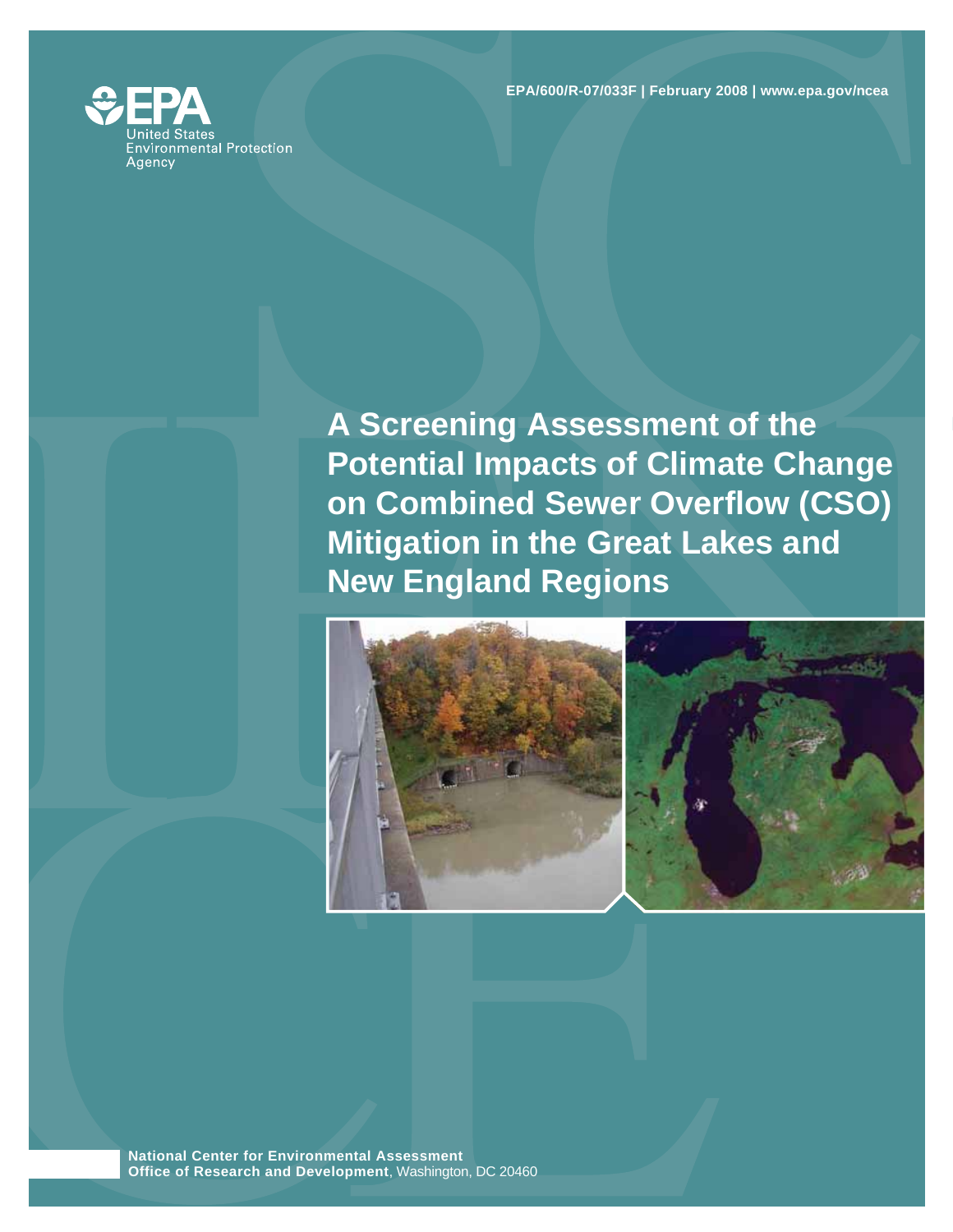EPA/600/R-07/033F February 2008

**A Screening Assessment of the Potential Impacts of Climate Change on Combined Sewer Overflow Mitigation in the Great Lakes and New England Regions** 

> Global Change Research Program National Center for Environmental Assessment Office of Research and Development U.S. Environmental Protection Agency Washington, DC 20460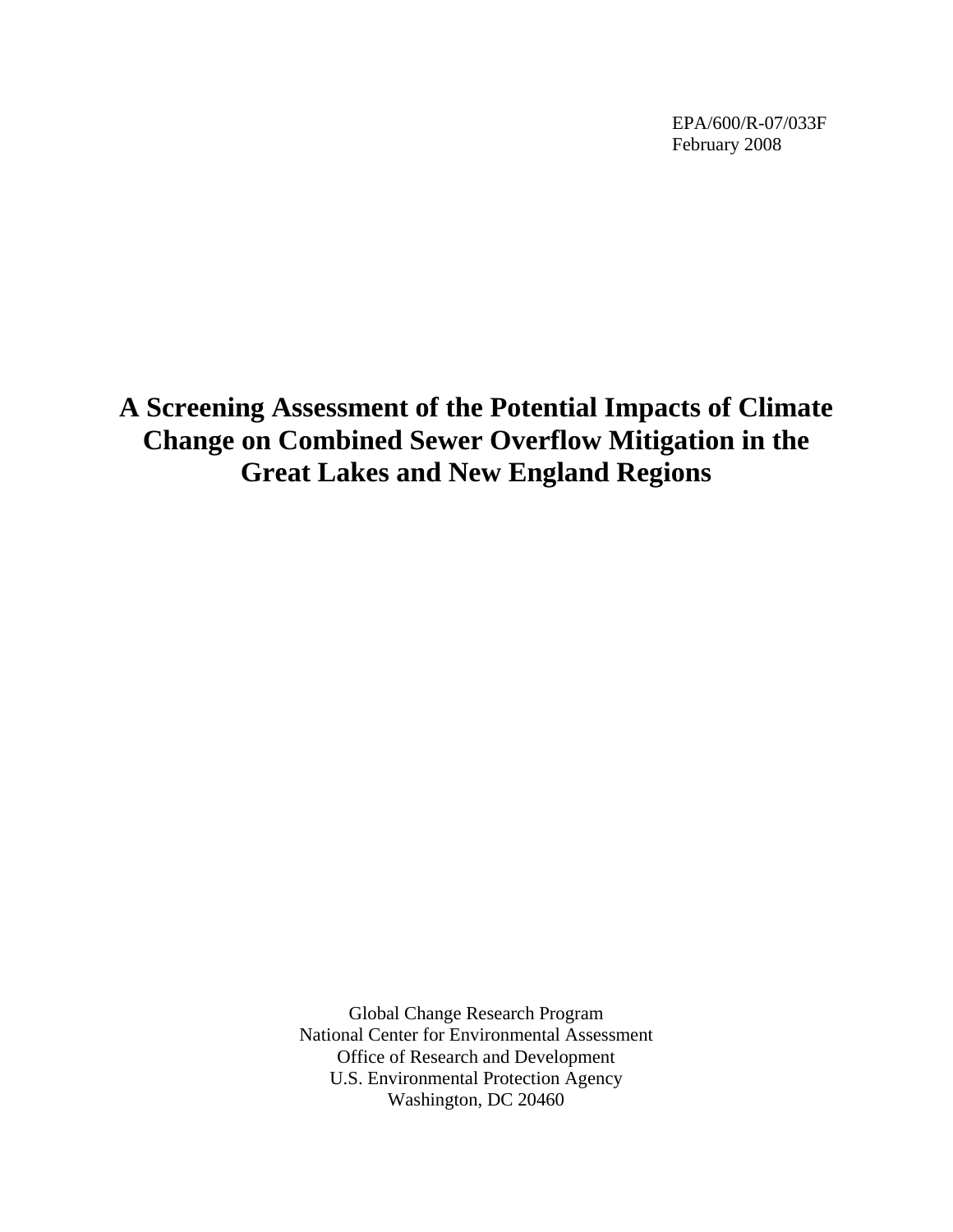## **DISCLAIMER**

This document has been reviewed in accordance with U.S. Environmental Protection Agency policy and approved for publication. Mention of trade names or commercial products does not constitute endorsement or recommendation for use.

#### **Preferred Citation:**

U.S. Environmental Protection Agency (EPA). (2008) A screening assessment of the potential impacts of climate change on combined sewer overflow (CSO) mitigation in the Great Lakes and New England regions. Global Change Research Program, National Center for Environmental Assessment, Washington, DC; EPA/600/R-07/033F. Available from the National Technical Information Service, Springfield, VA, and online at http://www.epa.gov/ncea.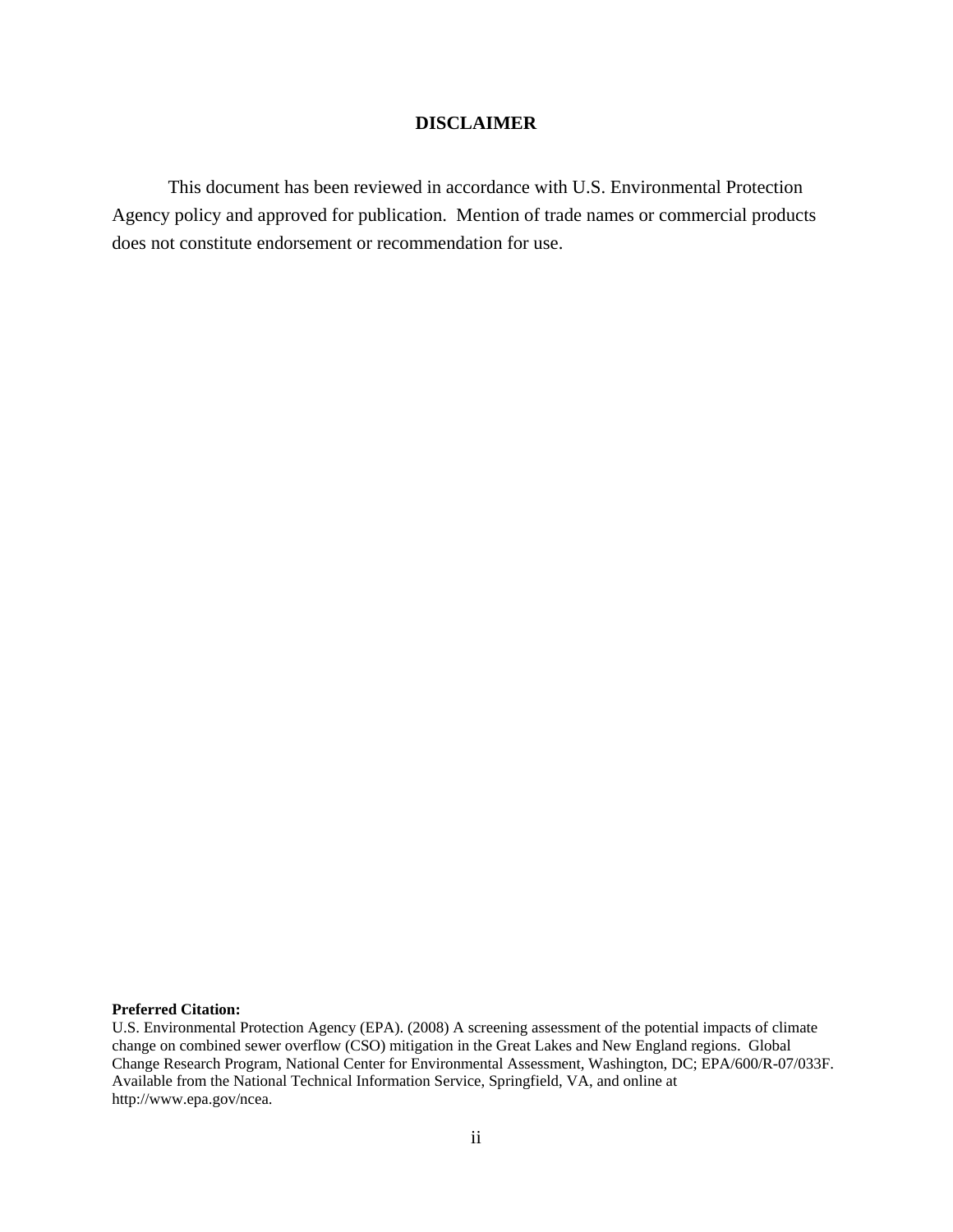# **TABLE OF CONTENTS**

|  | 2.1. COMBINED SEWER SYSTEMS AND COMBINED SEWER OVERFLOWS 6       |  |
|--|------------------------------------------------------------------|--|
|  | 2.1.1.                                                           |  |
|  |                                                                  |  |
|  |                                                                  |  |
|  | 2.2.1.                                                           |  |
|  | 2.2.2.                                                           |  |
|  |                                                                  |  |
|  |                                                                  |  |
|  |                                                                  |  |
|  |                                                                  |  |
|  | 3.1.1.                                                           |  |
|  | 3.1.2.                                                           |  |
|  |                                                                  |  |
|  |                                                                  |  |
|  |                                                                  |  |
|  |                                                                  |  |
|  | 4.1.1.                                                           |  |
|  | 4.1.2.                                                           |  |
|  |                                                                  |  |
|  | POTENTIAL CHANGES IN BENCHMARK DAILY PRECIPITATION  24<br>4.2.1. |  |
|  |                                                                  |  |
|  |                                                                  |  |
|  | 4.2.2.                                                           |  |
|  |                                                                  |  |
|  | 4.3.1.                                                           |  |
|  |                                                                  |  |
|  |                                                                  |  |
|  |                                                                  |  |
|  |                                                                  |  |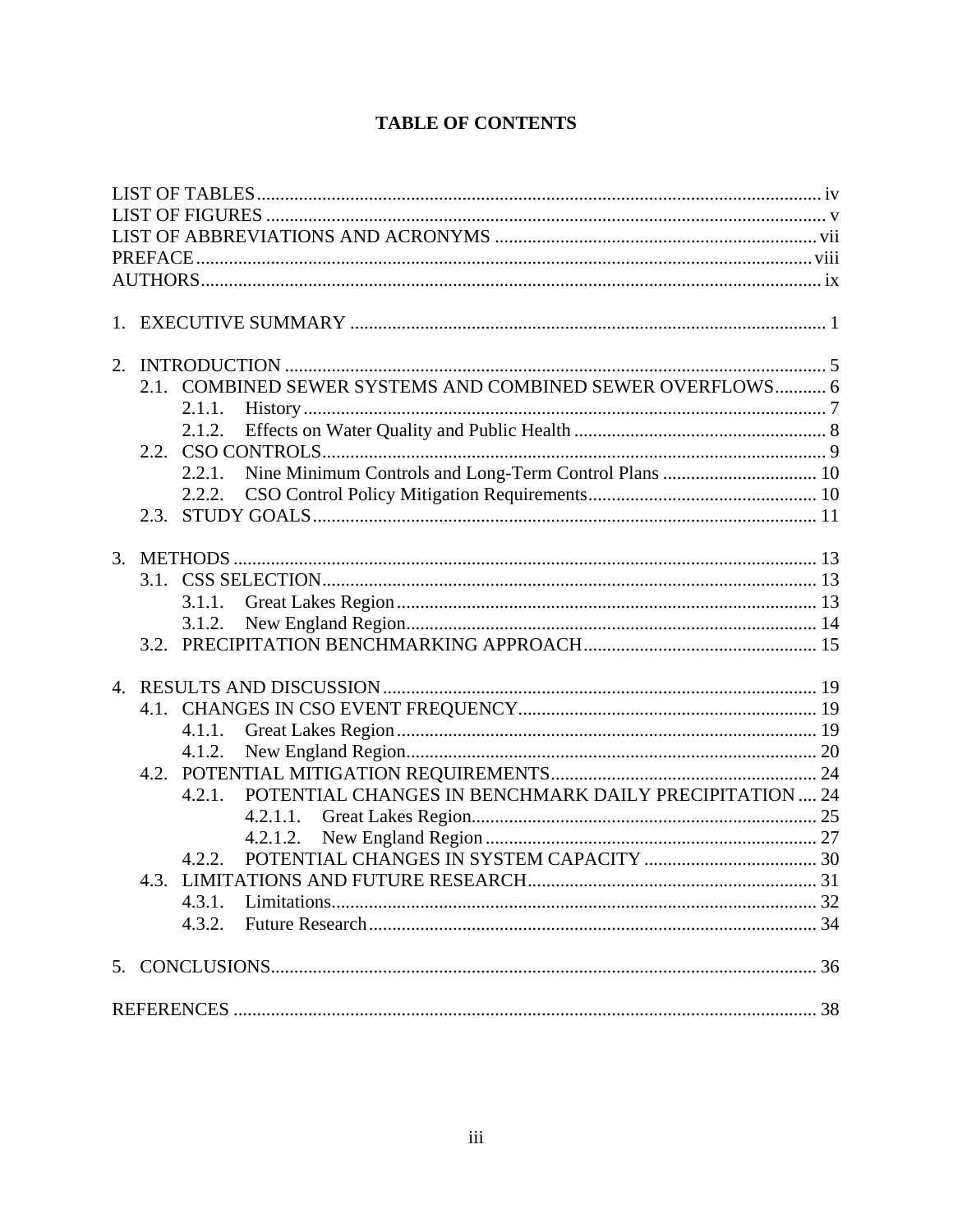# **LIST OF TABLES**

<span id="page-4-0"></span>

| 3. Regional average percent change in CSO frequency in the Great Lakes region,       |  |
|--------------------------------------------------------------------------------------|--|
| 4. Regional average percent change in CSO frequency in the New England region,       |  |
| 5. Regional average percent change in the benchmark daily total precipitation in the |  |
| 6. Regional average percent change in the benchmark daily total precipitation in the |  |
| 7. Estimated regional average percent change in runoff volume for the Great Lakes    |  |
| 8. Estimated regional average percent change in runoff volume for the New England    |  |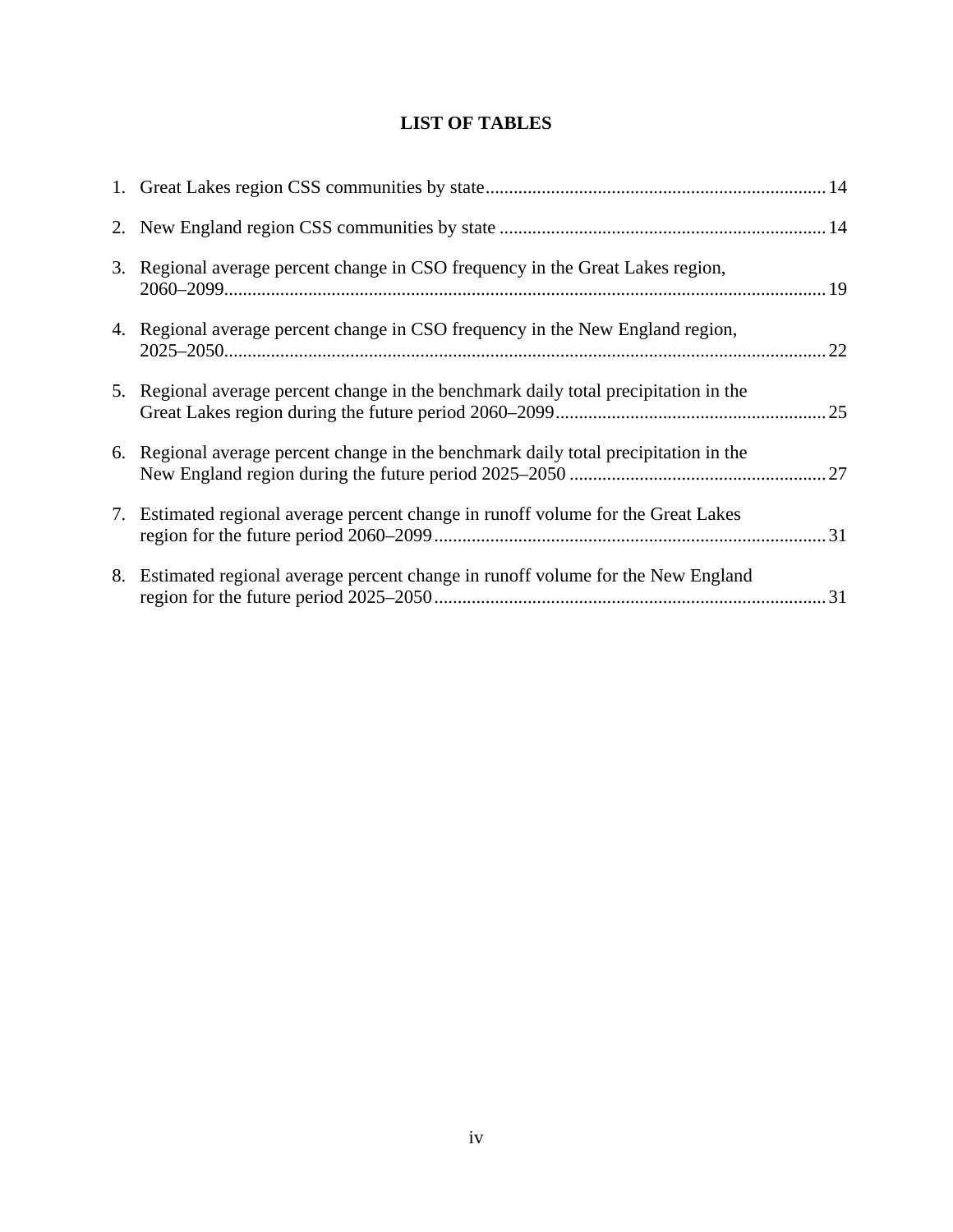# **LIST OF FIGURES**

<span id="page-5-0"></span>

| 2. Percent change in frequency of CSO events in the Great Lakes region relative to<br>historical values based on Canadian (CCCM) and Hadley (HADCM2) Model                                                                                           | 20 |
|------------------------------------------------------------------------------------------------------------------------------------------------------------------------------------------------------------------------------------------------------|----|
| 3. Percent change in frequency of CSO events in the Great Lakes region relative to<br>historical values based on Canadian (CCCM) and Hadley (HADCM2) Model                                                                                           |    |
| 4. Cumulative distribution of percent change in CSO frequency in the Great Lakes<br>region relative to historical values based on future climate projections for the period                                                                          |    |
| 5. Percent change in frequency of CSO events in the New England region relative to<br>historical values based on Canadian (CCCM) and Hadley (HADCM2) Model<br>climate projections for the future period 2025–2050 (1-day averaging period)           |    |
| 6. Percent change in frequency of CSO events in the New England region relative to<br>historical values based on Canadian (CCCM) and Hadley (HADCM2) Model<br>climate projections for the future period 2025–2050 (4-day averaging period)           |    |
| 7. Cumulative distribution of percent change in CSO event frequency in the New<br>England region relative to historical values based on future climate projections for                                                                               | 23 |
| 8. Percent change in the four-event benchmark daily total precipitation in the Great<br>Lakes region relative to historical values based on Canadian (CCCM) and Hadley<br>(HADCM2) Model climate projections for the future period 2060–2099 (1-day  | 26 |
| 9. Percent change in the four-event benchmark daily total precipitation in the Great<br>Lakes region relative to historical values based on Canadian (CCCM) and Hadley<br>(HADCM2) Model climate projections for the future period 2060–2099 (4-day  |    |
| 10. Cumulative distribution of percent change in four-event benchmark daily total<br>precipitation in the Great Lakes region relative to historical values based on future                                                                           |    |
| 11. Percent change in the four-event benchmark daily total precipitation in the New<br>England region relative to historical values based on Canadian (CCCM) and Hadley<br>(HADCM2) Model climate projections for the future period 2025–2050 (1-day | 28 |
|                                                                                                                                                                                                                                                      |    |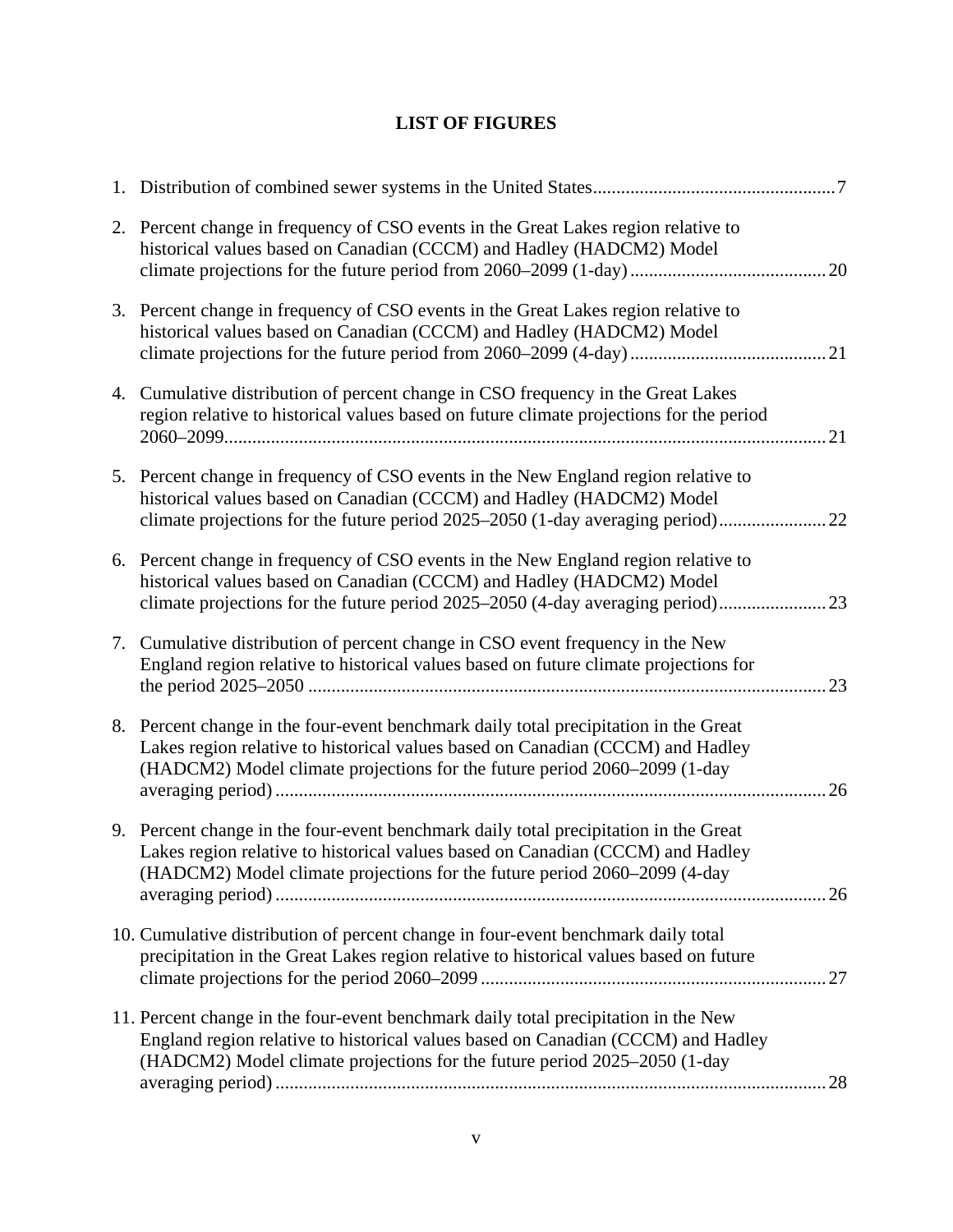# **LIST OF FIGURES (continued)**

| 12. Percent change in the four-event benchmark daily total precipitation in the New   |  |
|---------------------------------------------------------------------------------------|--|
| England region relative to historical values based on Canadian (CCCM) and Hadley      |  |
| (HADCM2) model climate projections for the future period 2025–2050 (4-day             |  |
|                                                                                       |  |
|                                                                                       |  |
| 13. Cumulative distribution of percent change in four-event benchmark daily total     |  |
| precipitation in the New England region relative to historical values based on future |  |
|                                                                                       |  |
|                                                                                       |  |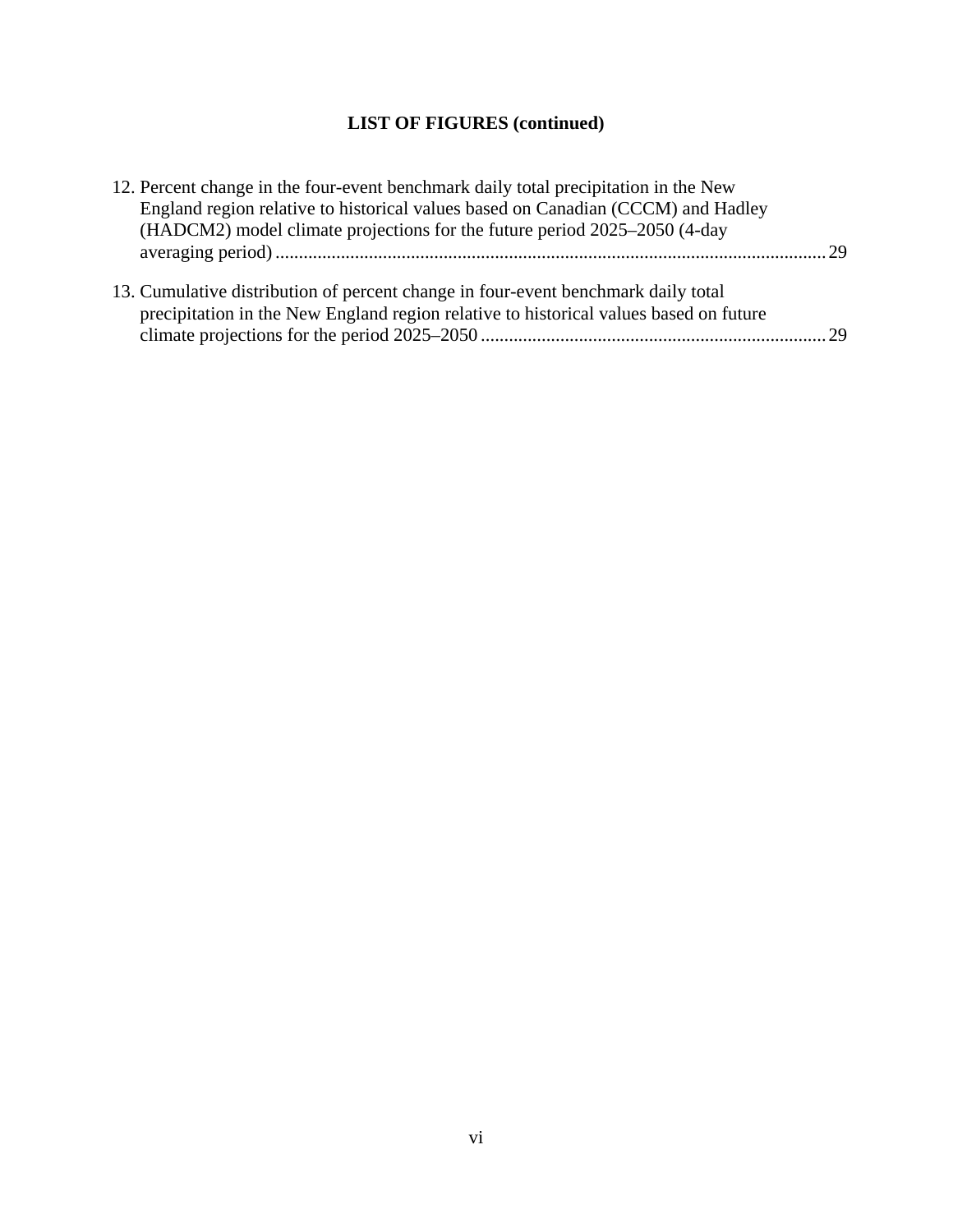# **LIST OF ABBREVIATIONS AND ACRONYMS**

<span id="page-7-0"></span>

| <b>AOGCM</b> | Atmosphere-Ocean General Circulation Model         |
|--------------|----------------------------------------------------|
| <b>CSO</b>   | <b>Combined Sewer Overflow</b>                     |
| <b>CSS</b>   | <b>Combined Sewer System</b>                       |
| <b>IPCC</b>  | Intergovernmental Panel on Climate Change          |
| <b>LTCP</b>  | Long-Term Control Plan                             |
| <b>NMC</b>   | Nine Minimum Controls                              |
| <b>TMDL</b>  | <b>Total Maximum Daily Load</b>                    |
| <b>VEMAP</b> | Vegetation/Ecosystem Modeling and Analysis Project |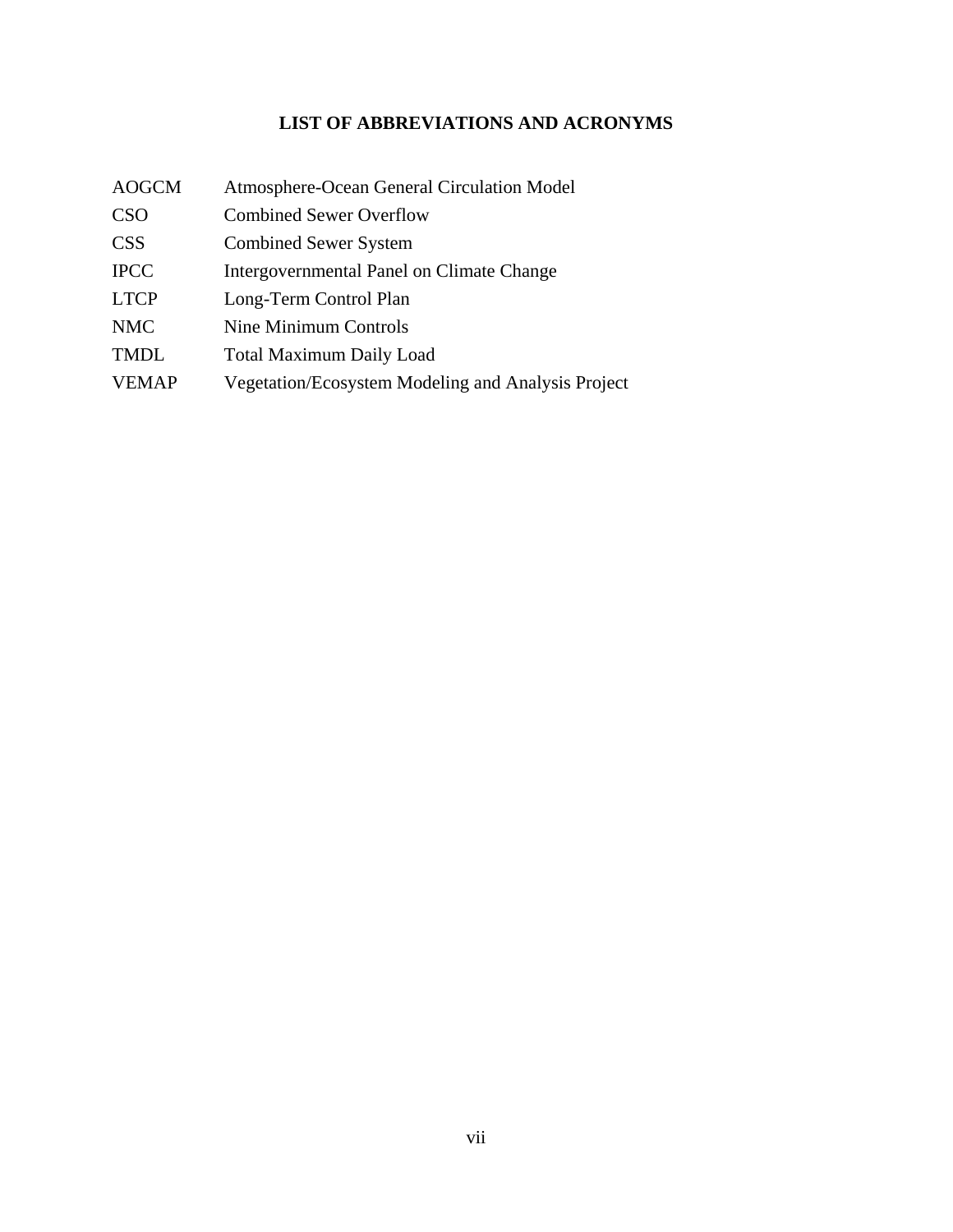#### **PREFACE**

<span id="page-8-0"></span>The U.S. Environmental Protection Agency's Global Change Research Program (GCRP) is an assessment-oriented program within the Office of Research and Development that focuses on assessing how potential changes in climate and other global environmental stressors may impact water quality, air quality, aquatic ecosystems, and human health in the United States. The Program's focus on water quality is consistent with the *Research Strategy* of the U.S. Climate Change Research Program—the federal umbrella organization for climate change science in the U.S. government—and is responsive to U.S. EPA's mission and responsibilities as defined by the Clean Water Act and the Safe Drinking Water Act. The GCRP's water quality assessments also address an important research gap. In the 2001 *National Assessment of the Potential Consequences of Climate Change in the United States* (Gleick, 2000), water quality was addressed only in the context of the health risks associated with contaminated drinking water. A comprehensive assessment of the potential impacts of global change on water quality was not included.

This report is a screening-level assessment of the potential implications of future climate change on combined sewer overflows (CSOs) in the New England and the Great Lakes Regions. It is not a detailed analysis of individual systems. Rather, the purpose is to determine whether the potential implications of climate change on CSOs in these regions warrant further consideration and study. Wastewater treatment infrastructure was identified as a priority concern because of the essential service provided by these systems to protect public health and ecosystems. Investments in wastewater treatment infrastructure are also long-term, capitalintensive, and, in many cases, irreversible in the short- to medium-term. Thus, today's decisions could influence the ability of treatment facilities to accommodate changes in climate for decades into the future.

This final report reflects a consideration of comments received on an External Review Draft dated September 2006 (EPA/600/R-07/033A) provided by an external letter review, and comments received during a 30-day public review period (March 29, 2007 through April 28, 2007).

> Peter Preuss, Ph.D. **Director**  National Center for Environmental Assessment Office of Research and Development U.S. Environmental Research Program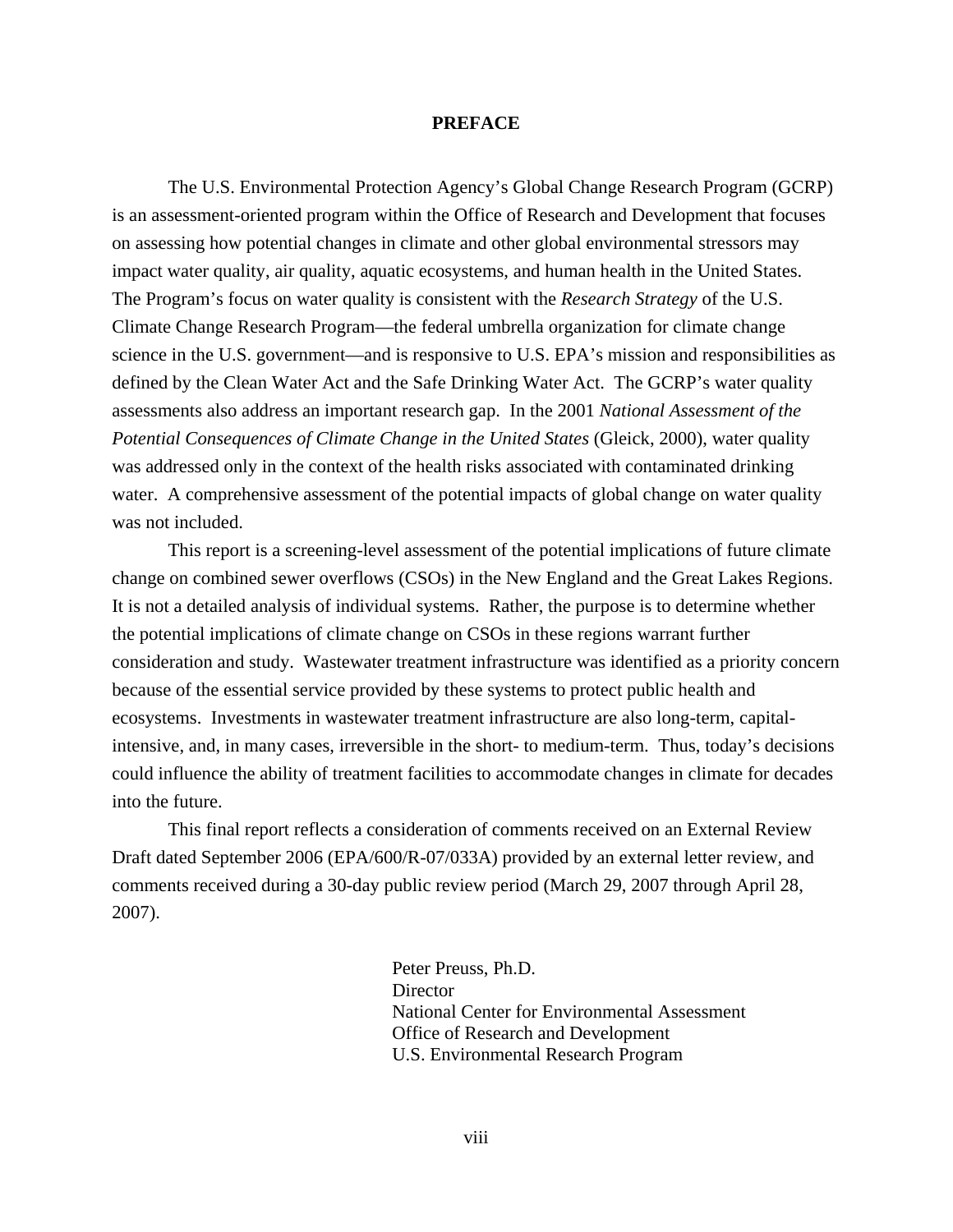## **AUTHORS**

<span id="page-9-0"></span>The National Center for Environmental Assessment (NCEA), Office of Research and Development, was responsible for preparing this final report. Analysis and preparation of the draft report was conducted by ICF International, Inc. under U.S. EPA Contract No. GS-10F-0124J. The authors are very grateful for the many excellent comments and suggestions provided through an external letter review and comments received during a 30-day public comment period.

## **AUTHORS**

## **U.S. Environmental Protection Agency, National Center for Environmental Assessment, Global Change Research Program, Washington, DC**

John Furlow Thomas Johnson Britta Bierwagen

## **ICF International, Fairfax, VA**

J. Randall Freed Jeremy Sharfenberg Sarah Shapiro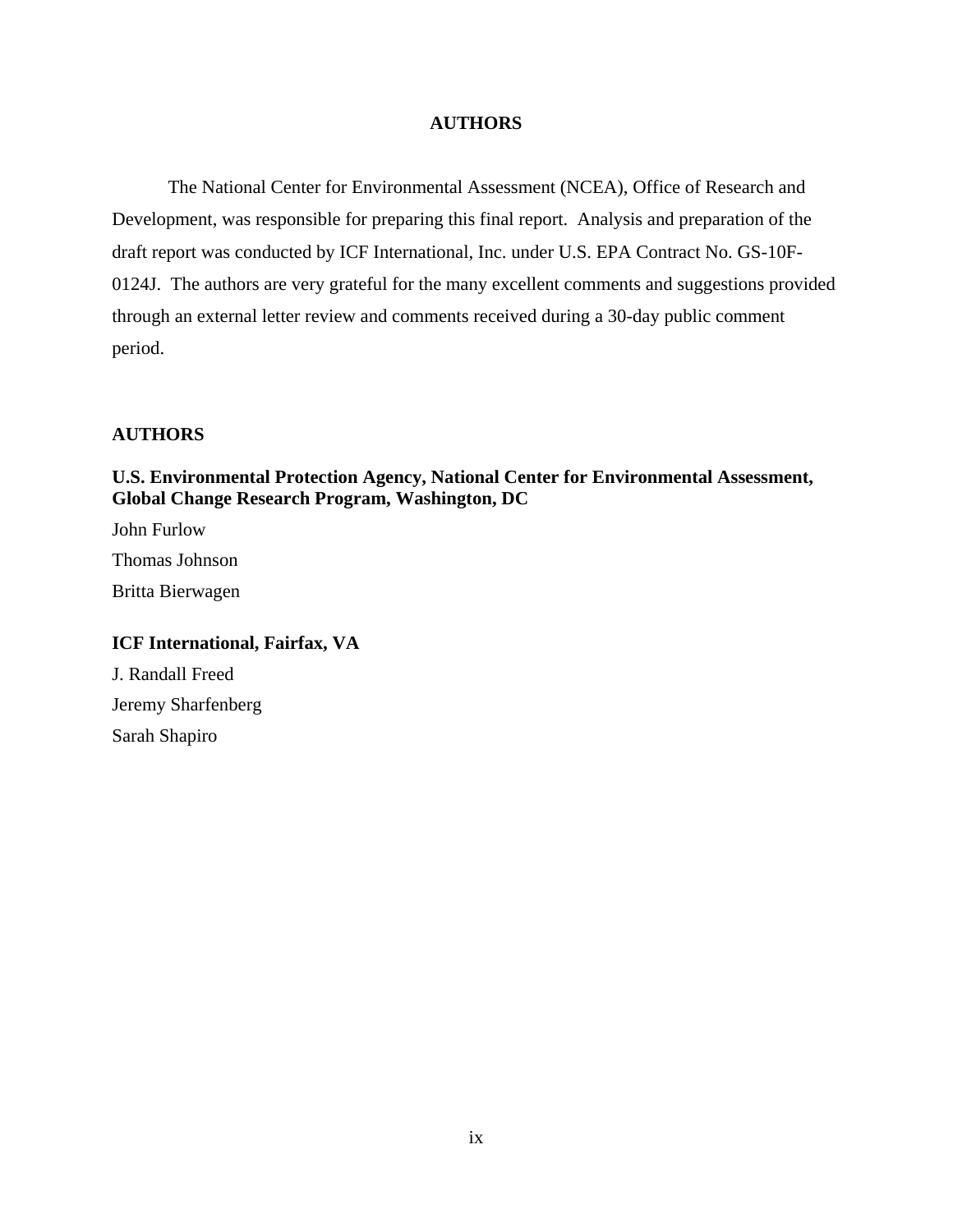### **1. EXECUTIVE SUMMARY**

<span id="page-10-0"></span>Combined sewer systems (CSSs) collect and co-treat storm water and municipal wastewater. During high intensity rainfall events, the capacity of CSSs can be exceeded resulting in the discharge of untreated storm water and wastewater directly into receiving waters. These combined sewer overflow events (CSOs) can introduce high concentrations of microbial pathogens and other pollutants into receiving waters.

The frequency and severity of CSO events is strongly influenced by climatic factors governing the occurrence of urban stormwater runoff, particularly the form (i.e., rain or snow), the amount, and the intensity of precipitation. Under U.S. EPA's CSO Control Policy, CSS communities are required to implement mitigation measures as a component of the National Pollutant Discharge Elimination System (NPDES) permitting process. CSO mitigation measures include infrastructure upgrades to increase system capacity (e.g., storage) and stormwater management to reduce the volume of runoff entering CSSs. Such practices are typically engineered to handle precipitation or runoff events of a given intensity, duration, or frequency, and most often there is an implicit assumption that precipitation and hydrology are statistically stationary (e.g., constant mean, variance, autocorrelation structure) over time.

During the last century, much of the United States experienced increased ambient air temperatures and altered precipitation patterns (NAST, 2000). Projections of future climate suggest these trends are likely to continue and potentially accelerate during the next century (IPCC, 2007). If realized, these changes could present a significant risk to the future performance of CSS infrastructure—including CSO mitigation. Little is known, however, about the extent of this risk.

This screening-level report assesses the potential order of magnitude of climate change impacts on CSO mitigation in the New England and Great Lakes Regions. The purpose is to determine whether the potential implications of climate change on CSOs in these regions warrant further consideration and study, and secondly, to evaluate the need for decision support tools and information enabling CSS managers to better incorporate consideration of climate change into their decision making processes. As such, this assessment and report is only a first step towards understanding a complex issue, the implications of which will vary significantly in different locations and for different systems. Results are thus not intended, nor the methods appropriate, to provide site-specific information on the potential impacts or mitigation requirements for any individual system or facility.

A simple, precipitation "benchmarking" approach was used to examine the extent to which CSO long-term control plans may be under-designed if planners assume that past precipitation conditions are representative of future conditions. We assumed that each CSO

1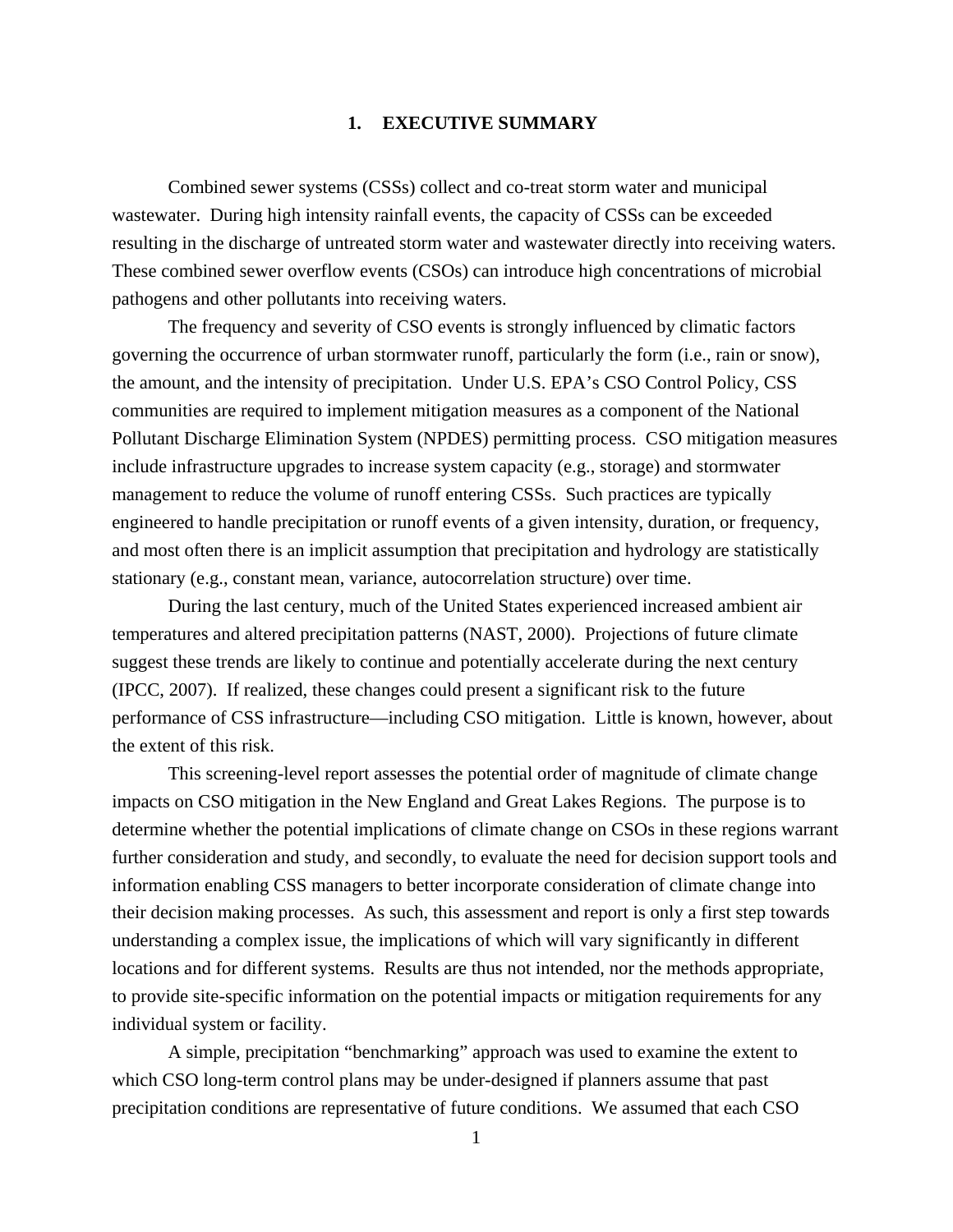community in the New England and Great Lakes Regions will design their system to achieve an average of four CSO events per year (i.e., the Presumption approach threshold), and they will base their design on historical precipitation data. The benchmark daily precipitation event (daily total) equaled or exceeded, on average, four times per year was determined based on historical and projected future precipitation data. The extent to which CSO mitigation may be underdesigned, if based on historical precipitation, was then determined by estimating changes in the frequency of the historical benchmark event under future climate conditions. The additional system capacity required to meet the mitigation target in the future was determined based on estimated future changes in the magnitude of the benchmark daily event and an assumed range of runoff coefficients describing proportional changes in stormwater runoff resulting from changes in precipitation.

Daily precipitation data representative of historical and projected future climate conditions were obtained from the Vegetation/Ecosystem Modeling and Analysis Project – Phase 2 (VEMAP Phase 2). VEMAP data representative of historical climate conditions were developed using monthly average station data from Historical Climate Network and Cooperative Network weather stations. Daily precipitation totals representative of historical climate were generated from monthly average station values using a modified version of the stochastic weather generator WGEN (Richardson and Wright, 1984). VEMAP data representative of future climate conditions were developed based on transient climate modeling experiments using two coupled atmosphere-ocean general circulation models (AOGCM): the Hadley Centre Model (HADCM2) and the Canadian Climate Centre Model (CCCM). Daily precipitation totals representative of future climate were generated based on monthly average AOGCM outputs using WGEN (Richardson and Wright, 1984).

Regional average estimates of potential impacts on CSOs were determined by mapping the 317 active CSS communities located in the Great Lakes and New England Regions to the nearest grid location where VEMAP data was available, analyzing the VEMAP data at each of these locations, and weighting the results from each VEMAP grid location within each region according to the number of CSS communities represented by that grid location

Results suggest that if future climate change includes increased precipitation and stormwater runoff volumes, the efficacy of CSO mitigation efforts may be diminished. Specifically, in the Great Lakes Region, projected long-term (2060–2099) changes in precipitation suggest that if CSO mitigation efforts are designed based on historical precipitation, many systems could experience increases in the frequency of CSO events beyond their design capacity resulting in increases in overflow volume discharged to receiving waters.

In the New England Region, projected near-term (2025–2050) changes in precipitation are inconsistent, with projections based on the Hadley and Canadian AOGCM models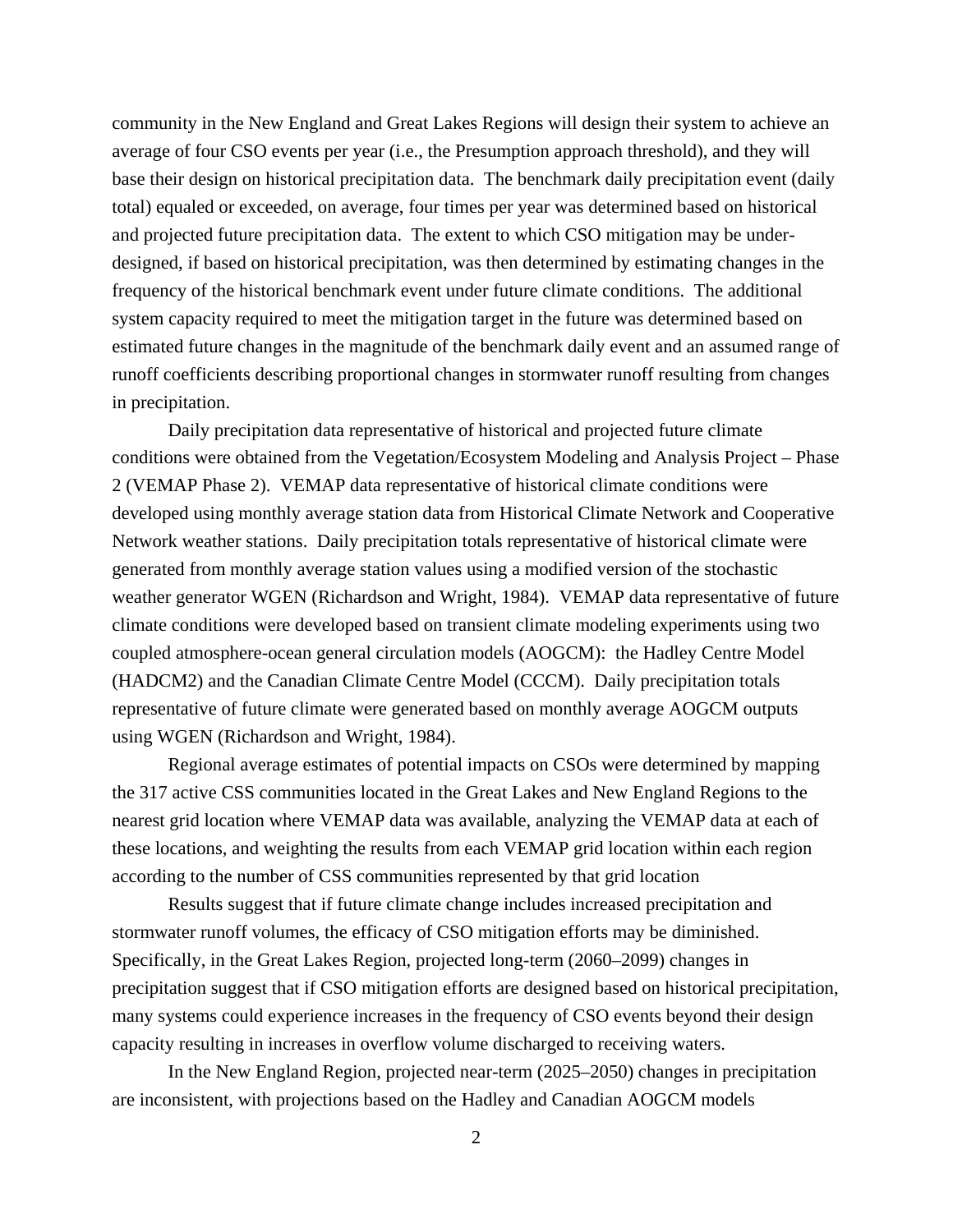disagreeing on the direction of change. This difference in direction complicates interpretation of the results and highlights uncertainties associated with the AOGCM climate projections. The near-term results for the New England Region are best considered inconclusive; neither result confirms nor refutes the likelihood of future climate change impacts on CSOs. This analysis did not include long-term (2060–2099) projections of change in the New England Region—a limitation that precludes any direct comparison of impacts in the two study regions. Future study is required to address this issue in the New England Region.

It must be noted that the methodology used in this study involves a number of simplifying assumptions and limitations. Key limitations include the inherent uncertainty in AOGCM projections, methods for downscaling to daily data, the lack of consideration of snow and snowmelt, and the use of simple scaling factors to estimate stormwater runoff rather than detailed modeling of individual CSSs.

Investments in water infrastructure tend to be long-term, capital-intensive, and, in many cases, irreversible in the short- to medium-term. It is thus prudent to consider that today's decisions could influence the ability of treatment facilities to accommodate changes in climate for decades into the future. Faced with the prospect of future climate change, opportunities may exist where current CSO mitigation efforts can be upgraded at little additional cost to provide an added margin of safety to account both for near-term extreme events and the potential future effects of climate change. No-regrets opportunities may also exist where actions taken today to address current, other water quality concerns can provide additional benefits in the context of adapting to climate change.

Finally, it is important to recognize that each CSS and CSS community has a unique set of attributes, existing challenges, constraints, and other factors that must be considered in determining what reasonable and appropriate actions should be taken to manage any increase in risk associated with climate change. The focus of this report, CSOs, is not meant to imply that CSOs are the single or even the greatest source of water quality impairment in these areas. Other sources of impairment including non-point loading from agriculture, urban development, and other sources also occur in the study regions. Accordingly, responding to climate change will require a holistic approach that considers climate change in the context of other impacts on CSSs and regional water quality to determine what reasonable and appropriate actions can be taken.

Although limited in scope, this screening-level analysis provides a first step towards a better understanding of climate change impacts on CSOs in the New England and Great Lakes Regions. Results suggest that certain systems may be vulnerable to future climate change and that there is a need for more detailed, site-specific analyses including the development of decision support tools and information. Regardless of whether or not CSS managers choose to

3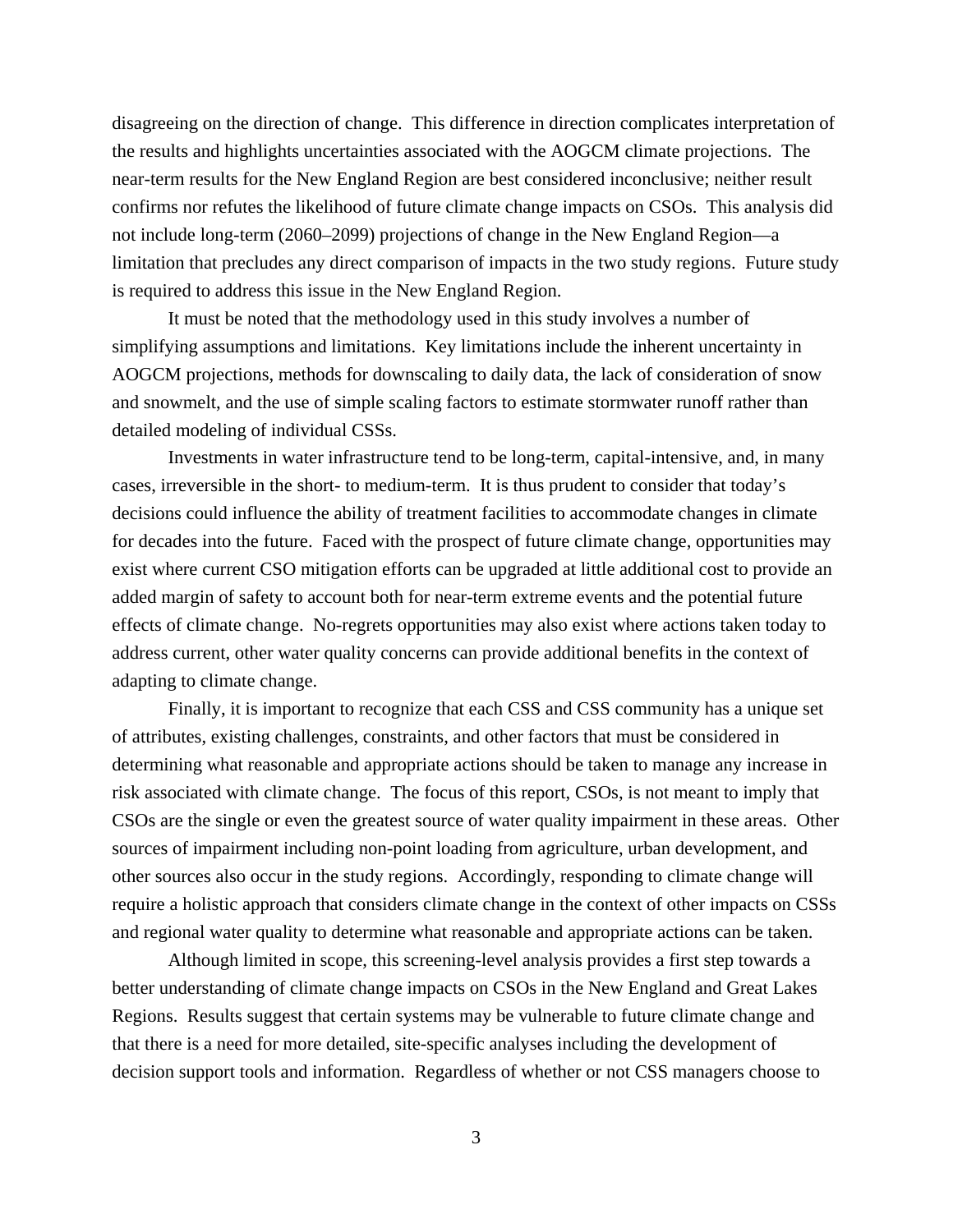include climate change in their long-term planning, it is preferable that the decision be intentional and not due to lack of awareness of the problem.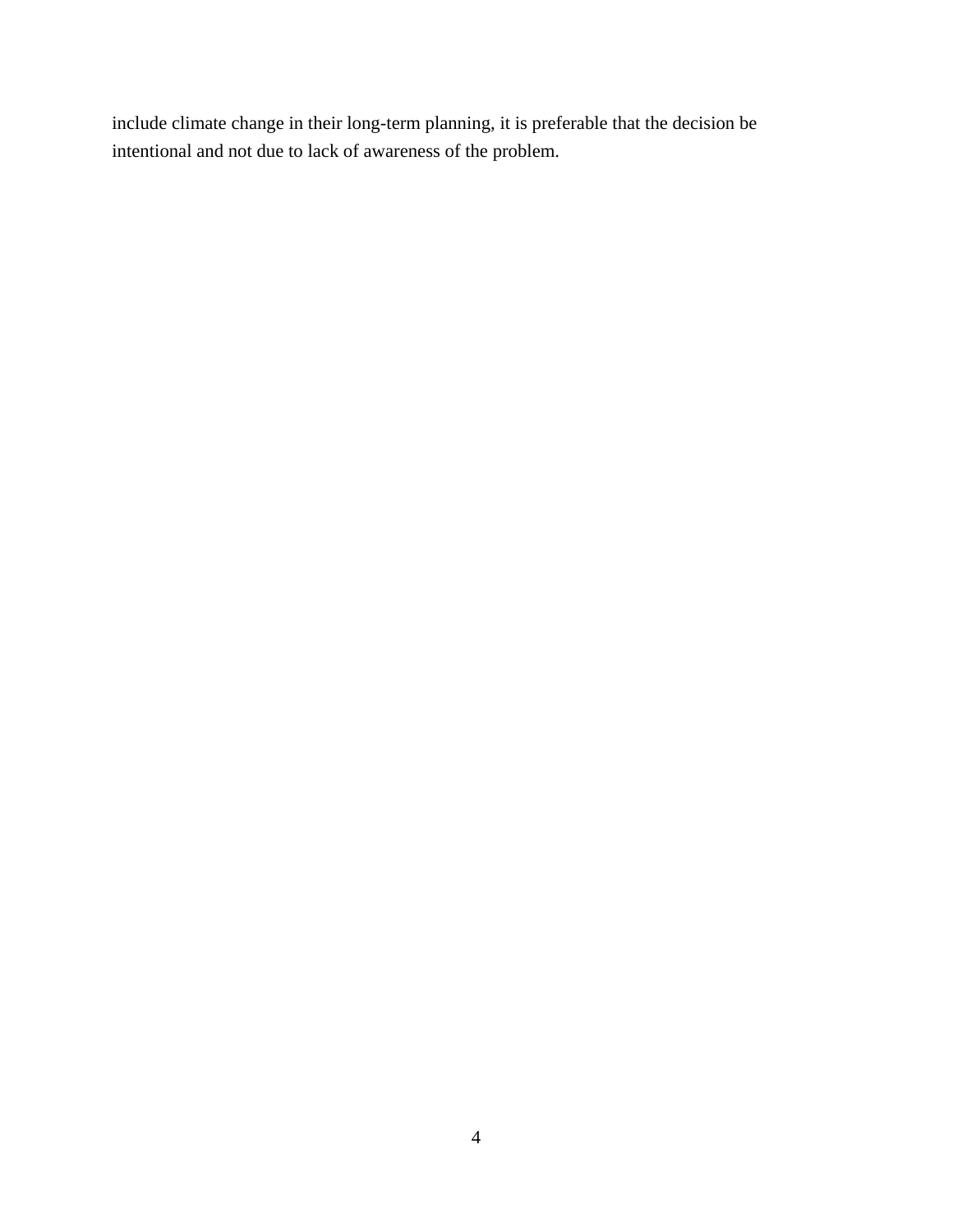#### **2. INTRODUCTION**

<span id="page-14-0"></span>Combined sewer systems (CSSs) collect and co-treat storm water and municipal wastewater. During high intensity rainfall events, the capacity of CSSs can be exceeded resulting in the discharge of untreated storm water and wastewater directly into receiving waters. These combined sewer overflow events (CSOs) can result in high concentrations of microbial pathogens, biochemical oxygen demand, suspended solids, and other pollutants in receiving waters.

The frequency and severity of CSO events is strongly influenced by climatic factors governing the occurrence of urban stormwater runoff, particularly the form (i.e., rain or snow), amount, and intensity of precipitation. Under U.S. Environmental Protection Agency (U.S. EPA)'s CSO Control Policy, CSS communities are required to implement mitigation measures as a component of the National Pollutant Discharge Elimination System (NPDES) permitting process. CSO mitigation measures include infrastructure upgrades to increase system capacity (e.g., storage) and stormwater management to reduce the volume of runoff entering CSSs. Such practices are typically engineered to handle precipitation or runoff events of a given intensity, duration, or frequency, and most often there is an implicit assumption that precipitation and hydrology are statistically stationary (e.g., constant mean, variance, autocorrelation structure) over time. The rules guiding mitigation requirements are also based in part on an understanding of how different characteristics of precipitation events affect sewer performance.

The Fourth Assessment Report of the Intergovernmental Panel on Climate Change (IPCC) states that warming of the climate system is now unequivocal, as is evident from observations of increases in global average air and ocean temperatures, widespread melting of snow and ice, and rising global average sea level (IPCC, 2007). The IPCC also reports that if greenhouse gas emissions continue at or above current rates, changes in the global climate system during the  $21<sup>st</sup>$  century will very likely be larger than those observed during the  $20<sup>th</sup>$ century. In the United States, observed climate change during the last century varied regionally but generally included warming temperatures and an increased frequency of heavy precipitation events (IPCC, 2001). Anticipated future changes also vary regionally, but throughout most of the United States changes include continued warming temperatures and increases in heavy precipitation events (IPCC, 2007). If realized, these changes could present a significant risk to the performance of CSS infrastructure including efforts to mitigate CSOs. Specifically, regions experiencing an increased frequency of high intensity rainfall events may also experience an increased risk of CSO events and associated water quality impairment. In the United Kingdom, an assessment of climate change projections for the year 2080 suggests that future climate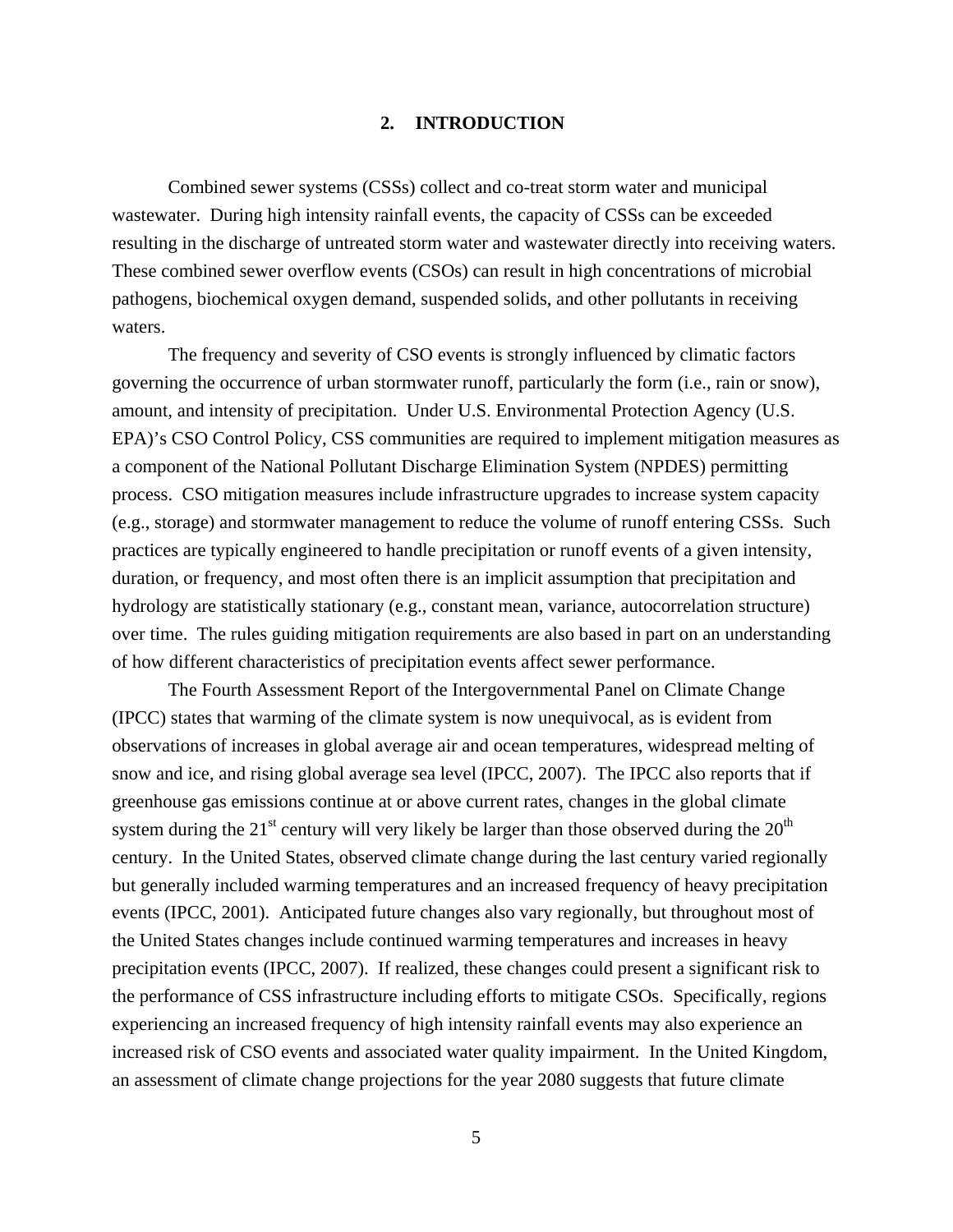<span id="page-15-0"></span>change could result in increased flooding and CSO frequency (Wilkinson and Balmforth, 2004). Generally, however, little is known about the extent of this risk.

This screening-level report assesses the potential order of magnitude of climate change impacts on CSO mitigation in the New England and Great Lakes Regions. The purpose is to determine whether the potential implications of climate change on CSOs in these regions warrant further consideration and study, and to evaluate the need for decision support tools and information enabling CSS managers to better incorporate consideration of climate change into their decision making processes. As such, this assessment is only a first step towards understanding a complex issue, the implications of which will vary significantly in different locations and for different systems. A simple, precipitation "benchmarking" approach was used to examine the extent to which CSO long-term control plans (LTCPs) may be under-designed if it is assumed that past precipitation conditions are representative of future conditions. The study is not intended, nor are the methods appropriate, to provide detailed, site-specific information on the potential impacts or mitigation requirements for any individual system or facility. The New England and Great Lakes Regions were selected for study because CSSs in these two regions account for nearly half of the total 746 CSS communities in the United States (U.S. EPA, 2004).

#### **2.1. COMBINED SEWER SYSTEMS AND COMBINED SEWER OVERFLOWS**

A CSS collects storm water and sanitary wastewater in a common conveyance system and routes them to a treatment plant (U.S. EPA, 2004). The storm water component fluctuates with the weather: during rainfall events, the collection system and treatment plant must accommodate more volume due to runoff entering the system directly through street catch basins and gutter downspouts. By design, when the volume of water entering a CSS exceeds the system's capacity, excess water is discharged at different points in the system into receiving waters through CSO outfalls.

The water that is discharged to receiving waters during a CSO event is typically a mixture of raw or partially treated (screened for solids) sewage, other industrial wastewaters, and storm water. The sewage component is typically of greatest concern due to bacterial and/or viral contamination. These discharges usually occur in response to wet weather and are known as CSOs. The term CSO refers to any discharge from a CSS prior to the treatment plant (U.S. EPA, 2004). The U.S. EPA (2004) estimates that 850 billion gallons of overflow are discharged into the nation's waters each year.

According to U.S. EPA's 2004 Report to Congress on the Impacts and Control of CSOs and Sanitary Sewer Overflows (SSOs), there are 746 communities with combined systems and a total of 9,348 CSO outfalls identified and regulated by the NPDES permits (U.S. EPA, 2004).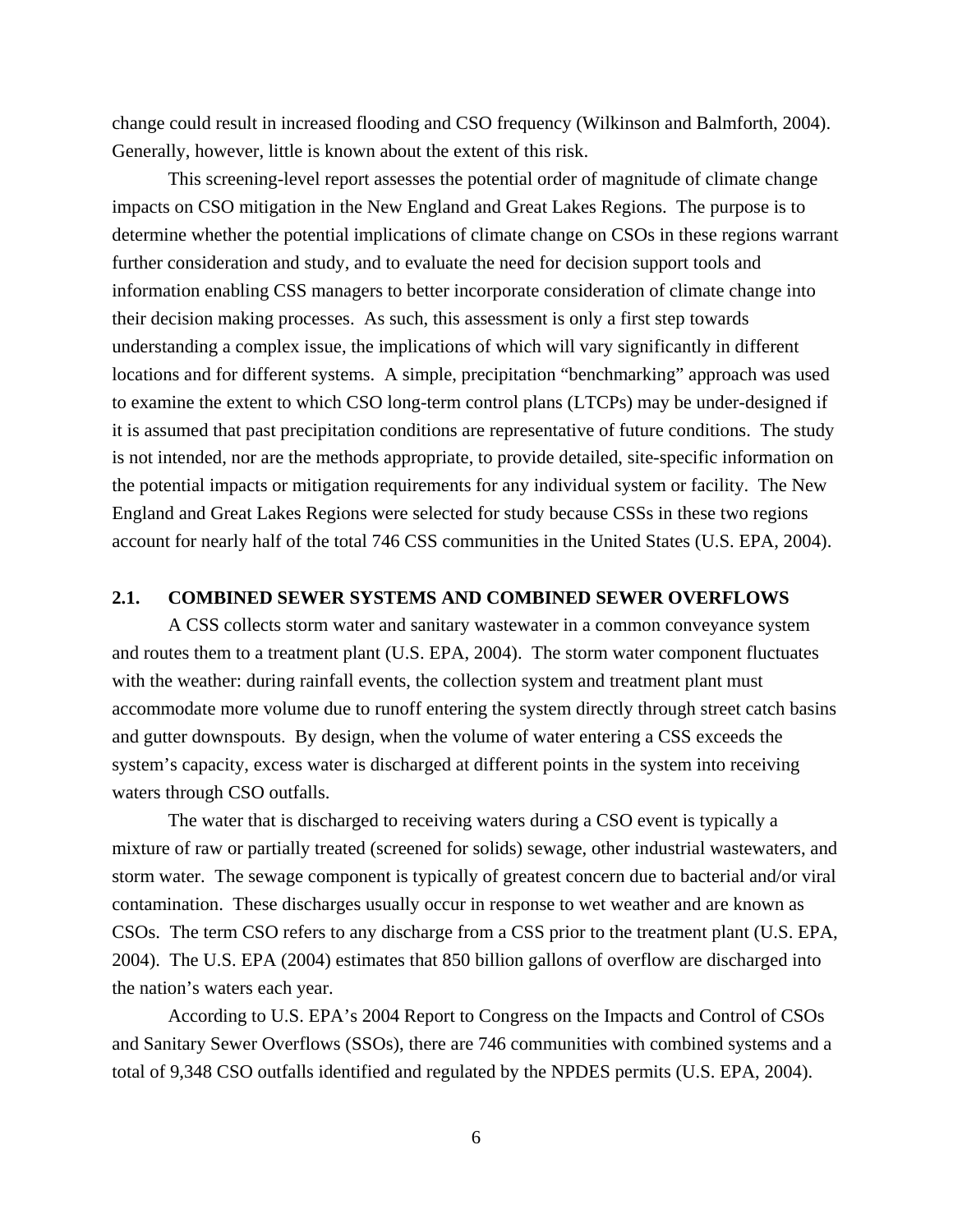<span id="page-16-0"></span>Combined sewer systems are found in 31 states and the District of Columbia, with the majority located in older cities found in the Great Lakes and New England Regions (see Figure 1).



**Figure 1. Distribution of combined sewer systems in the United States.** 

Source: U.S. EPA, 2004.

## **2.1.1. History**

Construction of municipal sewer systems began in the 1880s. Prior to then, sewage was collected in cesspools and privy vaults (Burian et al., 2000). Populations were sparse enough that aesthetic concerns were not great, and the health risks were not well understood. As population densities grew during the  $19<sup>th</sup>$  century, the need to remove waste became more critical. Cities had two initial goals in constructing sewers: (1) as populations grew larger and more concentrated, privies and cesspools were no longer sanitary or aesthetically acceptable. Sewers were constructed to remove wastes from population areas, (2) heavy rains could render unpaved streets impassable, so storm waters needed to be quickly conveyed to rivers or lakes. The two designs common to this time period were dedicated sanitary sewers and combined sewers to convey sewage and storm water. A third option, separate sanitary and storm sewers, was viewed as too costly for most communities (Burian et al., 2000).

At this time, waste waters were not treated; the purpose of sewer systems was simply to convey the water away from the population and into some receiving waterbody. The design choice depended on the community's needs. In general, smaller communities opted for sanitary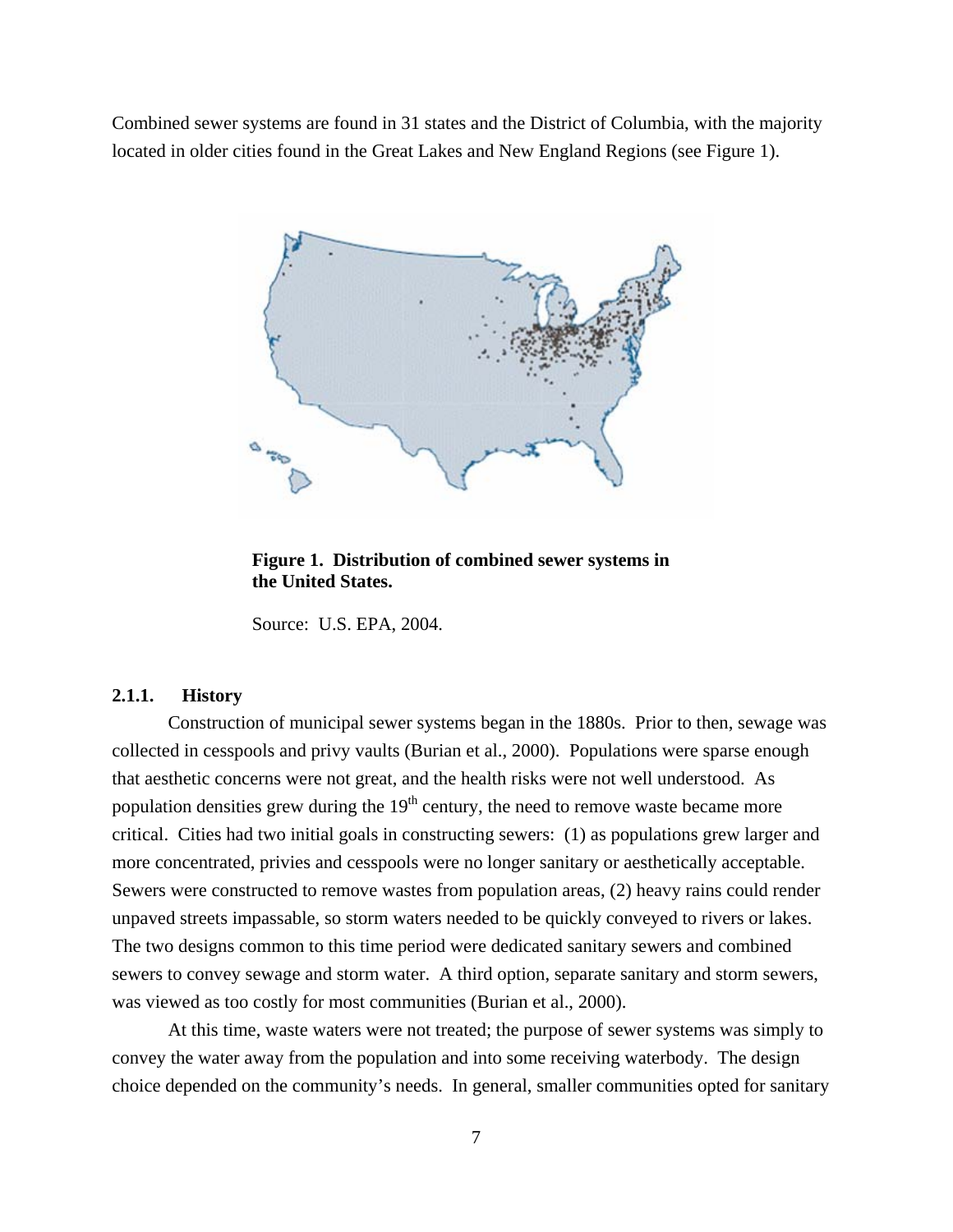<span id="page-17-0"></span>systems only. Larger cities used combined systems because they efficiently and effectively removed both storm and wastewater (U.S. EPA, 2004). In some cases, a combined system was chosen because storm water would flush the sewage out of the system into receiving waters (Burian et al., 2000; Schladweiler, 2005). At the turn of the  $20<sup>th</sup>$  century, these systems were linked to significant reductions in waterborne disease outbreaks within the cities they served. There were, however, consequences with respect to water quality in receiving waters.

As the first sewer systems were being built, CSSs were a dramatic improvement over cesspools and open sewers. However, as populations grew, impacts of discharges into receiving waters grew as well. CSOs result mainly from two different events associated with CSSs: (1) insufficient conveyance capacity within a portion of the sewer system and resultant surcharging and overflow through manholes or designed outfalls and (2) insufficient capacity at the wastewater treatment facility. In the latter case, the excess combined sewage must bypass the facility and be discharged at a specified outfall. This effluent is often screened to remove solids (primary treatment) before discharging.

## **2.1.2. Effects on Water Quality and Public Health**

 $\overline{a}$ 

CSOs present a threat to water quality and public health. The pollutants found in CSOs include microbial pathogens, suspended solids, nutrients, toxics, and debris. Pollutant concentrations vary, but they can be high enough to cause violations of water quality standards. It is common for local rivers and streams to be considered dangerous to human health after heavy rains due to CSO pollution. It is difficult to attribute the violation of water quality standards exclusively to CSO discharges, because CSOs occur during storm events when some of the same pollutants are washed directly into receiving waters by storm water runoff.

Despite the difficulty of attributing causality to particular sources, the U.S. EPA has compared data on CSO locations with data on 305(b) assessed water segments and 303(d) impaired waters in [1](#page-17-1)9 states (U.S. EPA, 2004).<sup>1</sup> The study found that of a total of 59,335 assessed segments, 25% were impaired. For 733 segments that were within a mile downstream of a CSO outfall, 75% were impaired. Though it is difficult to determine how much of the impairment is due to the CSO, the high percentage of impairment associated with CSOs suggests some correlation (U.S. EPA, 2004). CSOs should be considered as a potential source of pollution during Total Maximum Daily Load (TMDL) development, and in some communities substantial load reductions have been assigned to CSOs as a result of the TMDL process (U.S. EPA, 2004).

<span id="page-17-1"></span> $1305(b)$  and  $303(d)$  are references to sections of the Clean Water Act that mandate assessment of water bodies, and identification of impaired waters, respectively.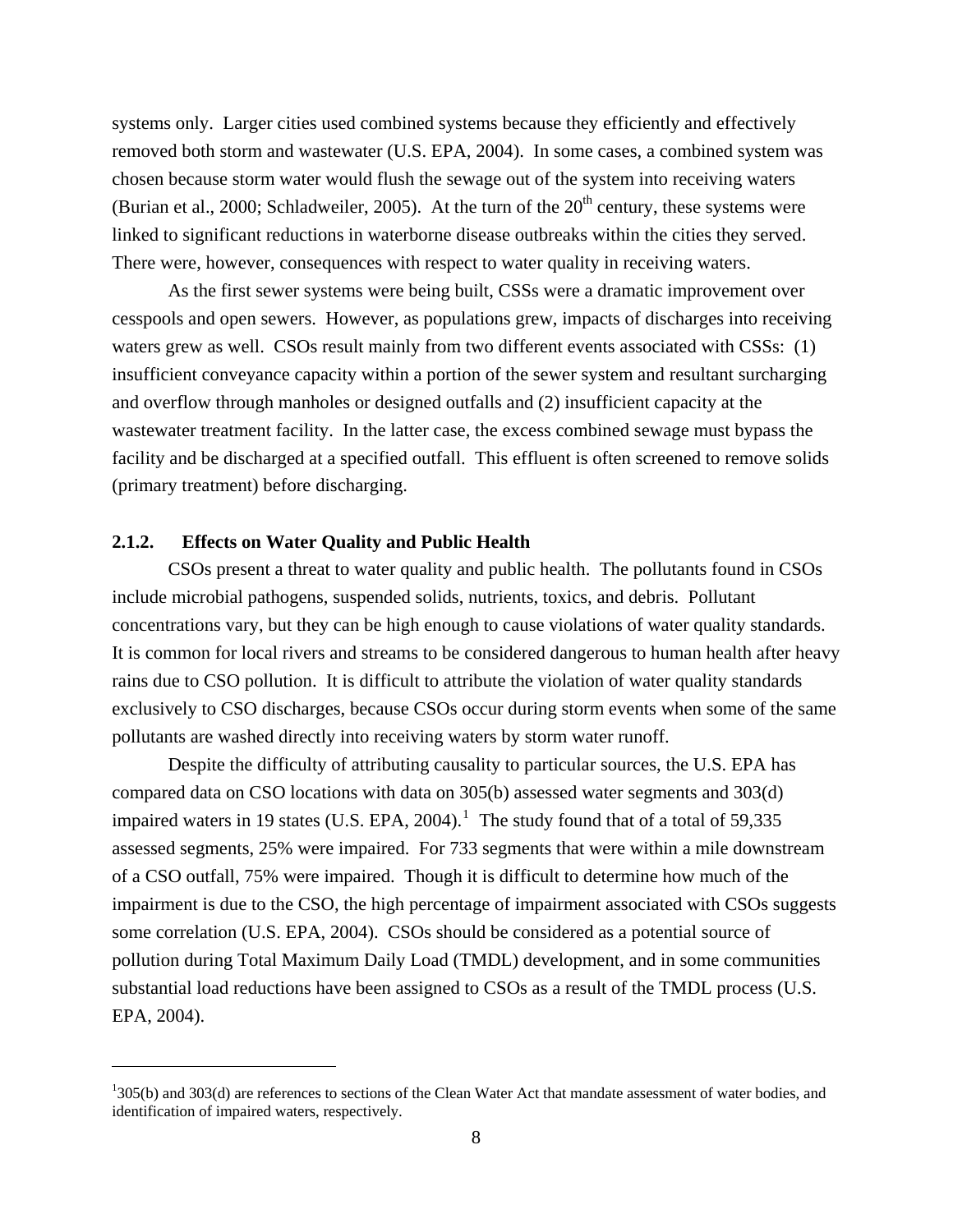<span id="page-18-0"></span>CSOs also present risks to public health and the natural aquatic ecosystems. Humans can become sick by drinking contaminated water, eating contaminated shellfish, or coming in direct contact with contaminated water. The most common symptoms of pathogenic illness are diarrhea and nausea, but respiratory and other problems can occur as well. Toxics present in CSO discharges include metals and synthetic organic chemicals. Less is known about the risks of biologically active chemicals such as antibiotics, hormones, and steroids (U.S. EPA, 2004).

## **2.2. CSO CONTROLS**

Efforts to manage the risks of CSOs have evolved over the last several decades. Following the passage of the Clean Water Act in 1972, publicly owned wastewater treatment works (POTWs) were required to incorporate secondary treatment into their wastewater treatment processes. Effluent from the treatment plant had to be treated, but it was unclear how CSOs—discharges from the collection system, not the treatment plant—would be treated by the law. A 1980 court ruling declared that CSO outfalls did not have to be subjected to the secondary treatment required of discharges from a POTW. However, the discharges do fall under the National Pollutant Discharge Elimination System (NPDES) permit program (U.S. EPA, 2004). Under NPDES, all facilities which discharge pollutants from any point source into waters of the United States are required to obtain a permit. The permit holder must provide treatment based on technology accessible to all permittees in a particular industrial category (U.S. EPA, 2006).

In 1989, the U.S. EPA issued the National CSO Control Strategy, which encouraged states to develop statewide permitting strategies to ensure that all CSSs were subject to a discharge permit. The strategy also recommended six minimum measures for controlling CSOs. As the control strategy was being implemented, environmental groups pushed for further action against CSOs, while many municipalities also called for greater clarity and a national approach (U.S. EPA, 2004). In 1994, the U.S. EPA published the CSO Control Policy to establish objectives for CSS communities in order to reduce the environmental impacts of CSOs. Four key elements of the CSO Control Policy are meant to enable communities to cost effectively reduce overflows and meet the objectives of the Clean Water Act:

- (1) Provide clear levels of control that would be presumed to meet appropriate health and environmental objectives;
- (2) Provide sufficient flexibility to municipalities, especially financially disadvantaged communities, to consider the site-specific nature of CSOs and to determine the most cost effective means of reducing pollutants and meeting Clean Water Act objectives and requirements;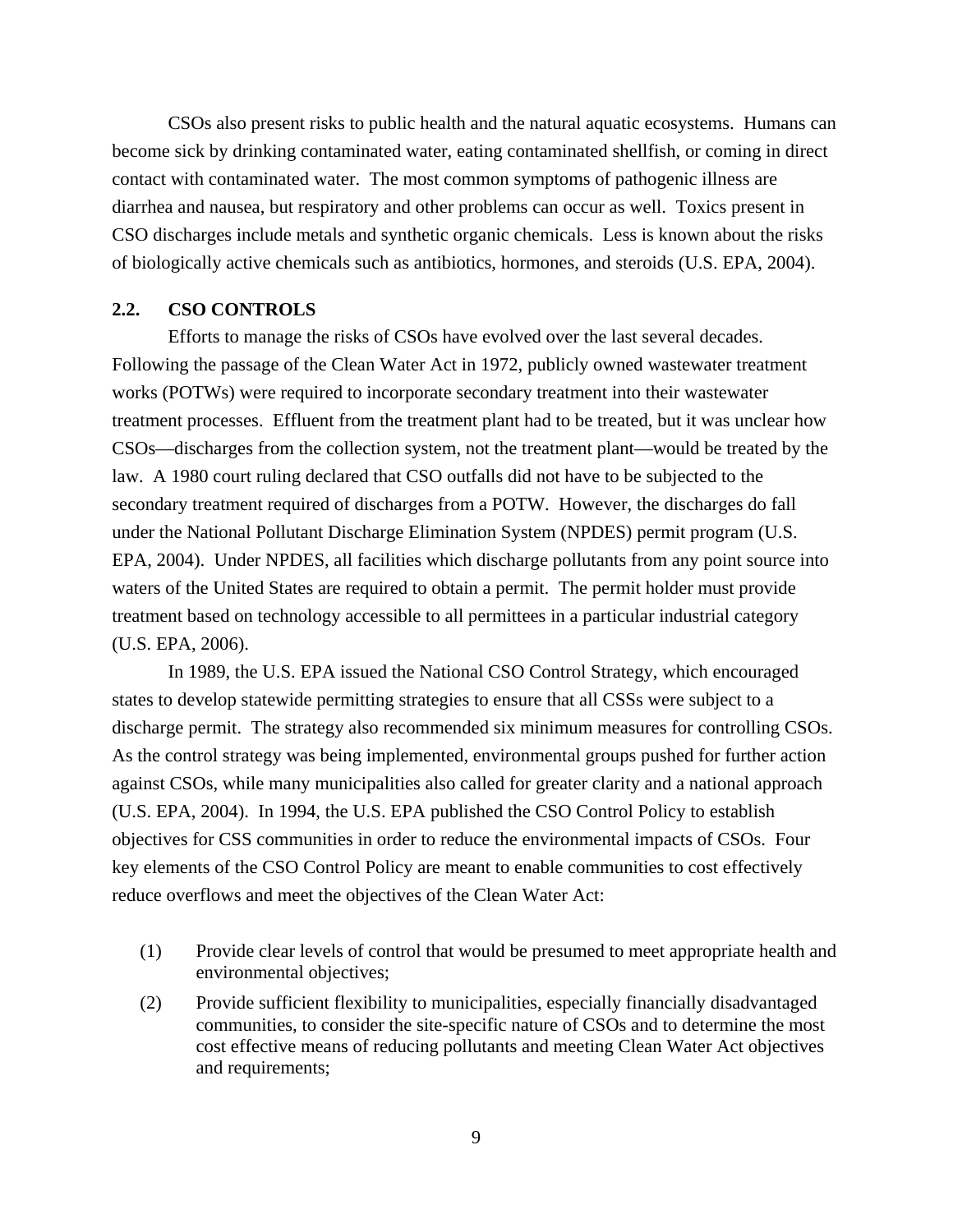- <span id="page-19-0"></span>(3) Allow a phased approach to implementation of CSO controls considering a community's financial capability; and,
- (4) Provide for review and revision, as appropriate, of water quality standards and their implementation procedures when developing CSO control plans to reflect the sitespecific wet weather impacts of CSOs.

## **2.2.1. Nine Minimum Controls and Long-Term Control Plans**

The national CSO Control Policy also requires communities to implement nine minimum controls (referred to as NMC) and to develop a LTCP to reduce the frequency and adverse impact of CSOs. The NMC are expected to maximize the effectiveness of existing systems. Among the controls are properly operating and maintaining the system; maximizing the flow to the POTW from the collection system; eliminating overflows during dry weather; and notifying the public of the occurrence and impacts of overflows. In addition to implementing the NMC, communities are expected to develop LTCPs that will ultimately result in compliance with the requirements of the Clean Water Act.

The development and implementation of LTCPs are in various stages of completion, but all of the 746 communities that have CSSs must develop plans to comply with the CSO Control Policy. Permit holders designing modifications to their systems generally base their plans on historical weather data. The infrastructure investments made to implement LTCPs are expected to have life expectancies of several decades, and the costs will be considerable. There is no comprehensive source of individual municipal expenditures for CSO control because there are multiple funding sources for CSO projects. However, the U.S. EPA has compiled expenditures, to date, for 48 communities, roughly 6% of the nation's total. Those expenditures totaled \$6 billion and ranged from \$134,000 to \$2.2 billion per community. The U.S. EPA estimates that the capital costs of future CSO control over the next 20 years will exceed \$50 billion (U.S. EPA, 2004).

### **2.2.2. CSO Control Policy Mitigation Requirements**

The U.S. EPA's CSO Control Policy allows for three basic approaches to be taken in order to meet CSO mitigation requirements: First, a system may allow no more than four overflow events per year (though the permitting authority may allow an additional two). Second, a system may eliminate or capture at least 85%, by volume, of the combined sewage collected in the system during a precipitation event. These first two approaches are considered to be "presumptive" in nature. Finally, the system may eliminate or remove no less than the mass of the pollutants identified as causing the water quality impairment for the volume that would be eliminated or captured by the 85% approach (U.S. EPA, 1994). This final, or "Demonstration" approach, allows communities to demonstrate that their system, though not meeting the criteria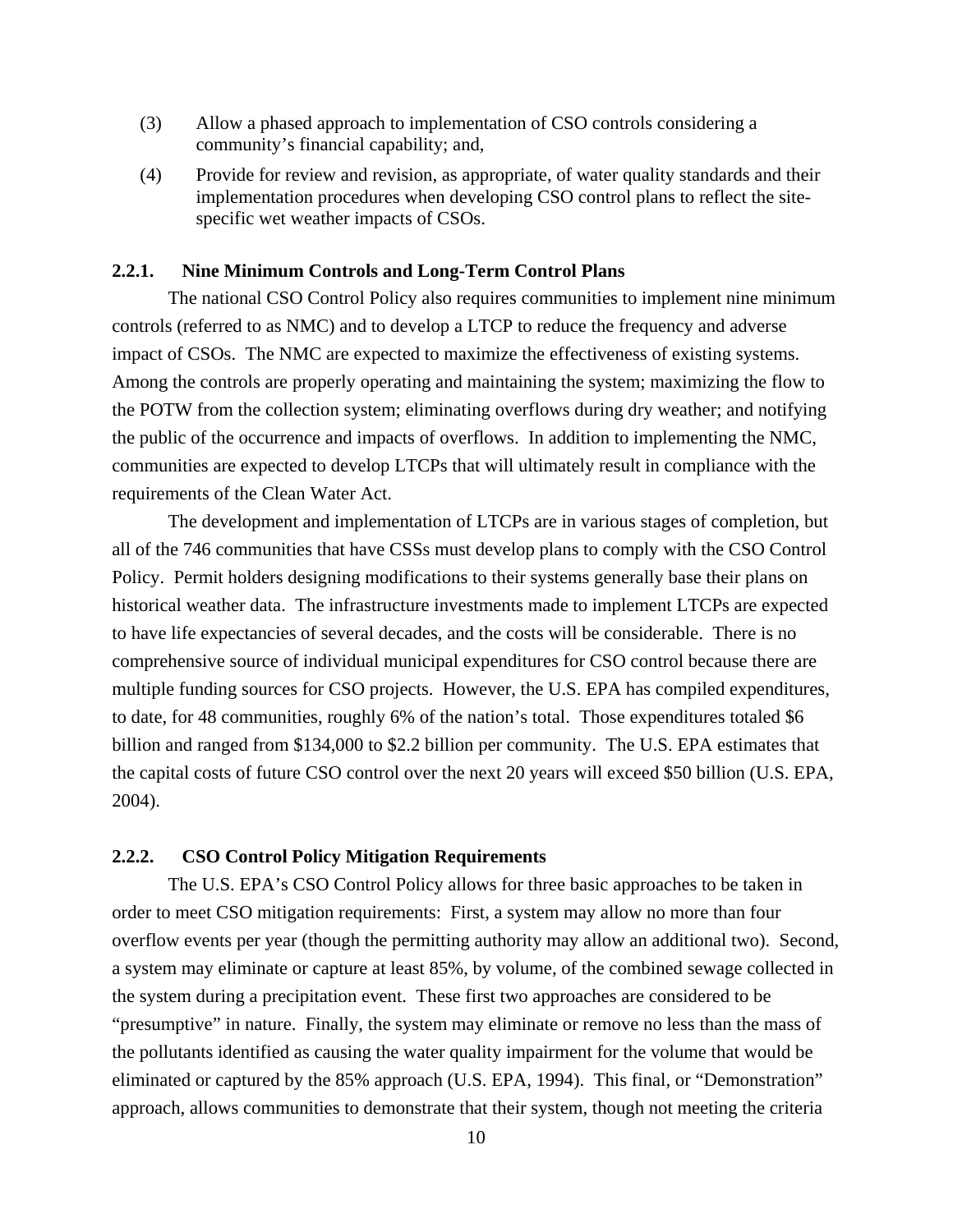<span id="page-20-0"></span>of the Presumption approach, is adequate to enable receiving waters to meet water quality standards and protect designated uses (U.S. EPA, 2004).

Investments in CSO control tend to be long-term, capital-intensive, and, in many cases, irreversible in the short- to medium-term. Given the influence of climate on stormwater runoff and the occurrence of CSO events, it is thus prudent to consider the potential impacts of climate change on the effectiveness of efforts to mitigate CSOs over the next several decades. To the extent that climate change may result in increased precipitation, if CSO mitigation is designed based on *current* climate and/or hydrology (e.g., calculations of required system storage capacity), it is possible that mitigation actions taken as part of CSO long term planning may not be sufficient to meet the desired objective.

## **2.3. STUDY GOALS**

The goal of this screening-level analysis is to assess the potential order of magnitude of climate change impacts on CSO mitigation in the New England and Great Lakes Regions. The purpose is to determine whether the potential implications of climate change on CSOs in these regions warrant further consideration and study, and to evaluate the need for decision support tools and information enabling CSS managers to better incorporate consideration of climate change into their decision making processes. As such, this assessment and report is only a first step towards understanding a complex issue, the implications of which will vary significantly in different locations and for different systems. An improved understanding of the potential impacts of climate change on CSOs is important because the occurrence and mitigation of CSO events is highly sensitive to climate, is one of the highest-priority programs at the state and federal level, and will involve significant investment in wastewater collection, storage, and treatment infrastructure. CSOs are also a timely subject of strategic discussion due to the large gap in funds available versus funds needed for treatment system improvements.

A simple, screening-level approach is used to examine the extent to which CSO longterm control plans may be under-designed if planners assume that past precipitation conditions are representative of future conditions. An informal survey of U.S. EPA staff indicated that the most common approach to LTCPs in the New England and Great Lakes Regions was the Presumption approach: controlling and providing a minimum level of treatment to all but four overflow events per year. This study considers the following two questions:

(1) If CSSs currently meet the U.S. EPA's CSO Control Policy Presumption approach of four events per year based on *historical* precipitation, what is the potential change in CSO event frequency in the future as a result of climate change?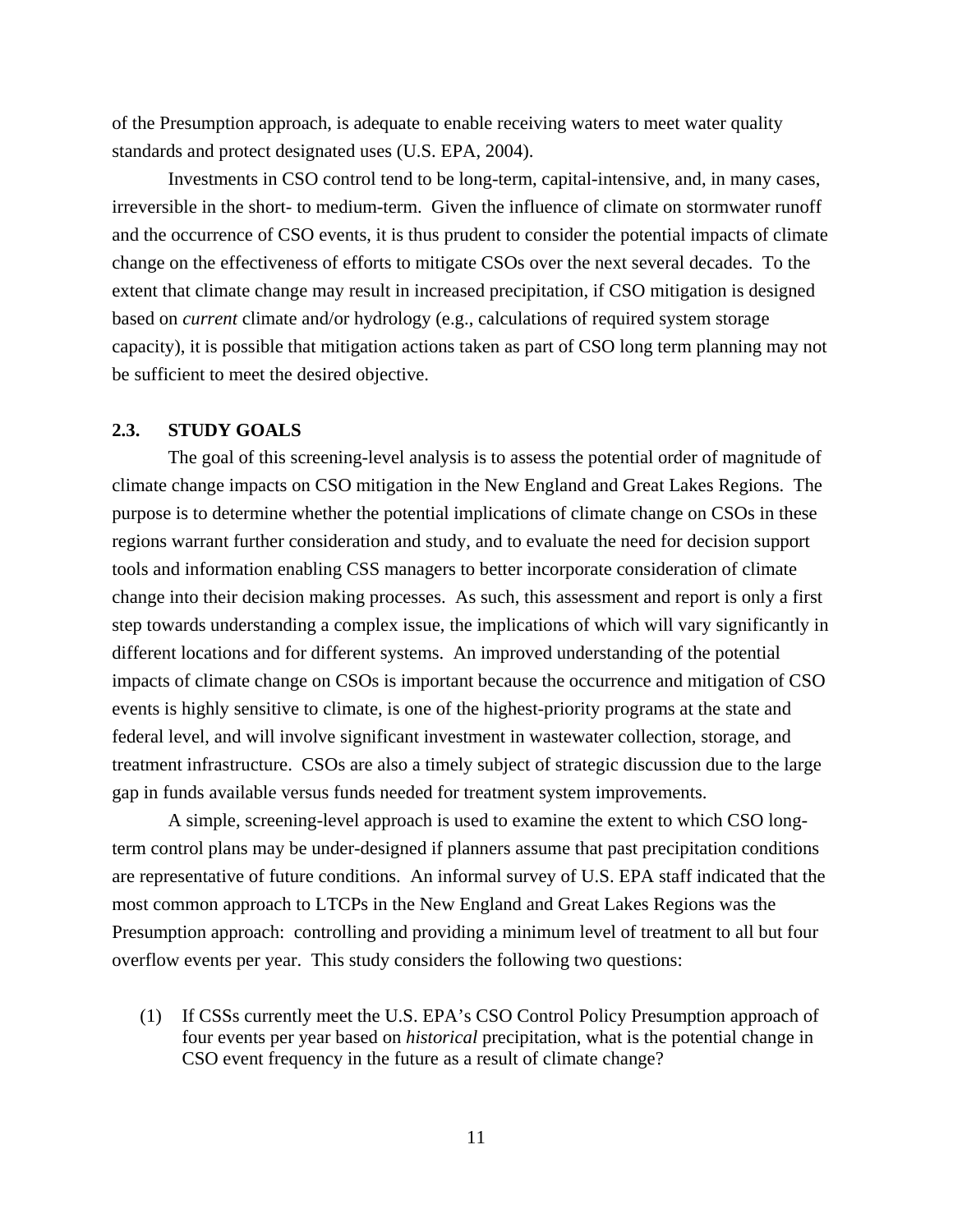(2) What is the potential required change in the design capacity of mitigation measures needed to meet the Presumption approach of four CSO events per year in the future as a result of climate change?

Focusing on the four-events-per-year Presumption approach threshold provides a useful benchmark for assessing impacts. This requirement alone, however, is not indicative of compliance with the Clean Water Act. The analysis thus takes a relatively simple approach to a complex problem. The study is not intended, nor are the methods appropriate, to provide detailed, site-specific information on the potential impacts or mitigation requirements for any individual system or facility. Analysis of the spatial variability of potential changes within each region is also not addressed in this study. The New England and Great Lakes Regions were selected as the focus of this study because of the large number of CSSs in these areas. It should be noted, however, that results in the New England and Great Lakes Regions cannot be directly compared to one another because work in the different regions was conducted as part of two separate projects, and there are methodological differences in the future time periods considered.

It should also be noted that CSOs are just one of many potential sources of water quality impairment in the New England and Great Lakes Regions. The focus of this report, CSOs, is not meant to imply that CSOs are the single or even the greatest source of water quality impairment in these areas. Other sources of impairment including non-point loading from agriculture, urban development, and other sources may also be highly sensitive to precipitation changes associated with climate change. Accordingly, responding to climate change will require a holistic approach that considers climate change in the context of other impacts on local or regional water quality to determine what reasonable and appropriate actions can be taken.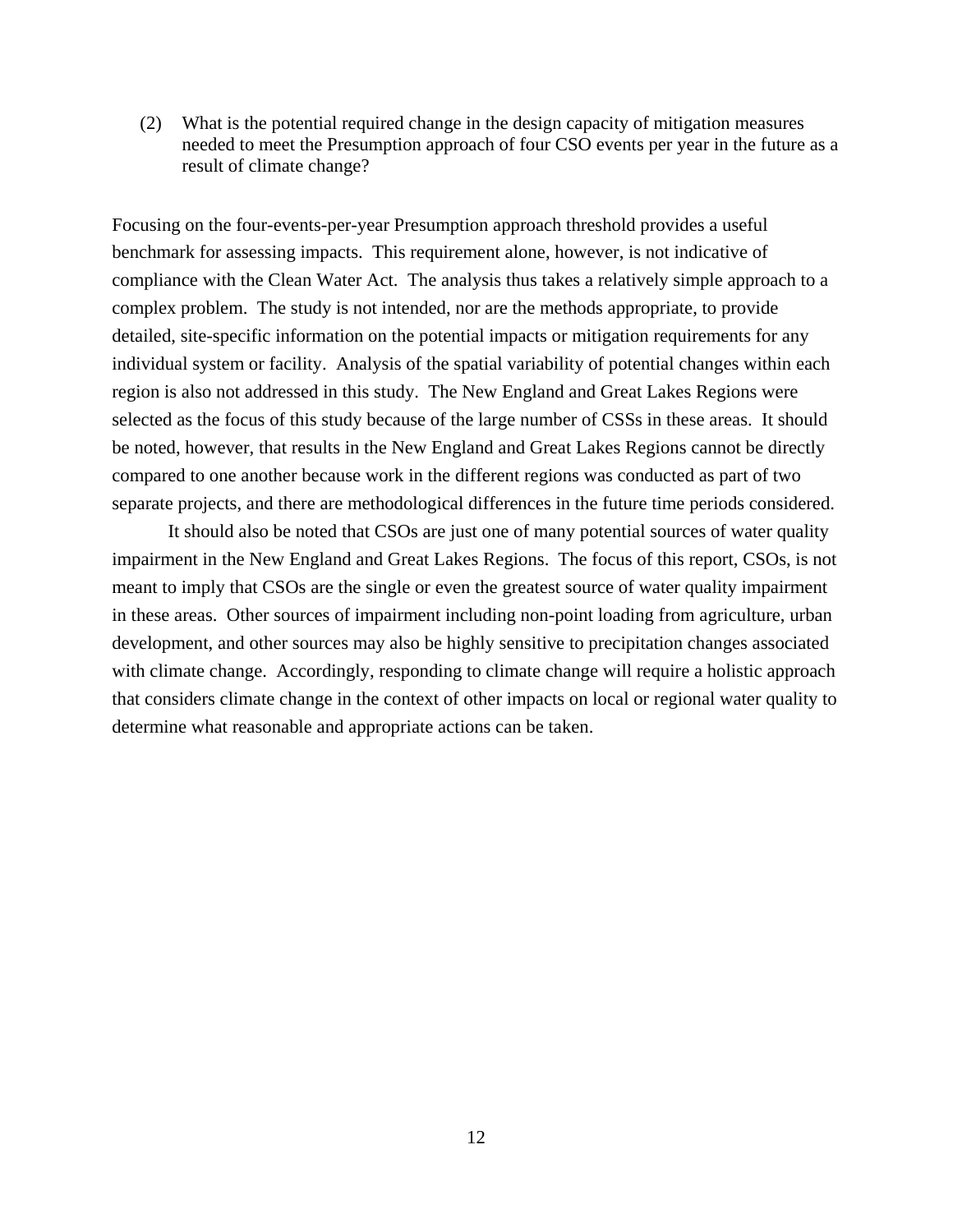#### **3. METHODS**

<span id="page-22-0"></span>This study uses a simple, precipitation benchmarking approach to assess how future changes in precipitation could impact the frequency and volume of CSO events in the New England and Great Lakes Regions. The desired mitigation target for CSSs in each region was assumed to be the LTCP Presumption standard of reducing CSO frequency to no more than four events per year. Using this mitigation target, the historical benchmark daily event (daily total precipitation) that is equaled or exceeded, on average, four times per year was determined. The extent to which CSO mitigation may be under-designed if based on historical precipitation was then determined by estimating changes in the frequency of the historical benchmark event under future climate conditions. The additional system capacity required to meet the mitigation target in the future was estimated based on future changes in the magnitude of the benchmark daily precipitation event and an assumed range of runoff scaling factors describing the proportional changes in stormwater runoff resulting from changes precipitation.

The precipitation benchmarking approach provides a simple and straightforward method for assessing order-of-magnitude changes in each of the study regions. Detailed modeling of individual CSSs to account for specific characteristics of each sewershed affecting the generation and routing of stormwater runoff was not conducted due to the size (large) of geographic area considered. Results are thus not intended to provide site-specific information on mitigation requirements for any individual system or facility. The subsequent sections provide a more detailed discussion of the methodology.

#### **3.1. CSS SELECTION**

A national list of CSS locations was obtained from a 2004 U.S. EPA *Report to Congress* (U.S. EPA, 2004). Latitude and longitude were determined for each CSS by cross referencing NPDES permit numbers with location information in the Permit Compliance System, or based on city location. CSS communities within the Great Lakes and New England Regions were selected as described in the following sections.

## **3.1.1. Great Lakes Region**

 The Great Lakes are part of the largest freshwater system in the world, and are bounded by eight states: Minnesota, Wisconsin, Michigan, Illinois, Indiana, Ohio, Pennsylvania, and New York (U.S. EPA, 2004; GLRA, 2000). A total of 182 CSS communities with active CSO permits were identified within the Great Lakes Region (within the Great Lakes watershed); Table 1 presents a breakdown of CSS communities within the Great Lakes Region by state.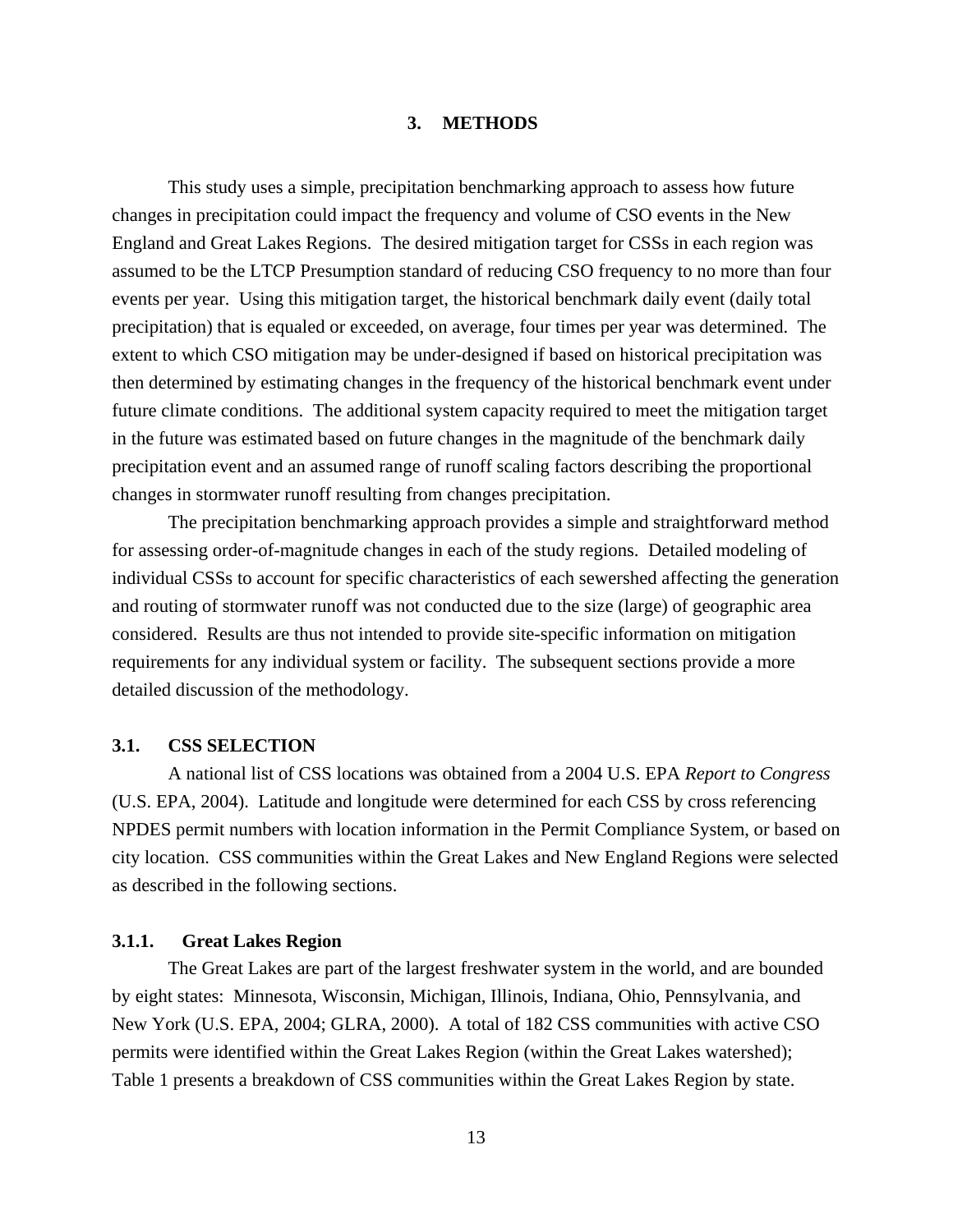| <b>State</b>                           | <b>Number of CSS Communities</b> |
|----------------------------------------|----------------------------------|
| Ohio                                   | 47                               |
| Michigan                               | 46                               |
| <b>Illinois</b>                        | 34                               |
| Indiana                                | 24                               |
| New York<br>(in Great Lakes watershed) | 23                               |
| Minnesota                              | 3                                |
| Pennsylvania                           | 3                                |
| Wisconsin                              | $\overline{2}$                   |
| <b>Total</b>                           | 182                              |

<span id="page-23-0"></span>**Table 1. Great Lakes region CSS communities by state** 

## **3.1.2. New England Region**

The New England Region was defined to include seven states: Maine, New Hampshire, Vermont, Massachusetts, Connecticut, Rhode Island, and New York (excluding New York City). A total of 135 active CSO permits were identified in the New England Region (U.S. EPA, 2004). Table 2 shows the breakdown of CSS communities by state in the New England Region.

| <b>State</b>          | <b>Number of CSS Communities</b> |
|-----------------------|----------------------------------|
| New York<br>(upstate) | 53                               |
| Maine                 | 39                               |
| <b>Massachusetts</b>  | 22                               |
| Vermont               | 7                                |
| New Hampshire         | 6                                |
| Connecticut           | 5                                |
| Rhode Island          | 3                                |
| <b>Total</b>          | 135                              |

**Table 2. New England region CSS communities by state**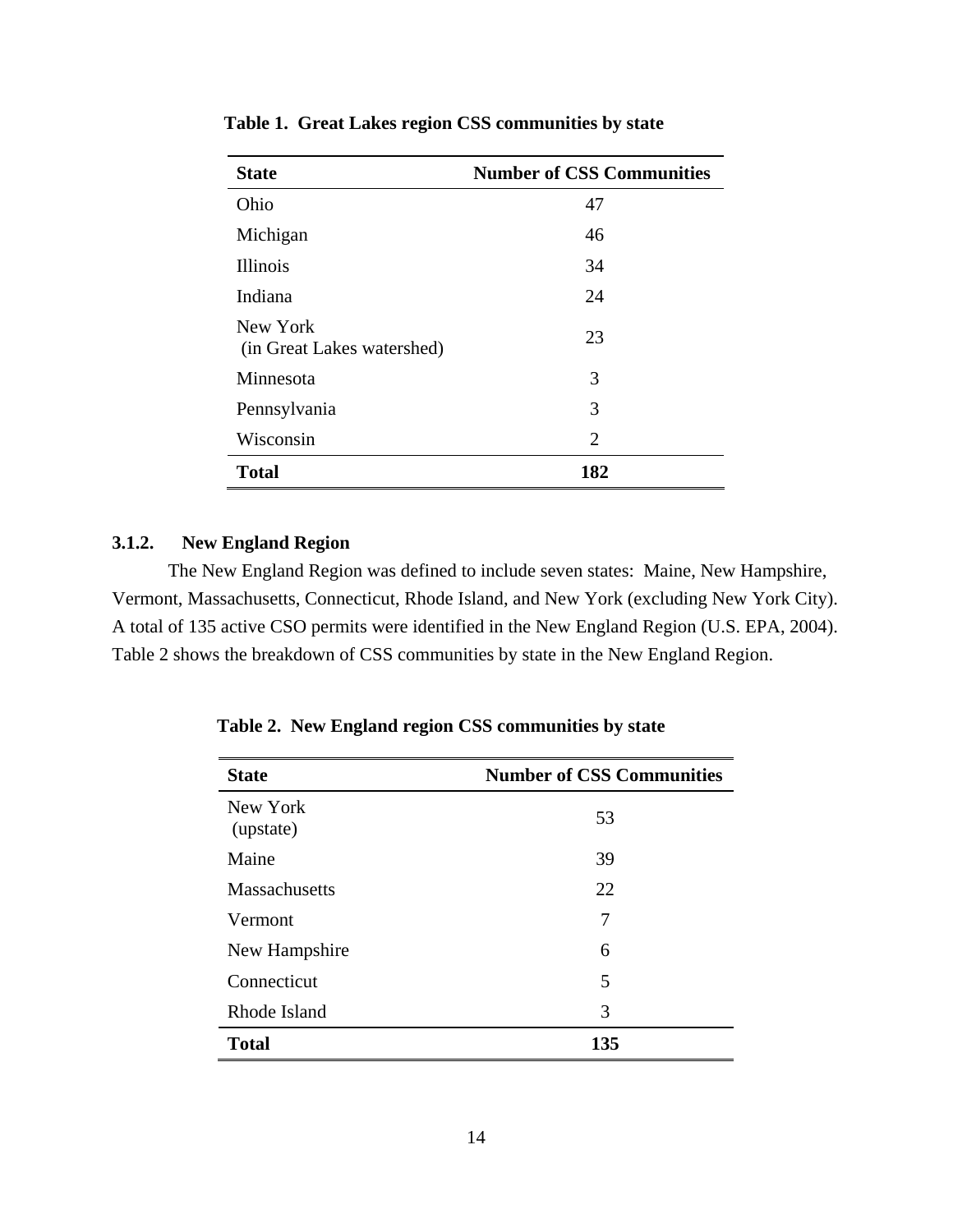## <span id="page-24-0"></span>**3.2. PRECIPITATION BENCHMARKING APPROACH**

There is considerable heterogeneity among CSSs in terms of baseline water quality conditions, progress toward complying with the U.S. EPA's national CSO Control Policy, and the site-specific approaches that will be used to reduce the frequency of CSO events. The U.S. EPA requires, however, that all CSS communities develop a LTCP that includes an evaluation of alternatives to meet CWA requirements by using either the Presumption approach or the Demonstration approach. One of the most common design objectives of LTCPs is to achieve the U.S. EPA's Presumption approach threshold of no more than an average of four CSO events per year. Under this criterion, a CSO event is defined as any overflow from a CSS that does not receive the minimum level of treatment defined in the CSO Control Policy.

In this study, it is assumed that each CSO community in the New England and Great Lakes Regions will design their system to achieve an average of four CSO events per year (i.e., the Presumption approach threshold), and will base their design on historical precipitation data. The benchmark daily total precipitation that is equaled or exceeded, on average, four times per year was determined based on historical and future precipitation data. The extent to which CSO mitigation may be under-designed if based on historical precipitation was then determined by estimating changes in the frequency of the historical benchmark event under future climate conditions. Potential increases in system capacity required to meet the mitigation target in the future was estimated based on future changes in the magnitude of the benchmark daily precipitation event and an assumed range of runoff scaling factors describing the proportional changes in stormwater runoff resulting from changes precipitation.

Daily precipitation data representative of historical and projected future climate conditions were obtained from the Vegetation/Ecosystem Modeling and Analysis Project—Phase 2 (hereafter referred to as VEMAP), administered by the National Center for Atmospheric Research (NCAR) data group. VEMAP data representative of historical climate conditions were developed using monthly average station data from Historical Climate Network and Cooperative Network weather stations. Daily precipitation totals were generated from monthly average station values using a modified version of the stochastic weather generator WGEN (Richardson and Wright, 1984). Station data were spatially interpolated to a grid with intervals of one degree latitude by one degree longitude (110 Km latitude and approximately 80 Km longitude in these study regions) using PRISM (Parameter-elevation Regressions on Independent Slopes Model) (Daly et al., 1994).

VEMAP data representative of future climate conditions were developed for each VEMAP grid location based on transient climate modeling experiments for a simulated period from 1994 to 2100 using two coupled atmosphere-ocean general circulation models (AOGCM): the Hadley Centre Model (HADCM2) and the Canadian Climate Centre Model (CCCM). Daily

15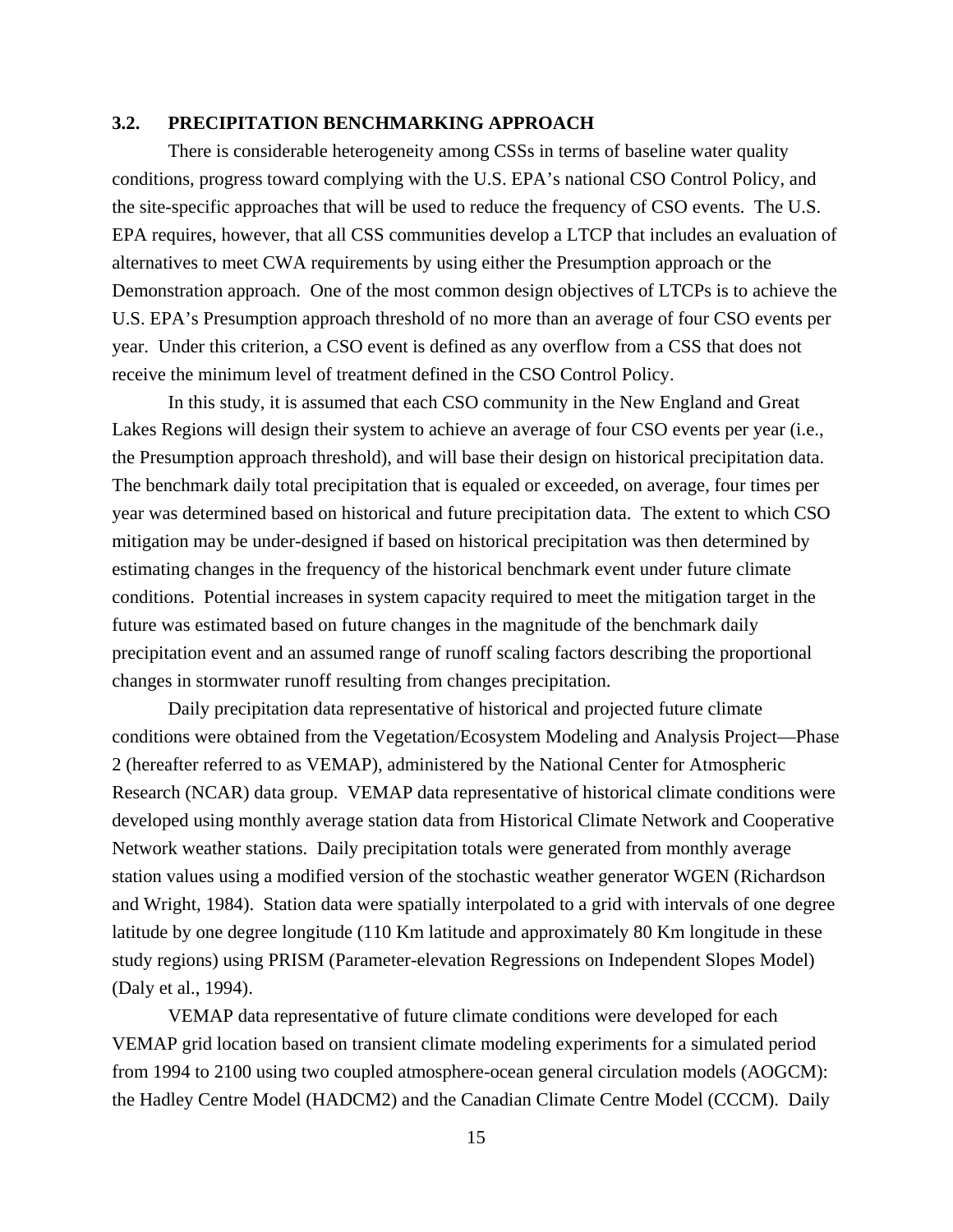precipitation totals were developed based on monthly average AOGCM outputs using WGEN (Richardson and Wright, 1984). $^2$  $^2$  Detailed documentation and discussion of the VEMAP Phase 2 data can be found in the VEMAP Phase 2 Users Guide (Rosenbloom et al., 2003).

It should be noted that the VEMAP data sets used in this study are subject to a number of uncertainties and limitations related to the AOGCM projections, the daily precipitation totals generated using WGEN, and other modeling methods and assumptions. The AOGCM modeling experiments used to develop the VEMAP data sets are several years old and subject to inherent modeling uncertainties. The future data sets used in this study should thus not be considered predictions, but rather as representative, plausible futures. In addition, VEMAP daily data were developed using a stochastic weather generator and thus may not represent extremes well. Analysis by the VEMAP team determined that frequency distributions and extremes of daily data from WGEN compare well to those of observed station data (Rosenbloom et al., 2003). However, because daily data were developed using a weather generator, the values should only be considered estimates. Finally, the daily precipitation totals available from VEMAP do not allow consideration of sub-daily event characteristics known to influence the frequency and magnitude of CSO events (e.g., system response to a thunderstorm yielding 2 inches of rain in one hour versus a steady rain that accumulates 2 inches over a full 24-hour period). A more detailed discussion of the VEMAP data can be found in the VEMAP Phase 2 Users Guide (Rosenbloom et al., 2003).

Although subject to uncertainty, VEMAP data was used in this screening-level assessment because it was readily available, and because the data set is well known and documented. Use of VEMAP data set also simplified the analysis by providing historical and projected future climate data on the same geographic footing (a one-degree grid).

Regional-average estimates of potential CSO impacts were conducted by first mapping each of the 317 active CSS communities in the Great Lakes and New England Regions to the nearest VEMAP grid location. Analyses of precipitation data were then conducted for each VEMAP grid location with at least one associated CSS. Estimates of the regional average changes for all CSSs within each study region were determined by weighting results from each VEMAP grid location within each region according to the number of CSS communities represented by that point.

 $\overline{a}$ 

<span id="page-25-0"></span> $2$ WGEN is a weather simulation model developed at the USDA-ARS Grassland, Soil and Water Research Laboratory that is used to scale down monthly AOGCM outputs to a daily time-step. The model uses a probability function (first-order Markov chain) where the chance of precipitation is conditioned on the wet or dry status of the previous day, and the intensity is based on a gamma distribution where small intensity events occur more frequently than large intensity events.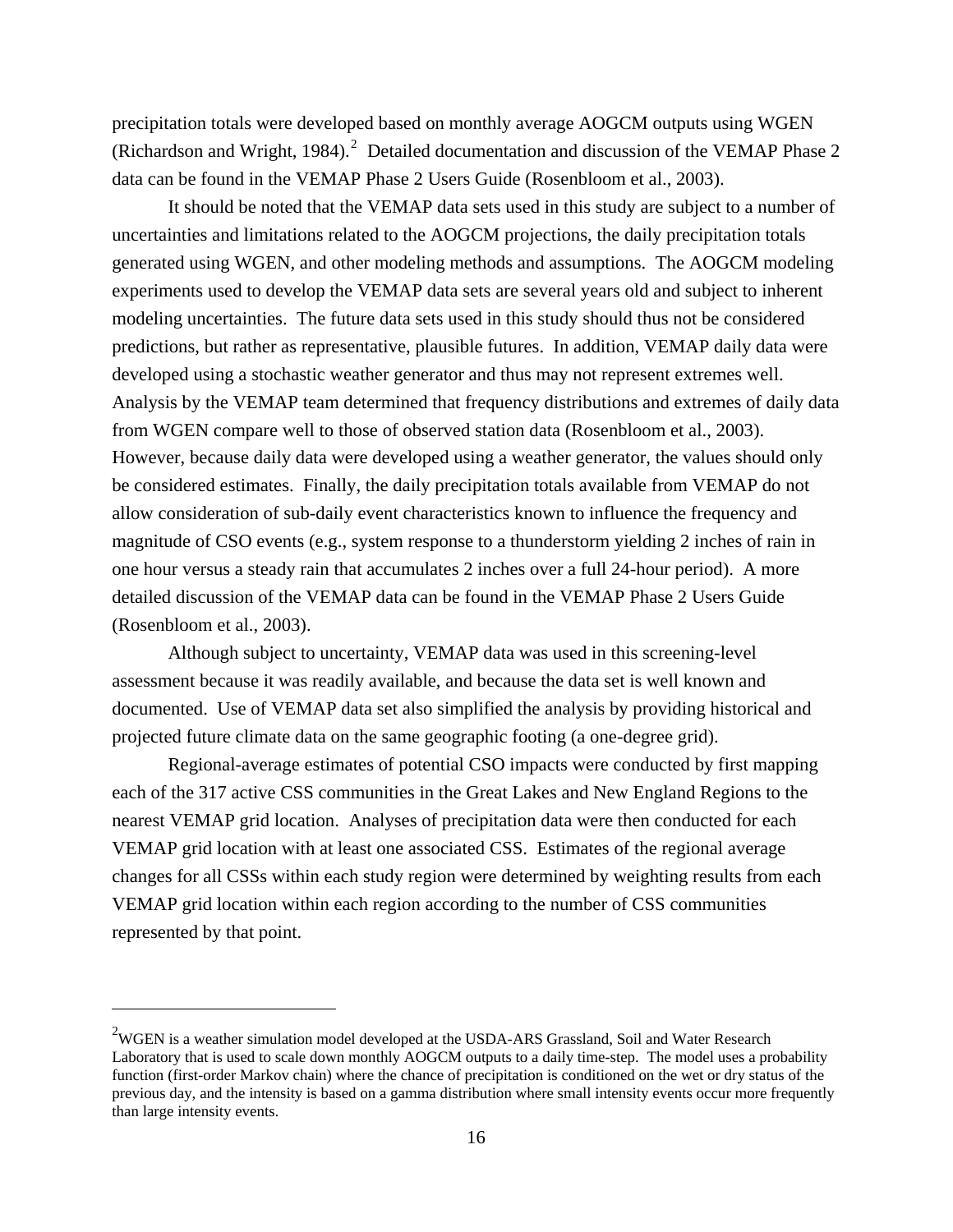The analysis of precipitation data at each VEMAP grid location was conducted in two ways: using the daily precipitation totals and using the 4-day moving average of daily totals. Evaluation of the 1- and 4-day averages accounts for potential differences in the temporal characteristics of storage in CSO mitigation measures (i.e., the time lag between onset of precipitation and peak flows within a CSS). The choice of 1- and 4-day timeframes provided approximate lower and upper bounds on both (a) time of travel within the sewershed or area draining to the treatment plant (from "upstream" boundaries to the treatment plant) and (b) the effects of multiple rain events in quick succession. In addition, the analysis was simplified by treating all precipitation as rainfall; making no accommodation for the occurrence of snowfall or snowmelt.

In the Great Lakes Region, 40 years of historical precipitation data representative of the period from 1954–1993 were compared to 40 years of projected future precipitation data representative of the period from 2060–2099. In the New England Region, 25 years of historical precipitation data representative of the period from 1968–1993 were compared to 25 years of projected future precipitation data representative of the period from 2025–2050. As indicated earlier, it is important to note that the different future time periods considered in the two study regions preclude direct comparison of results. Work in the two regions was done at different times as two independent projects. Work in the New England Region was done subsequent to that in the Great Lakes Region, and the focus on the period from 2025–2050 in this region was intended to provide information more relevant to near–term decision making.

As mentioned previously, it was assumed that CSSs in each study region will design their systems to meet the four-event per year standard based on historical daily precipitation totals. This served as the historical benchmark daily event for each system. In theory there will be only four events (in an average year) that exceed this benchmark if a CSS community is meeting the objectives of the CSO Control Policy. In the case of the Great Lakes Region, the benchmark event was identified as the  $160<sup>th</sup>$  largest daily precipitation event (daily total) in each of the 40-year, aggregated 1- and 4-day moving average precipitation data sets (four events per year \* 40 years of data). The magnitude of benchmark events for the Great Lakes Region were determined by ranking the VEMAP daily precipitation totals, and selecting the  $160<sup>th</sup>$  largest event. For the New England Region, the benchmark event was identified as the  $100<sup>th</sup>$  largest daily precipitation event in each of the 25-year, aggregated 1- and 4-day precipitation data sets (four events per year \* 25 years of data). Benchmark events for the New England Region were determined by ranking the VEMAP daily precipitation totals and selecting the 100<sup>th</sup> largest event. Note that in each case this methodology provides a simple estimate of the daily precipitation event (1- or 4-day) with a recurrence interval of 3 months. Formal frequency analysis based on an assumed statistical distribution of daily precipitation was not considered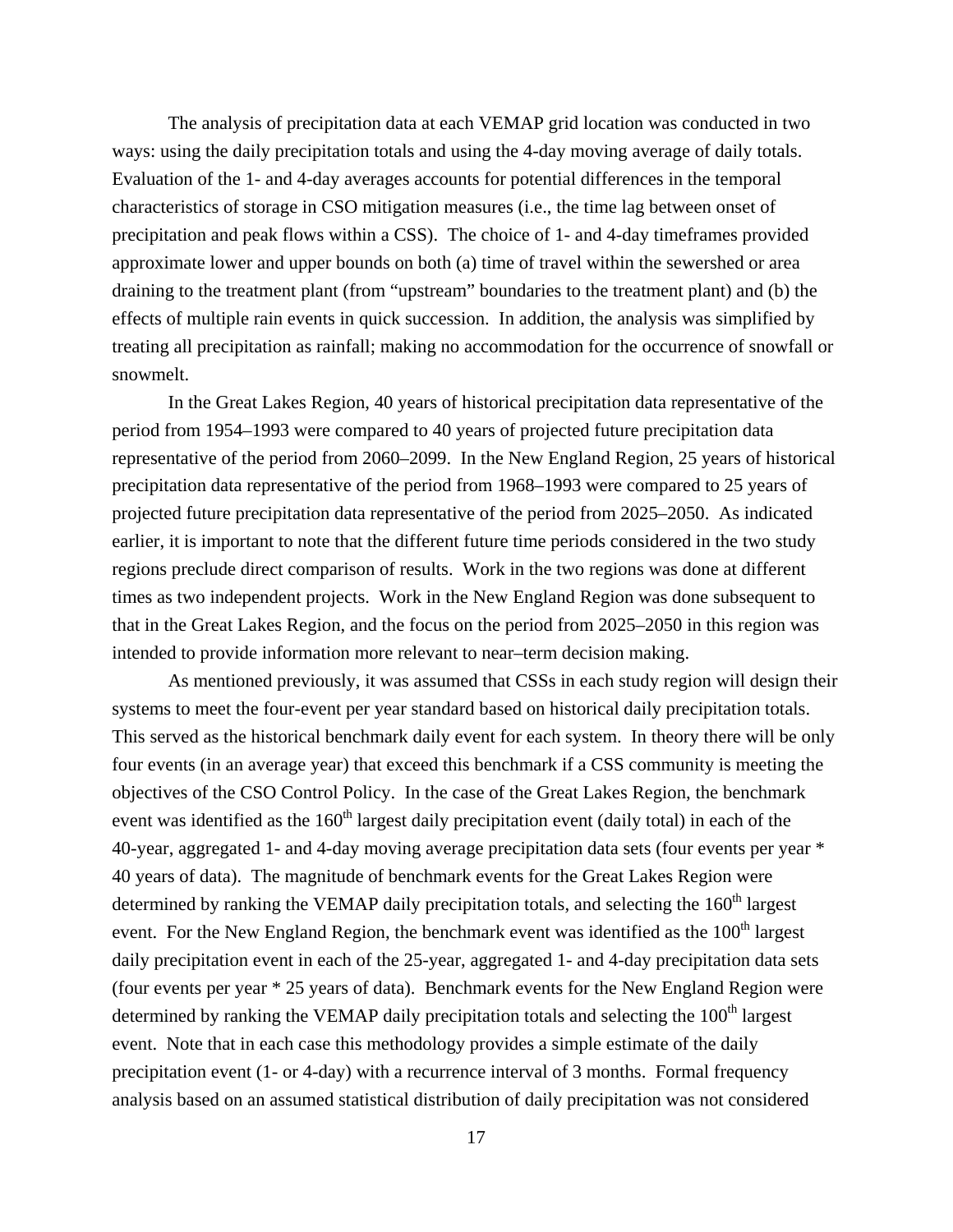necessary for this screening analysis given the other uncertainties inherent in the approach. Using this methodology, the benchmark 1- and 4-day daily precipitation events needing to be captured to meet the LTCP Presumption standard of no more than four CSO events per year were estimated at each VEMAP grid location under conditions representative of historical and future climate (based on CCCM and HADCCM2 AOGCM projections).

The extent to which CSO mitigation may be under-designed if based on historical precipitation was estimated by determining changes in the frequency of the historical benchmark daily precipitation event under future climate conditions. Potential future changes in system storage capacity required to meet the mitigation target in the future were then estimated based on changes in the magnitude of the four-event-per-year benchmark event, and estimates of changes in stormwater runoff generated by these changes in precipitation. Detailed modeling of stormwater for individual systems was beyond the scope of this study. Rather, for each VEMAP location and projected change in precipitation, percent changes in stormwater runoff (relative to historical conditions) were estimated by applying a high- and low-range multiplier (scaling factors) to projected percent changes in benchmark daily precipitation events. Potential future changes in system capacity (expressed as a percent relative to that necessary to meet the four-events-per-year Presumption standard under historical climate conditions) to meet the four-events-per-year mitigation target in the future were then assumed equal to percent changes in stormwater runoff volume.

It is important to note that the benchmarking approach used in this study does not consider the unique attributes of any individual CSS, and it is not intended to provide sitespecific information for any individual CSS community. Rather, the approach is intended as a simple, screening-level assessment of the potential order of magnitude of climate change impacts in each study region. More detailed study and modeling are required to determine specific mitigation design specifications for individual CSS communities. The estimates of potential increases in system capacity also assume that infrastructure upgrades are the predominant approach used in CSO mitigation. In practice, stormwater management can be implemented to reduce the volume of runoff that enters a CSS, thus reducing the need for changes in CSS infrastructure. Although not explicitly addressed, however, the range of scaling factors used to estimate stormwater runoff does capture a range of potential changes in hydrologic response that, in part, could result from changes in future stormwater management practices.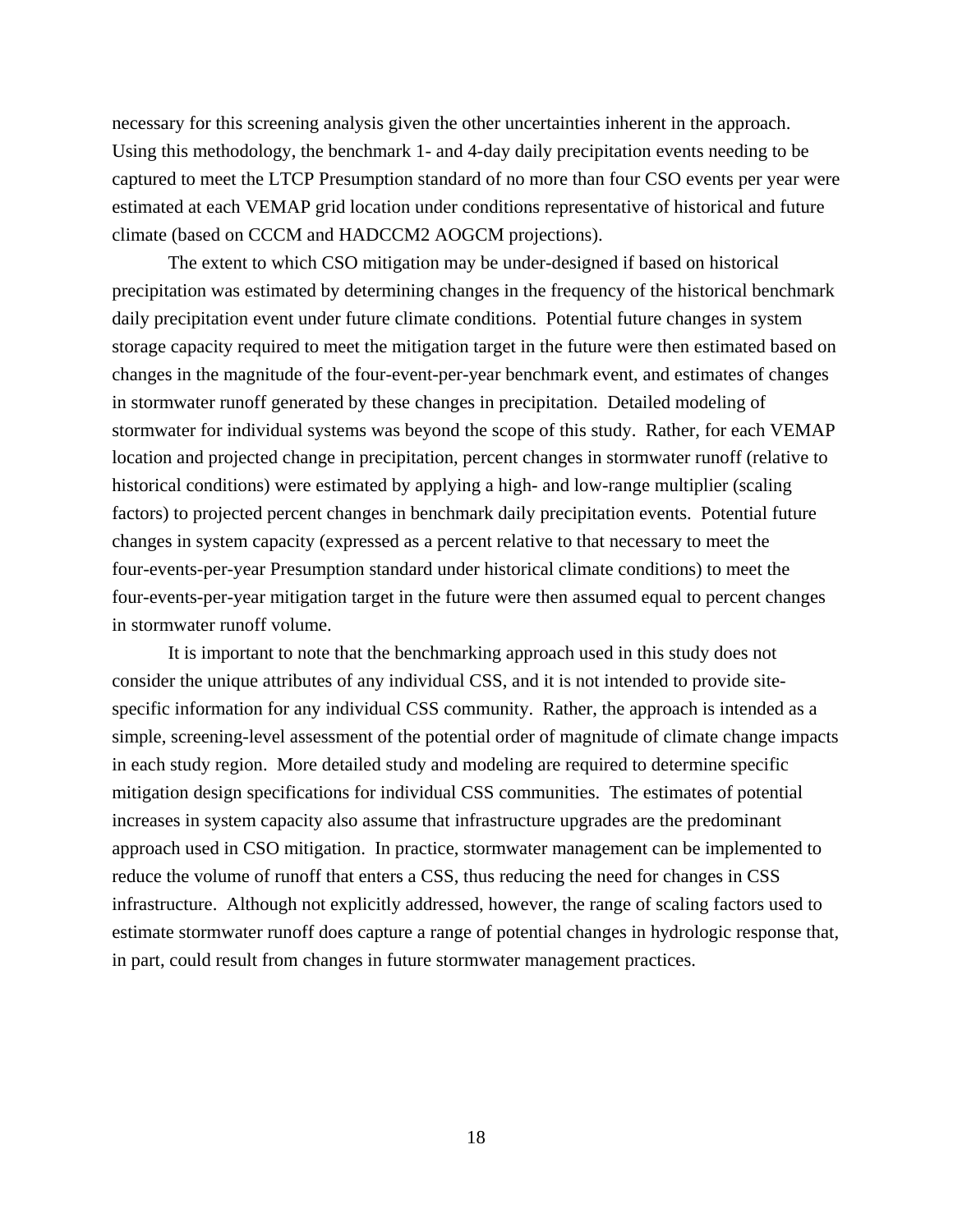### **4. RESULTS AND DISCUSSION**

### <span id="page-28-0"></span>**4.1. CHANGES IN CSO EVENT FREQUENCY**

The extent to which CSO mitigation may be under-designed if based on historical precipitation was estimated by determining changes in the frequency of the historical benchmark event under future climate conditions. It is assumed that municipalities will design mitigation measures (e.g., a deep storage tunnel or stormwater management practices to reduce runoff) to meet the four-event-per-year Presumption approach threshold, and if historical precipitation is used as the design standard, the effectiveness of those mitigation measures could be reduced in the future. The metric presented in this section is the estimated percent change in CSO event frequency relative to the four events per year allowed under the LTCP Presumption approach. For example, a 50% increase in CSO event frequency would equate to two additional CSO events per year, on average, or a total of six CSO events per year if the mitigation measures were designed using historical precipitation data.

#### **4.1.1. Great Lakes Region**

In the Great Lakes Region, the regional average annual CSO frequency during the future period from 2060–2099 was estimated to increase between 13% (based on the CCCM, 1-day averaging period) and 70% (based on the HADCM2, 4-day averaging period) relative to the assumed historical condition of four events per year. In other words, the average number of CSO events per year would increase to 4.5 using the lowest projected average change, and 7.1 using the highest average projected change (see Table 3).

| <b>Moving Average</b> | <b>CCCM</b> | <b>HADCM2</b> |
|-----------------------|-------------|---------------|
| 1-Day                 | 13.4%       | 49.4%         |
| 4-Day                 | 18.8%       | 70.0%         |

| Table 3. Regional average percent change in CSO frequency in     |
|------------------------------------------------------------------|
| the Great Lakes region, 2060–2099. The percent change is         |
| expressed relative to the four events/year standard, e.g., a 50% |
| change equals two additional CSO events/year.                    |

 Figure 2 shows the distribution of the percentage change in CSO frequency (number of communities) in the Great Lakes Region based on a 1-day moving average of daily precipitation. The HADCM2 projects an increase in daily precipitation totals for all locations, while the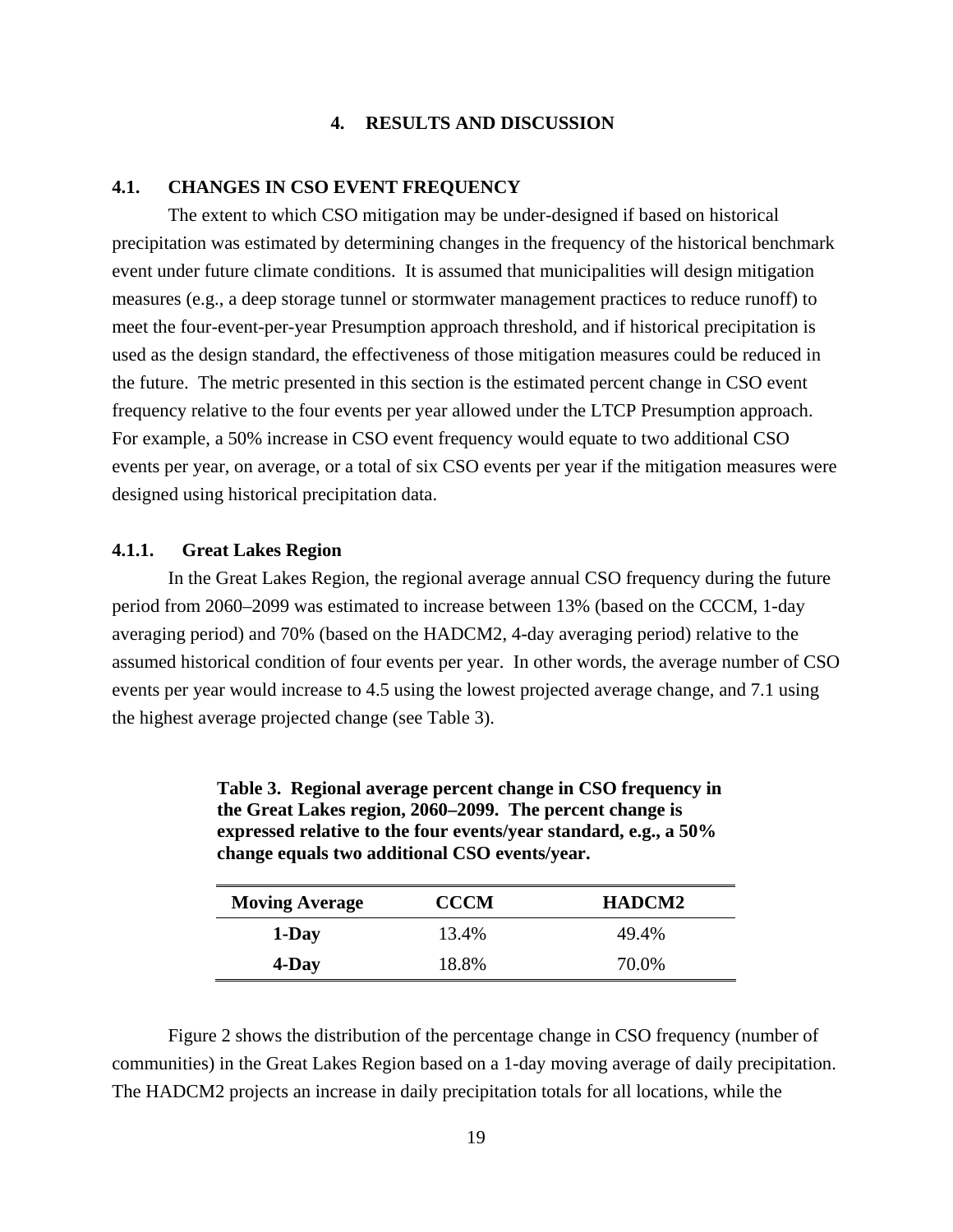<span id="page-29-0"></span>

**Figure 2. Percent change in frequency of CSO events in the Great Lakes region relative to historical values based on Canadian (CCCM) and Hadley (HADCM2) Model climate projections for the future period from 2060–2099 (1-day).**

CCCM projects decreases at 10 of the communities (5%). Accordingly, based on the CCCM, there are 10 communities that are projected to experience a decrease in CSO frequency of 10 to 0.1%. At the other end of the spectrum, the HADCM2 predicts an 80 to 90% increase in CSO frequency for 10 communities. For these 10 CSS communities, this would mean an additional 32 CSO events per year, on average. Figure 3 shows a similar plot based on the 4-day averaging period. These results generally indicate wider distributions and greater impacts (though for the CCCM, there is an increase in the number of communities with fewer CSO events). Figure 4 shows the cumulative distributions for the HADCM2 and CCCM for both averaging periods.

### **4.1.2. New England Region**

In the New England Region, the regional average annual CSO frequency during the future period from 2025–2050 was estimated to change from -24% and 14% relative to the assumed historical condition of four events per year (Table 4). In other words, the average number of CSO events per year would decrease to 3.0 using the lowest projected average change and increase to 4.6 using the highest average projected change.

Figure 5 shows the distribution of the percentage change in CSO frequency (number of communities) in the New England Region based on a 1-day moving average of daily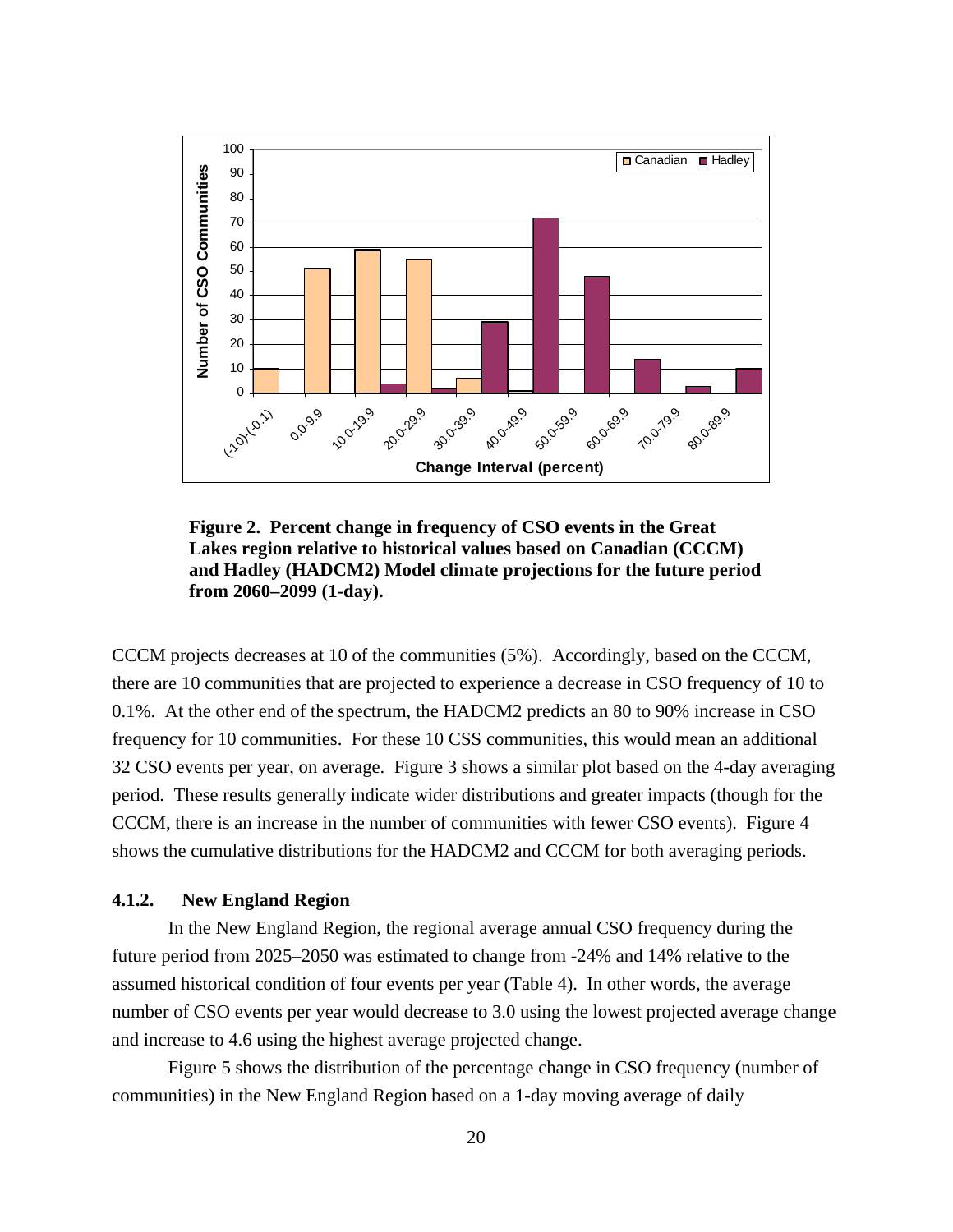<span id="page-30-0"></span>

**Figure 3. Percent change in frequency of CSO events in the Great Lakes region relative to historical values based on Canadian (CCCM) and Hadley (HADCM2) Model climate projections for the future period from 2060–2099 (4-day).**



**Figure 4. Cumulative distribution of percent change in CSO frequency in the Great Lakes region relative to historical values based on future climate projections for the period 2060–2099.**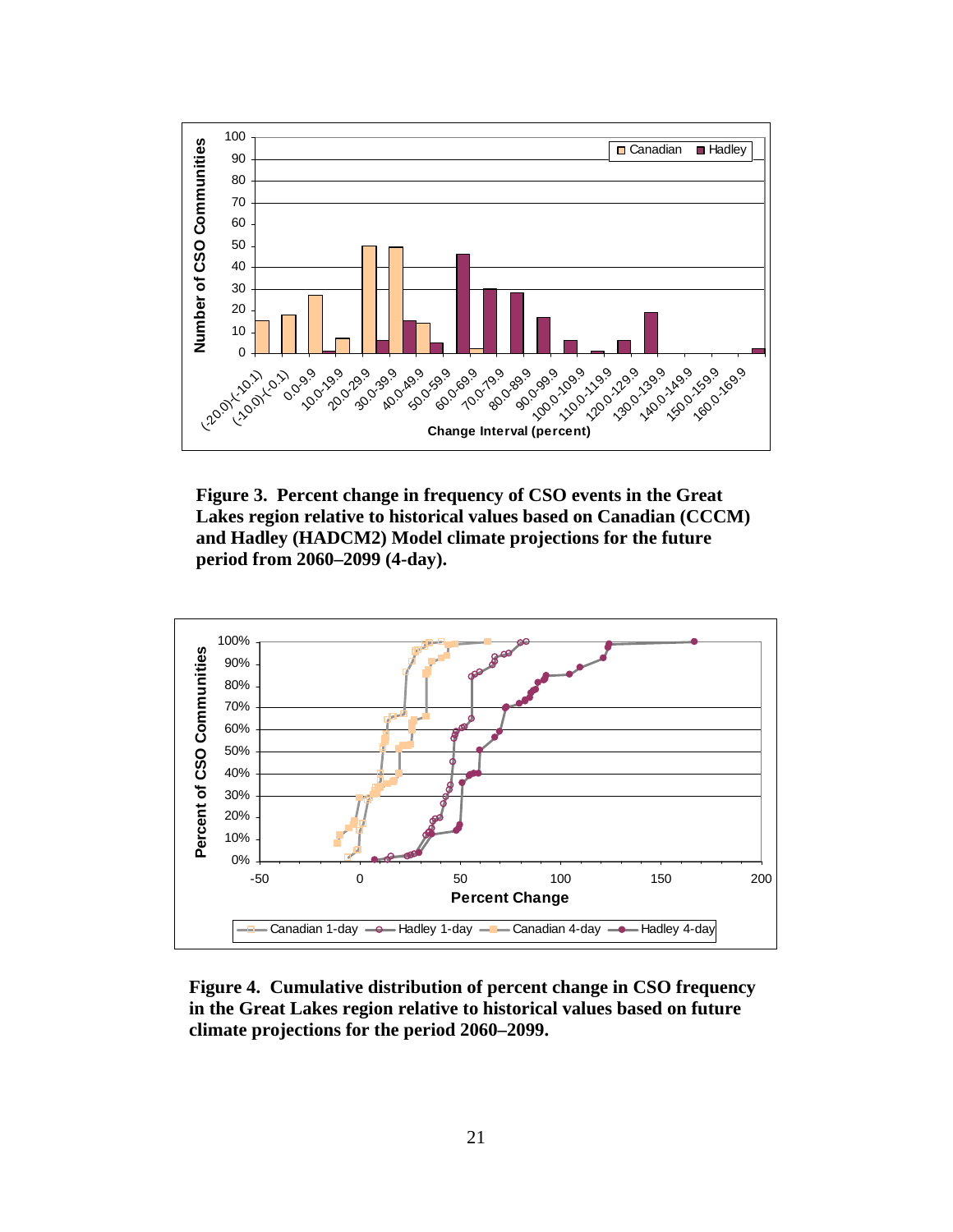<span id="page-31-0"></span>**Table 4. Regional average percent change in CSO frequency in the New England region, 2025–2050. The percent change is expressed relative to the four events/year standard, e.g., a 50% change equals two, additional CSO events/year.** 

| <b>Moving Average</b> | <b>CCCM</b> | <b>HADCM2</b> |
|-----------------------|-------------|---------------|
| 1-Day                 | $-10.4\%$   | 8.8%          |
| 4-Day                 | $-24.5%$    | 14.4%         |



**Figure 5. Percent change in frequency of CSO events in the New England region relative to historical values based on Canadian (CCCM) and Hadley (HADCM2) Model climate projections for the future period 2025–2050 (1-day averaging period).**

precipitation totals. The HADCM2 model projects an increase in daily precipitation totals for the majority of locations, while the CCCM model projects decreases for the majority of the communities. Based on the CCCM model, there are 10 communities that are projected to experience an increase in CSO frequency of more than 10%, 76 communities that will have less than  $a + 10\%$  change, and 49 communities that are projected to experience a decrease in CSO frequency of more than -10%. Alternatively, the HADCM2 model predicts 48 communities to have an increase in CSO frequency of more than  $10\%$ , 64 communities with less than a +10% change, and 23 communities with decreases in CSO frequency exceeding -10%. Figure 6 shows similar plot based on the 4-day averaging data. Figure 7 shows the cumulative distributions for the HADCM2 and CCCM models for both averaging periods.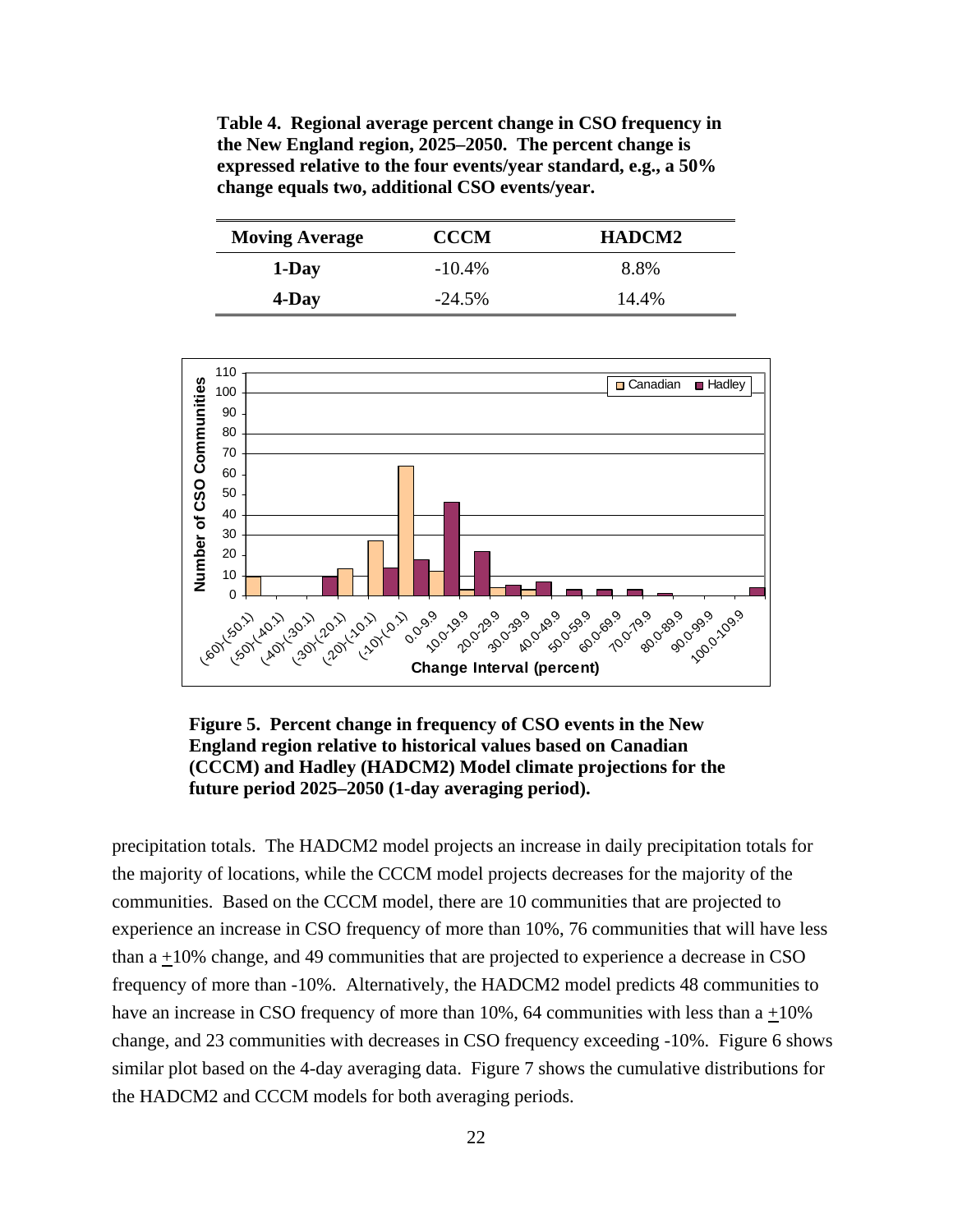<span id="page-32-0"></span>

**Figure 6. Percent change in frequency of CSO events in the New England region relative to historical values based on Canadian (CCCM) and Hadley (HADCM2) Model climate projections for the future period 2025–2050 (4-day averaging period).**



**Figure 7. Cumulative distribution of percent change in CSO event frequency in the New England region relative to historical values based on future climate projections for the period 2025–2050.**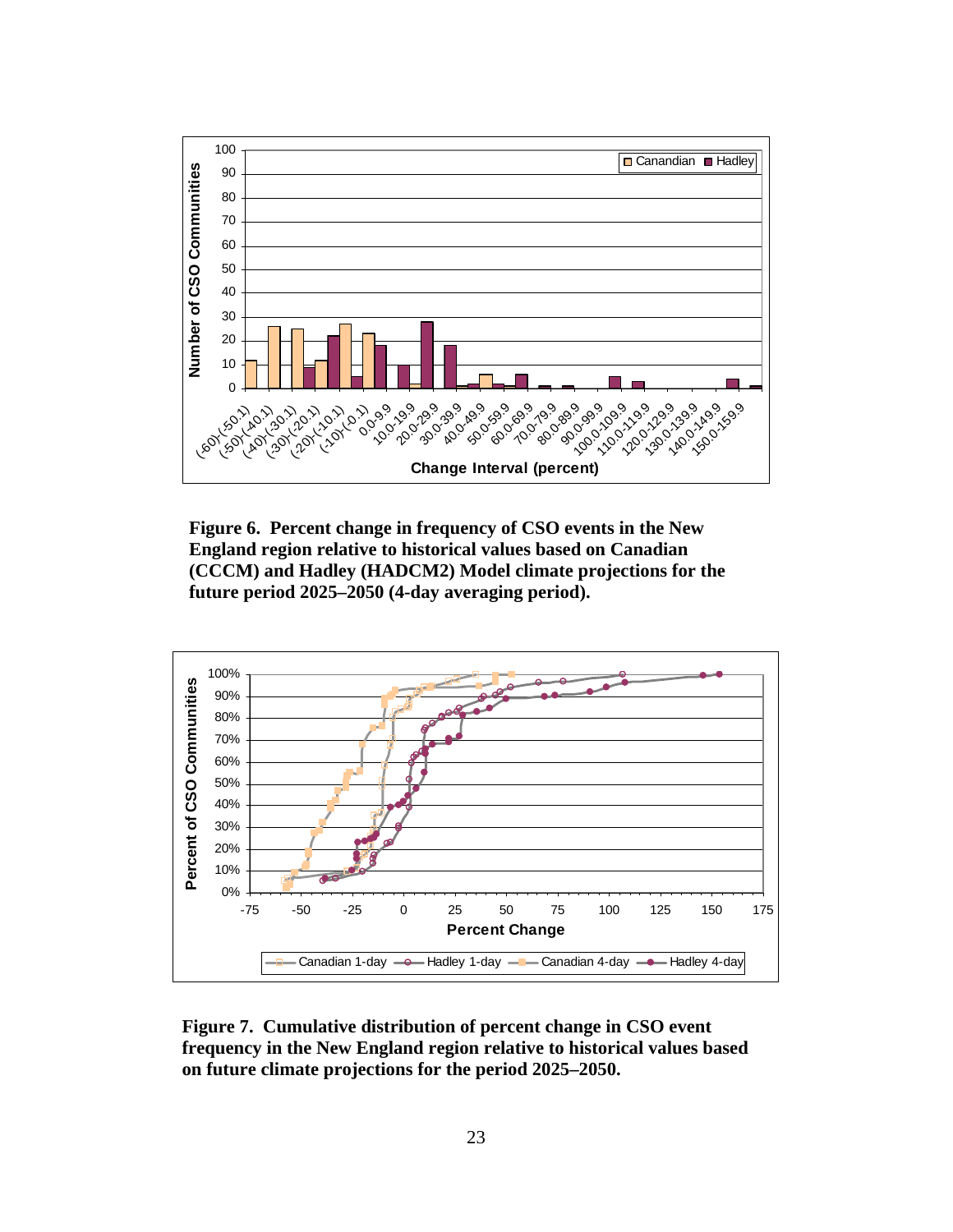<span id="page-33-0"></span> The inconsistency in direction of projected precipitation changes in the New England Region complicates interpretation of the results. For example, with the CCCM model, if control measures in the New England Region are designed based on historical precipitation characteristics, climate-related changes could result in a 10-25% decrease in CSO events depending on the averaging period considered, i.e., an increase in the effectiveness of mitigation measures. A similar analysis based on the Hadley model suggests a 9–14% increase in overflows. The relatively near-term period 2025–2050 was selected as the focus of this analysis to be more relevant to current decision making. It is possible, however, that these near-term projections do not capture longer term trends that may not become detectable until farther into the future. Despite the inconclusive results in the New England Region in the near term, resource limitations did not permit analysis of additional future time periods (e.g., 2060–2099) in the New England Region.

### **4.2. POTENTIAL MITIGATION REQUIREMENTS**

A second objective of this assessment is to estimate the potential required changes in system capacity to meet the four-event-per-year mitigation target under future climate conditions. This information may be useful to municipalities interested in implementing CSO mitigation measures (e.g., a storage basin) that are robust to future changes in climate. Two metrics are presented in this section to address this general question: (1) the estimated percent change in the future magnitude of the benchmark daily event that must be captured to meet the four-events-per-year Presumption standard relative to the historical value, and (2) the estimated percent changes in stormwater runoff volume resulting from changes in daily precipitation that must be accommodated by the system. Each metric provides an indication of how CSO mitigation design parameters could be modified to account for future climate change, albeit the actual mitigation measures required for any specific CSS will vary considerably depending on the specific attributes of the system.

It should also be noted that estimates of potential increases in system capacity assume that CSS infrastructure upgrades are the predominant approach used in CSO mitigation. Stormwater management to reduce the runoff entering CSSs is not explicitly considered, although the scaling factors used to estimate stormwater runoff capture a range of potential changes in hydrologic response.

## **4.2.1. Potential Changes in Benchmark Daily Precipitation**

Changes in the magnitude of the benchmark daily precipitation event that must be captured to meet the four-events-per-year Presumption approach standard are indicative of the potential changes in system capacity required to meet this mitigation target under future climate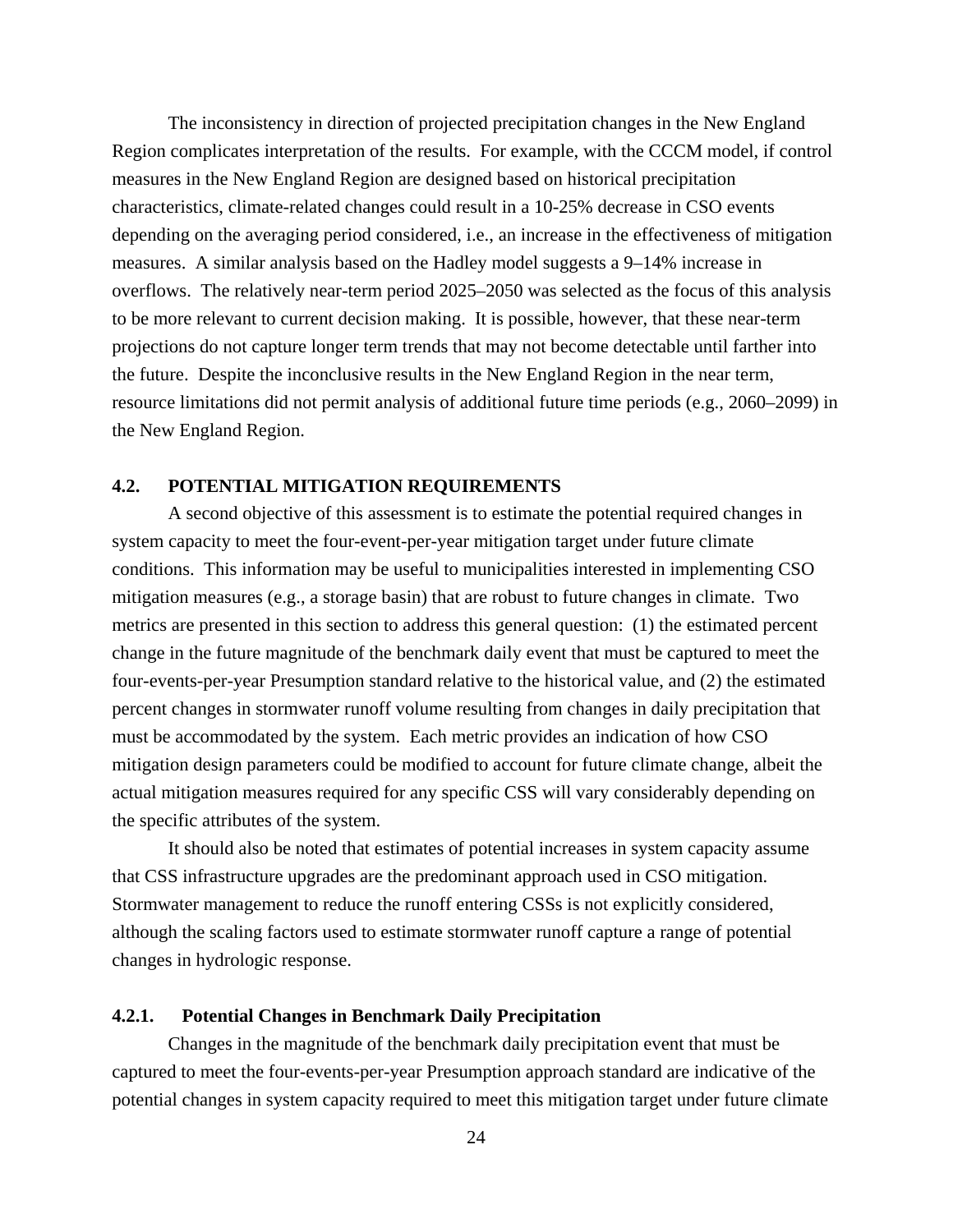<span id="page-34-0"></span>conditions. The relationship between different attributes of precipitation and the volume of timing of stormwater runoff is complex and highly variable. By assuming a simple relationship between daily precipitation totals and stormwater runoff, however, the changes in CSS capacity that would be needed to adapt to future climate change can be approximated. For example, if a 1:1 correspondence is assumed between daily precipitation and stormwater runoff generated, a 10% increase in the benchmark daily event would imply that the design of the system would need to be sized for a roughly 10% increase in runoff volume to account for climate change.

#### **4.2.1.1. Great Lakes Region**

In the Great Lakes Region, the regional, average daily total precipitation corresponding to a recurrence interval of 4 events per year during the future period from 2060–2099 is projected to increase from approximately 5 to 16% relative to historical values (see Table 5).

**daily total precipitation in the Great Lakes region during the future period 2060–2099. Changes are expressed relative to historical values.** 

**Table 5. Regional average percent change in the benchmark** 

| <b>Moving Average</b> | <b>CCCM</b> | <b>HADCM2</b> |
|-----------------------|-------------|---------------|
| 1-Day                 | 4.8%        | 16.2%         |
| 4-Day                 | 5.1%        | 14.9%         |

 CSS communities in certain parts of the Great Lakes Region, however, are projected to experience future reductions in the benchmark daily event. Figure 8 shows the distributions of projected changes in the four-event benchmark daily total precipitation in the Great Lakes Region based on a 1-day moving average of daily precipitation. Projections based on the CCCM model suggest four CSS communities will experience a decrease ranging from -5 to –0.1 percent in the benchmark event. At the other end of the spectrum, projections based on the HADCM2 model suggest a relatively large 25% to 29.9% increase in the benchmark daily event for two communities. The range of values is attributed to spatial variability in climate change projections for different locations within each region (i.e., the VEMAP grid locations to which CSS individual communities are mapped). Figure 9 shows the distributions of projected changes in the four-event benchmark daily total precipitation based on the 4-day averaging period. Figure 10 shows the cumulative distributions of projected changes in benchmark daily total precipitation from the HADCM2 and CCCM models for the 1- and 4-day averaging periods.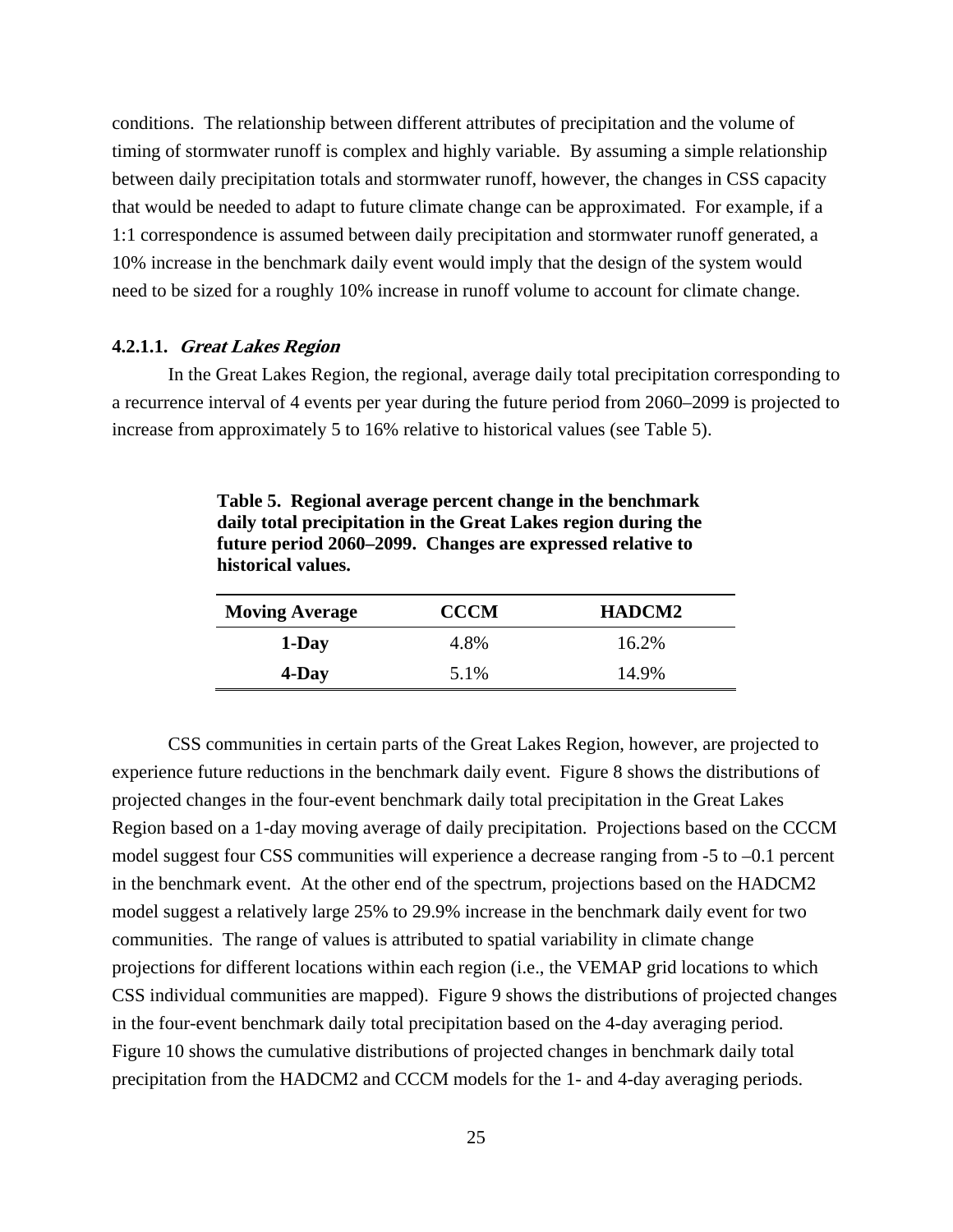<span id="page-35-0"></span>

**Figure 8. Percent change in the four-event benchmark daily total precipitation in the Great Lakes region relative to historical values based on Canadian (CCCM) and Hadley (HADCM2) Model climate projections for the future period 2060–2099 (1-day averaging period).**



**Figure 9. Percent change in the four-event benchmark daily total precipitation in the Great Lakes region relative to historical values based on Canadian (CCCM) and Hadley (HADCM2) Model climate projections for the future period 2060–2099 (4-day averaging period).**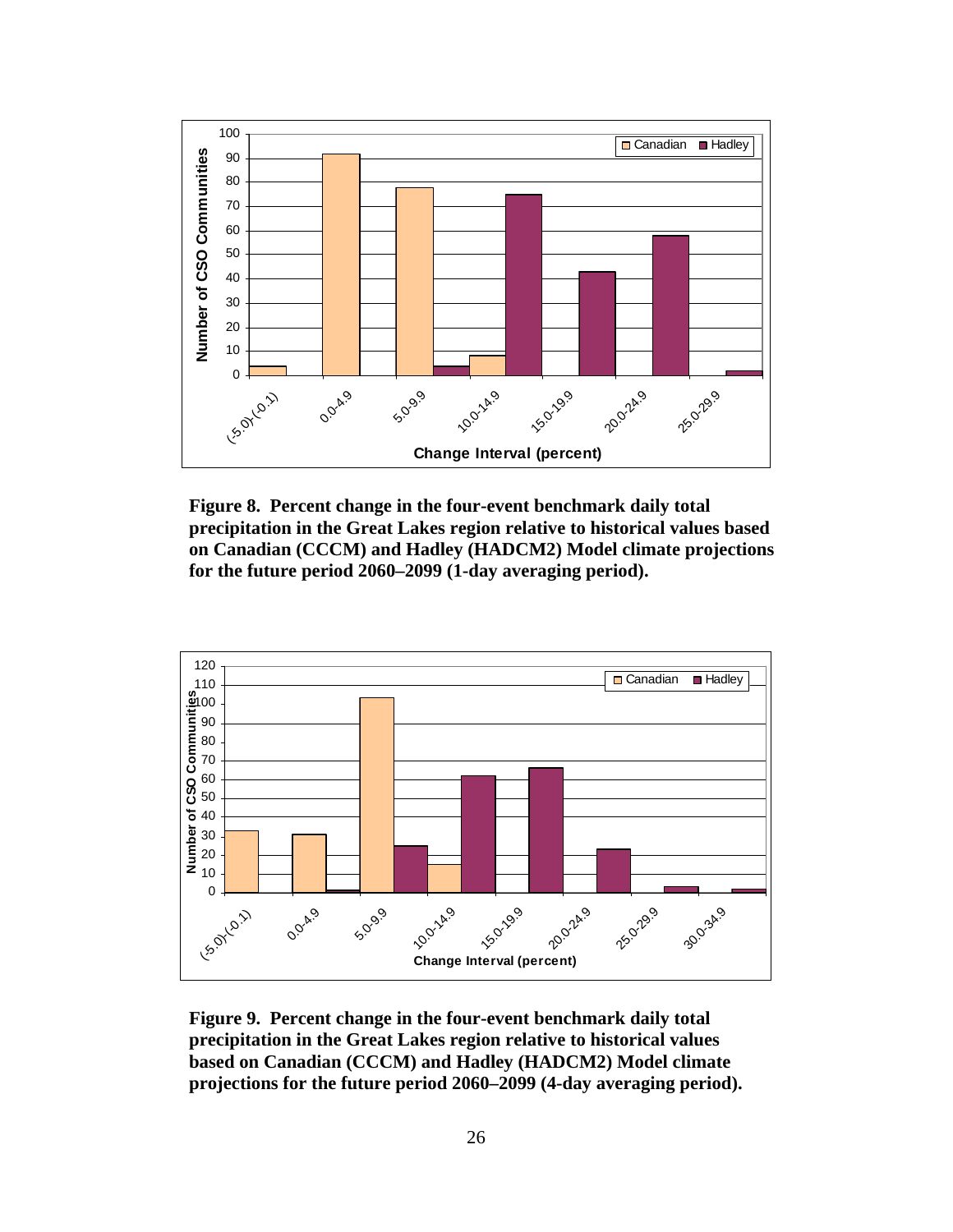<span id="page-36-0"></span>

**Figure 10. Cumulative distribution of percent change in four-event benchmark daily total precipitation in the Great Lakes region relative to historical values based on future climate projections for the period 2060–2099.** 

## **4.2.1.2. New England Region**

 In the New England Region, the regional average daily total precipitation corresponding to a recurrence interval of four events per year during the future period from 2025–2050 is projected to change from -6% to 3% relative to historical values (Table 6). The regional-average change based on the different AOGCM models disagree in sign, with the CCCM model predominantly suggesting decreases in average intensity, and the HADCM2 model predominantly suggesting increases. This inconsistency in the direction of change complicates interpretation of results in the context of necessary changes in system capacity to adapt to climate change. Nonetheless, results do provide information on the potential magnitude of change relative to historical values in this region.

| Table 6. Regional average percent change in the benchmark daily        |
|------------------------------------------------------------------------|
| total precipitation in the New England region during the future period |
| 2025–2050. Changes are expressed relative to historical values.        |

| <b>Moving Average</b> | <b>CCCM</b> | HADCM2 |
|-----------------------|-------------|--------|
| 1-Day                 | $-3.2\%$    | 2.8%   |
| 4-Day                 | $-5.7\%$    | 3.1%   |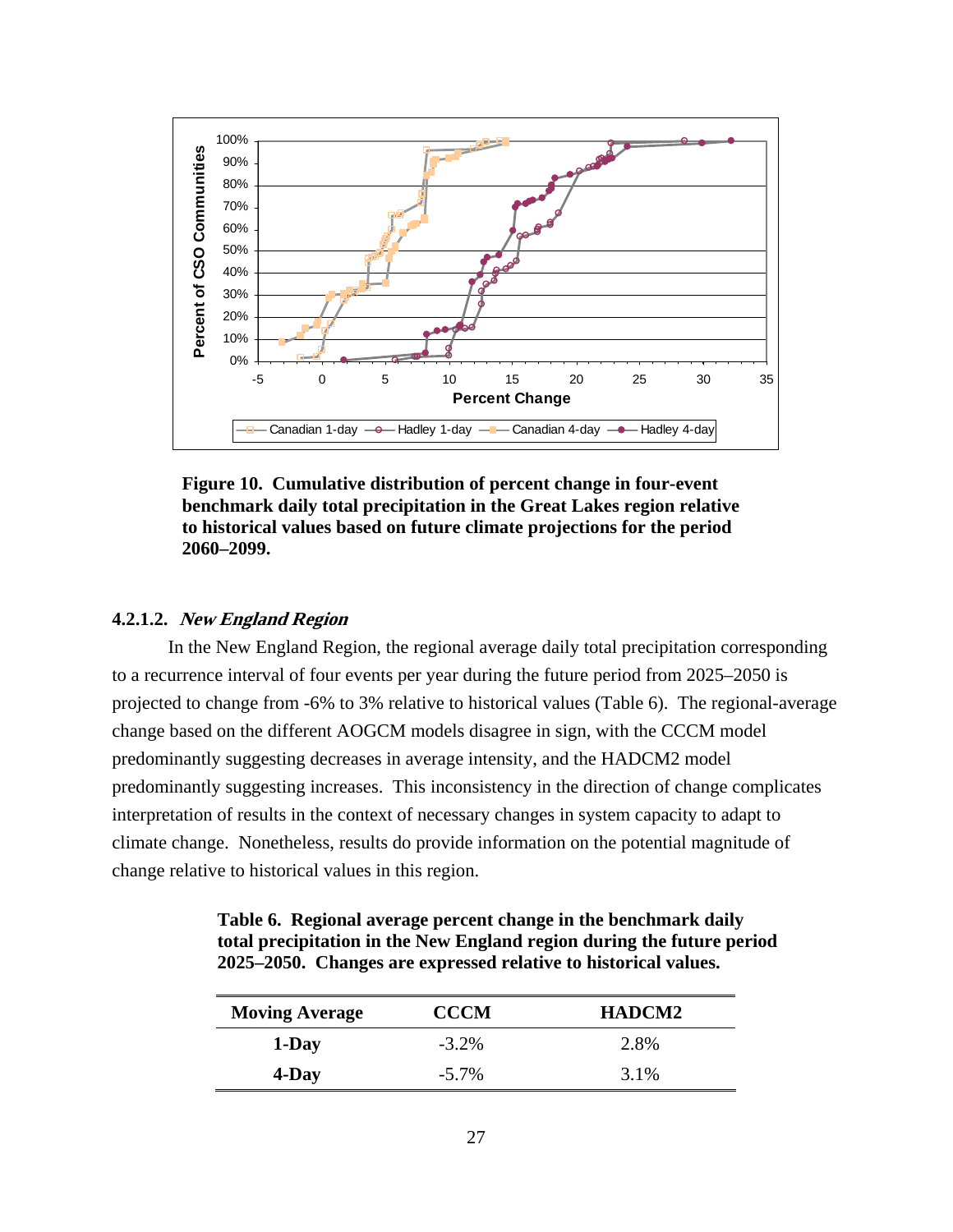<span id="page-37-0"></span> Figure 11 shows the distributions of projected changes in the benchmark daily precipitation event in the New England Region based on a 1-day moving average of daily precipitation. Projections based on the CCCM model suggest three communities may experience an increase in benchmark daily event exceeding 10%, whereas projections based on the HADCM2 model suggest 21 communities may experience increases in the benchmark daily event exceeding 10%. Figure 12 shows the distributions of projected changes in the four-event benchmark event intensity for the 4-day averaging period. In each case, the projected changes in event magnitude based on the CCCM model are shifted slightly to the left, indicating a decrease relative to projections based on the HADCM2 Model. Figure 13 shows the cumulative distributions of projected changes in benchmark daily precipitation from the HADCM2 and CCCM models for the 1- and 4-day averaging periods.



**Figure 11. Percent change in the four-event benchmark daily total precipitation in the New England region relative to historical values based on Canadian (CCCM) and Hadley (HADCM2) Model climate projections for the future period 2025–2050 (1-day averaging period).**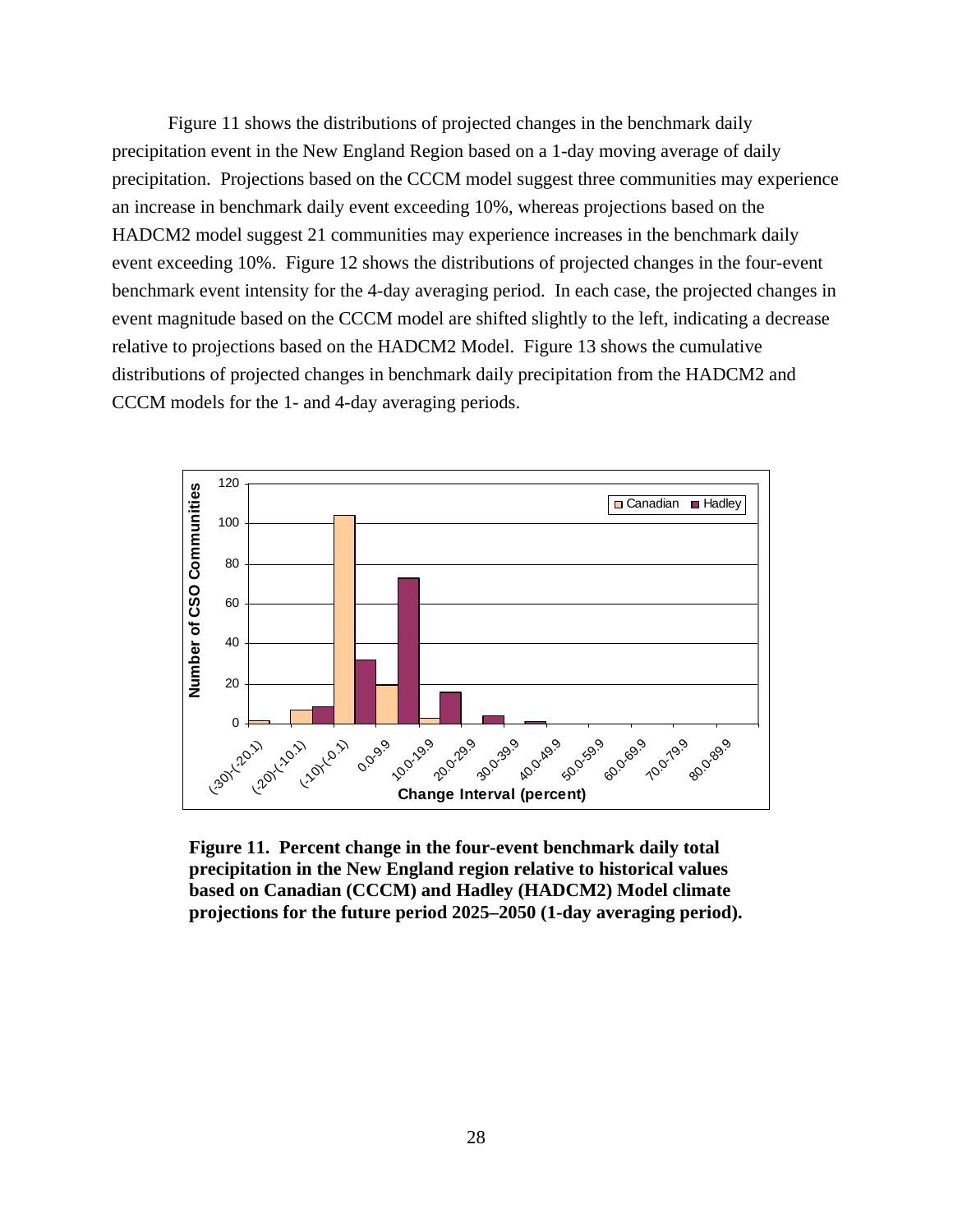<span id="page-38-0"></span>

**Figure 12. Percent change in the four-event benchmark daily total precipitation in the New England region relative to historical values based on Canadian (CCCM) and Hadley (HADCM2) model climate projections for the future period 2025–2050 (4-day averaging period).**



**Figure 13. Cumulative distribution of percent change in four-event benchmark daily total precipitation in the New England region relative to historical values based on future climate projections for the period 2025–2050.**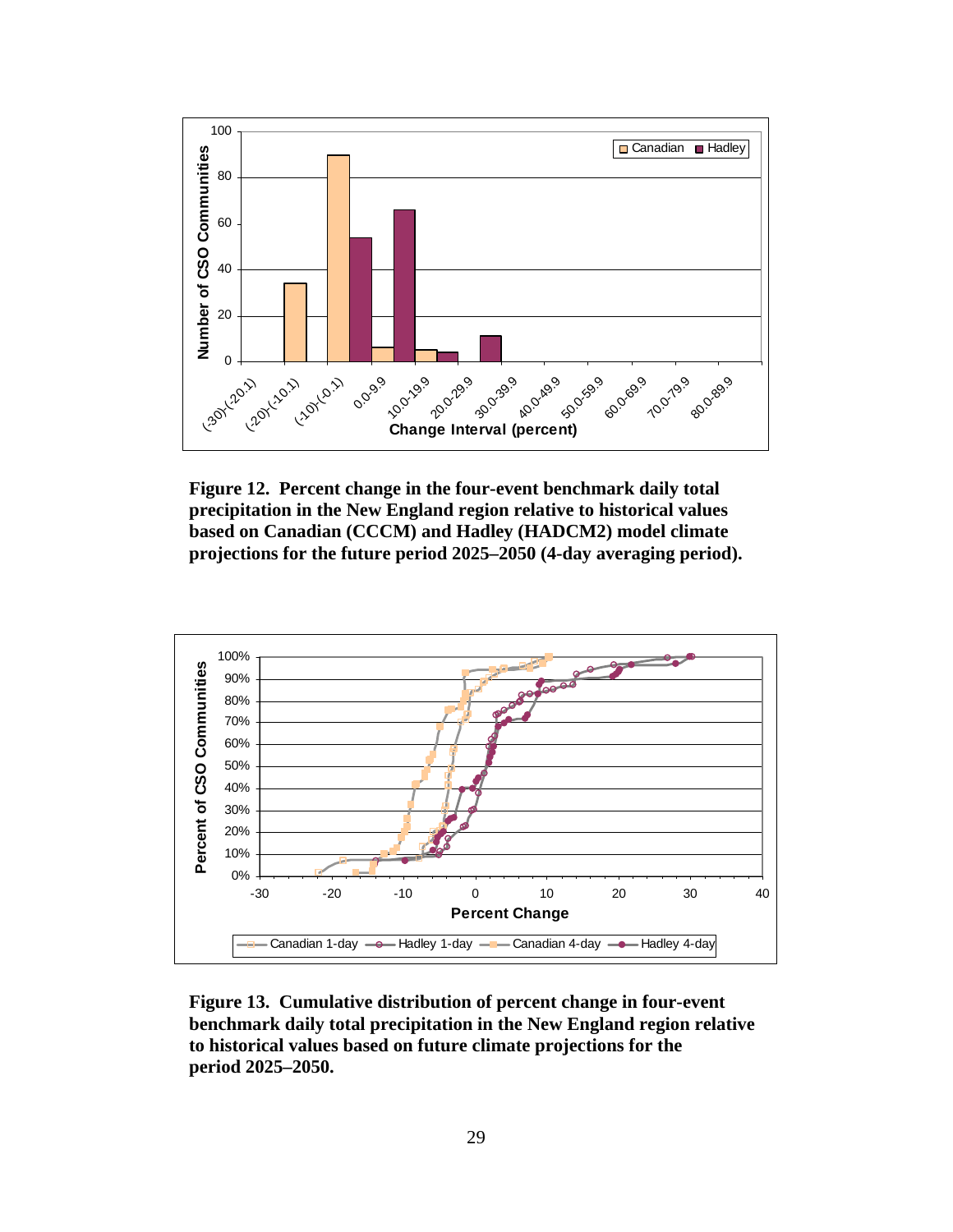## <span id="page-39-0"></span>**4.2.2. Potential Changes in System Capacity**

Future changes in precipitation are an important indicator of the potential impacts of climate change on CSOs, particularly in the context of precipitation design criteria upon which CSO mitigation strategies are based. In addition to precipitation, however, CSO events are influenced by specific watershed and sewershed attributes affecting the generation and routing of stormwater entering the system, and attributes of the CSS including the conveyance, storage capacity, and wastewater treatment plant capacity. Detailed modeling of individual systems is required to properly account for these factors, but was beyond the scope of this study. Rather, coarse, order-of-magnitude estimates of the potential changes in stormwater runoff needing to be accommodated by CSSs in each region were made by applying a high- and low-range scaling factor to projected future changes in precipitation.

Chiew et al. (1995) suggest that the percent change in runoff is about twice the percent change in precipitation in wet and temperate areas. The United Nations Food and Agriculture Organization (FAO) suggests that the percent change in runoff increases at half the rate of the increase in precipitation (Critchley and Siegert, 1991). In the United Kingdom, an assessment based on climate change projections for the year 2080 suggests that increases in rainfall of 40% would approximately double the frequency and volume of flooding (Wilkinson and Balmforth, 2004). The range of these estimates reflects changes in the hydrologic response associated with changes in climate in different regions and watersheds. Future changes in watershed (and sewershed) landuse, infrastructure, and urban stormwater management practices will also influence the hydrologic response to changes in climate.

 To capture a broad range of potential changes in hydrologic response, the estimates of the FAO and Chiew et al. (1995) were used as lower and upper bounds on the change in runoff per unit change in precipitation. Table 7 shows the estimated regional average changes in runoff resulting from application of FAO and Chiew et al. scaling factors to projected changes in benchmark event intensity in the Great Lakes Region. Table 8 shows the same estimates for the New England Region.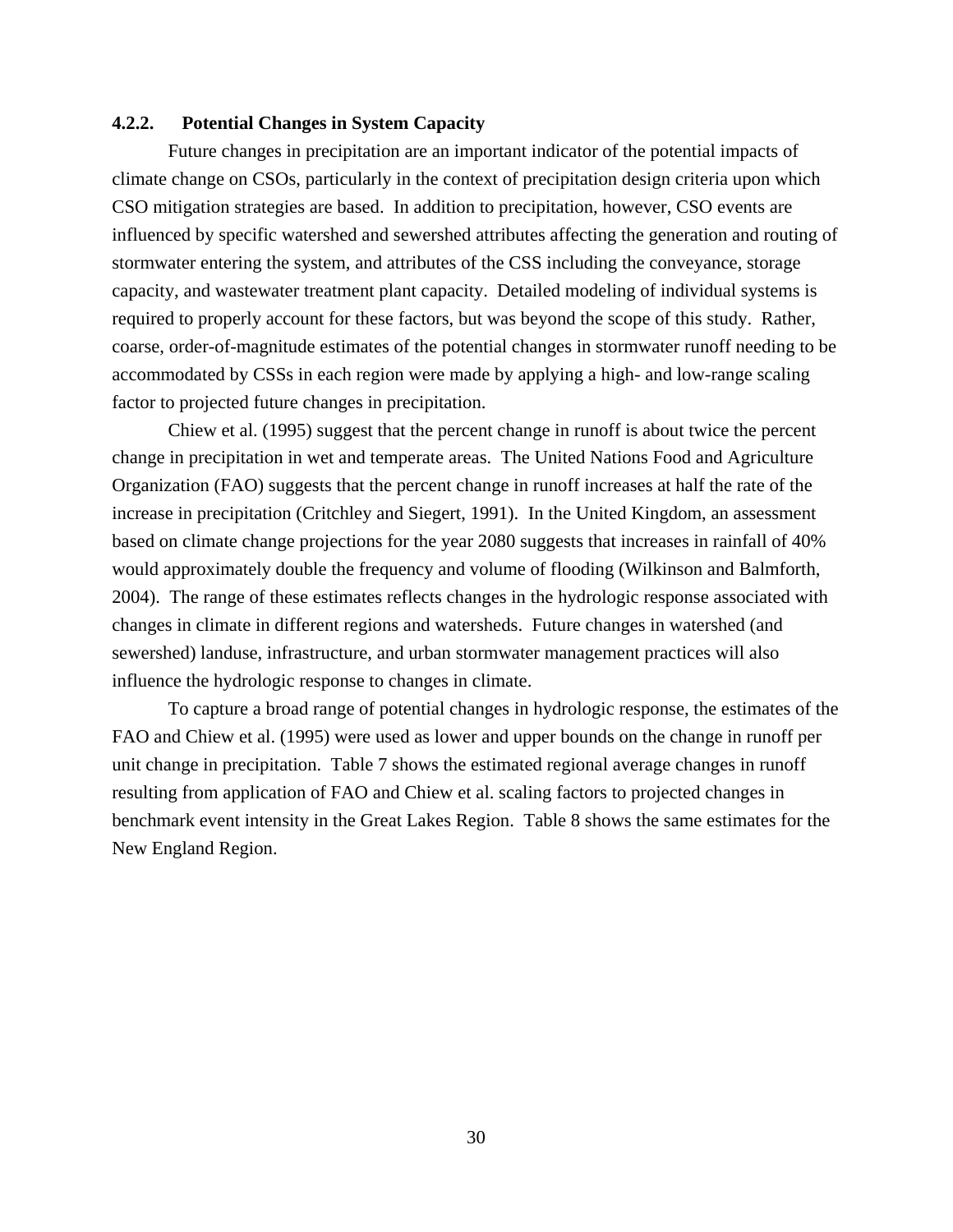|                                   | <b>CCCM Model</b>                |                                                                       |                                                                    |                           | <b>HADCM2</b> Model                                                   |                                                                     |  |
|-----------------------------------|----------------------------------|-----------------------------------------------------------------------|--------------------------------------------------------------------|---------------------------|-----------------------------------------------------------------------|---------------------------------------------------------------------|--|
| <b>Averaging</b><br><b>Period</b> | % Change<br><b>Precipitation</b> | $\frac{0}{0}$<br><b>Change</b><br><b>Runoff</b><br>(0.5x)<br>scaling) | $\frac{0}{0}$<br><b>Change</b><br><b>Runoff</b><br>(2x<br>scaling) | % Change<br>Precipitation | $\frac{0}{0}$<br><b>Change</b><br><b>Runoff</b><br>(0.5x)<br>scaling) | $\frac{0}{0}$<br><b>Change</b><br><b>Runoff</b><br>(2x)<br>scaling) |  |
| 1-Day                             | 4.8                              | 2.4                                                                   | 9.6                                                                | 16.2                      | 8.1                                                                   | 32.4                                                                |  |
| 4-Day                             | 5.1                              | 2.6                                                                   | 10.2                                                               | 14.9                      | 7.5                                                                   | 29.8                                                                |  |

<span id="page-40-0"></span>**Table 7. Estimated regional average percent change in runoff volume for the Great Lakes region for the future period 2060–2099. Changes are expressed relative to historical values.** 

**Table 8. Estimated regional average percent change in runoff volume for the New England region for the future period 2025–2050. Changes are expressed relative to historical values.** 

|                            | <b>CCCM Model</b>                |                                                                       |                                                                     |                           | <b>HADCM2</b> Model                                                   |                                                                     |  |
|----------------------------|----------------------------------|-----------------------------------------------------------------------|---------------------------------------------------------------------|---------------------------|-----------------------------------------------------------------------|---------------------------------------------------------------------|--|
| Averaging<br><b>Period</b> | % Change<br><b>Precipitation</b> | $\frac{6}{6}$<br><b>Change</b><br><b>Runoff</b><br>(0.5x)<br>scaling) | $\frac{0}{0}$<br><b>Change</b><br><b>Runoff</b><br>(2x)<br>scaling) | % Change<br>Precipitation | $\frac{0}{0}$<br><b>Change</b><br><b>Runoff</b><br>(0.5x)<br>scaling) | $\frac{0}{0}$<br><b>Change</b><br><b>Runoff</b><br>(2x)<br>scaling) |  |
| 1-Day                      | $-3.2$                           | $-1.6$                                                                | $-6.4$                                                              | 2.8                       | 1.4                                                                   | 5.6                                                                 |  |
| $4$ -Day                   | $-5.7$                           | $-2.9$                                                                | $-11.4$                                                             | 3.1                       | 1.6                                                                   | 6.2                                                                 |  |

## **4.3. LIMITATIONS AND FUTURE RESEARCH**

This screening-level report assesses the potential order of magnitude of climate change impacts on CSO mitigation in the New England and Great Lakes Regions. The purpose is to assess whether the potential implications of climate change on CSOs in these regions warrant further consideration and study in these regions. Accordingly, a methodology was used that involved a number of simplifying assumptions and other limitations. This section outlines some key limitations of the approach that must be considered when interpreting results and presents several suggestions for future research.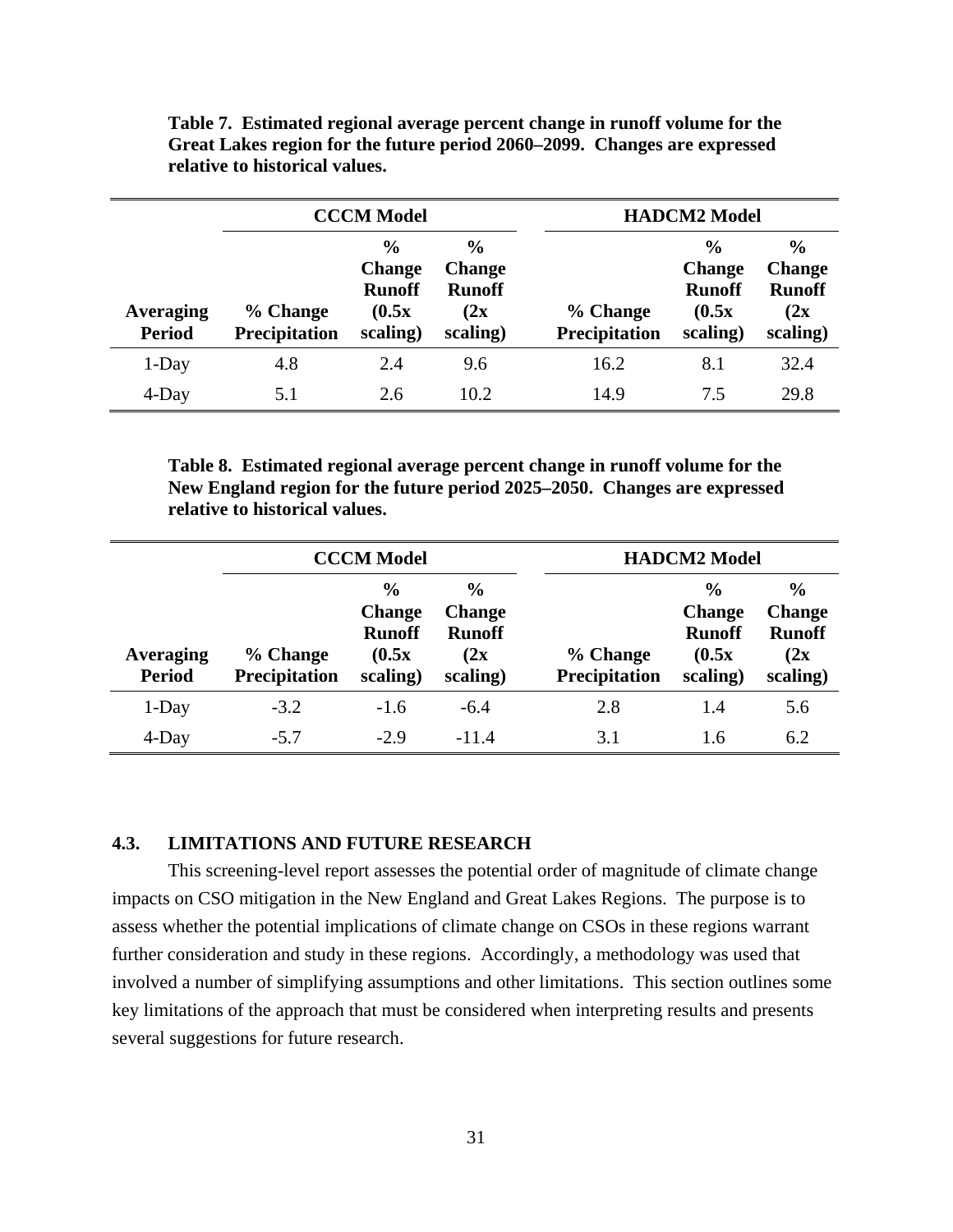#### <span id="page-41-0"></span>**4.3.1. Limitations**

 $\overline{a}$ 

*Presumption Approach*–The CSO Control Policy Presumption approach standard of no more than four events per year is assumed to be the main objective of CSS managers, and increasing system storage is assumed to be the primary mitigation measure used to meet this standard. In practice, there are many site-specific issues that make development of long-term control plans very complicated, and not all planners choose to increase storage as their primary mitigation measure. Moreover, the CSO Control Policy also allows use of a Demonstration approach based on levels of effluent treatment and water quality standards of the receiving waterbody. Thus, the analysis takes a relatively simple approach to a very complex and heterogeneous system; the approach lacks the technical robustness that would result from the use of sewer system models such as the Storm Water Management Model (SWMM). Modeling and analysis that captures the effects of changes in rainfall, snowfall, snowmelt, and rain-on-snow runoff events and system design would be particularly helpful*.* 

*Benchmarking*–This analysis is based on a benchmarking comparison of historical and future daily precipitation totals based on weather observations and AOGCM projections. A simple ranking technique was used in this study to identify benchmark events rather than more sophisticated statistical techniques. The use of statistical techniques for identifying benchmark events may yield slightly different results. Moreover, the historical data sets used to establish storm intensity, duration, and frequency may go back further in time than the 25-year period used for the New England Region or the 40-year period used for the Great Lakes Region. To the extent that there are underlying trends in precipitation<sup>[3](#page-41-1)</sup> toward increasing intensity of storm events, use of a short (more recent) time period from the historical data set as the baseline may bias estimates of future change relative baseline values based on other historical periods.

*General Circulation Models*–Use of the four-event-per-year standard from the Presumption Approach as a standard benchmark required a focus on values at the high end of the precipitation distribution–the  $100<sup>th</sup>$  largest out of 9,130 values (25 years) for the New England Region and the  $160<sup>th</sup>$  largest out of 14,600 values (40 years) for the Great Lakes Region. The validity of these values is a function both of the validity of the AOGCM projections and the validity of the downscaling approach used to manipulate those projections. The VEMAP precipitation data used in this study is based on AOGCM projections (CCCM and HADCM2 models) at a monthly time step. Monthly average values were converted to daily projections based on the stochastic weather generator, WGEN. The initial AOGCM outputs and the use of a weather generator to generate daily data incorporate many limitations and a considerable degree

<span id="page-41-1"></span><sup>&</sup>lt;sup>3</sup> For example, the observed 20<sup>th</sup> century values for annual precipitation were up to 25% greater than pre-20<sup>th</sup> century records for the eastern coastline of the New England Region, where many of the CSS communities are located (U.S. Department of State, 2002).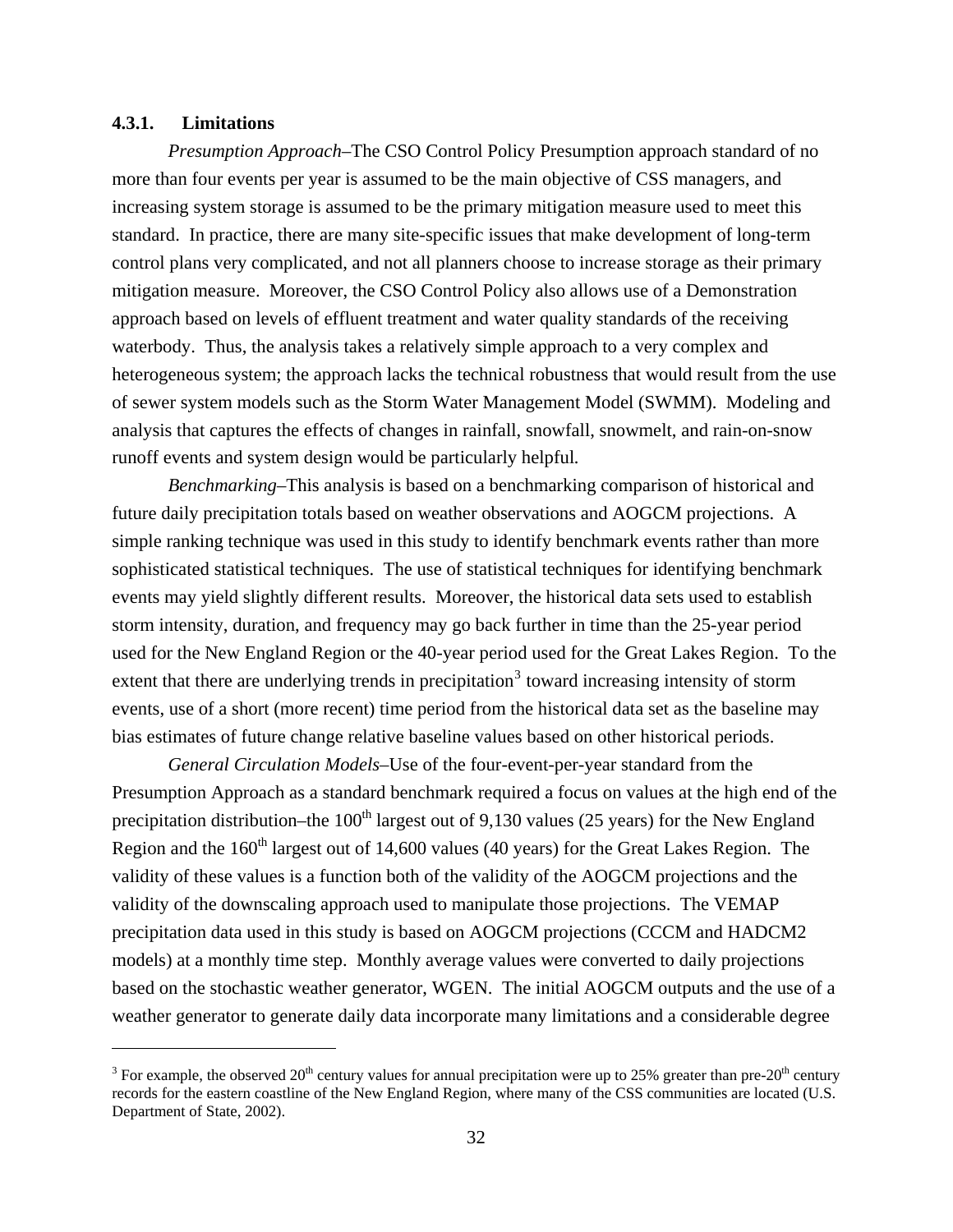of uncertainty, as described earlier in this report and in the VEMAP documentation. All of those limitations and uncertainties apply directly to these results. Moreover, most models are more valid in their estimation of central tendencies than in the tails of the output distribution, and to the extent that we are concerned here with the high-end tail, the results should be used with caution.

*Averaging Period*–The VEMAP data used in this study was at a daily time step. Although the analysis uses 1- and 4-day averaging periods to bracket the effects of short, intense storms versus longer or multiple precipitation events in sequence, it is possible that by choosing shorter or longer periods the results could change. For example, the approach does not distinguish between intense precipitation "pop-up" events (e.g., a thunderstorm yielding 2 inches of rain in 1 hour) versus a steady rain that accumulates 2 inches over a full 24-hour period. These short, but intense, events can quickly overwhelm a CSS and result in an overflow or surcharged sewer condition. More sophisticated ways for addressing sub-daily event characteristics would improve the results of this study. Higher temporal resolution evaluation of hydrologic effects (e.g., an hourly time-step) will require additional precipitation data sets and/or methods for disaggregating daily precipitation to finer time scales. In either case, the use of hydrologic models such as SWMM would likely be required.

*Snowmelt*–Analysis of total daily precipitation data from the VEMAP data set does not distinguish between rain and snow. All precipitation is treated as rainfall. Snowfall is less likely than rainfall to result in elevated peak flows in a CSS at the time of the precipitation event, but snowmelt at a later date can have significant impacts on sewer flows, especially if the snowmelt occurs during a rain event. Moreover, rain on snow events can result in significant runoff, with virtually all of the rainfall converted to runoff, supplemented by melting snow. This is a significant limitation for our analyses of the New England and Great Lakes Regions, given the generally cold temperatures throughout these regions during the winter months.

*Future Time Period of Concern*–This analysis is strongly influenced by variability in climate change projections in time and space. In the case of the long-term (2060–2099) projections for the Great Lakes Region, the CCCM and HADCM2 AOGCMs each predict an increase in CSO event frequency (with respect to a historical benchmark) and the intensity of the four-events-per-year benchmark storm event. In the New England Region, however, more nearterm (2025–2050) projections disagree in the direction of change; the HADCM2 model projected increases and the CCCM model projected decreases in the frequency of CSO events and intensity of the four-events-per-year benchmark event. The methodology is, thus, not able to determine if the differences in AOGCM behavior are due to differences in the two time periods or to differences in the two geographic regions. This is a limitation of this study that requires additional investigation.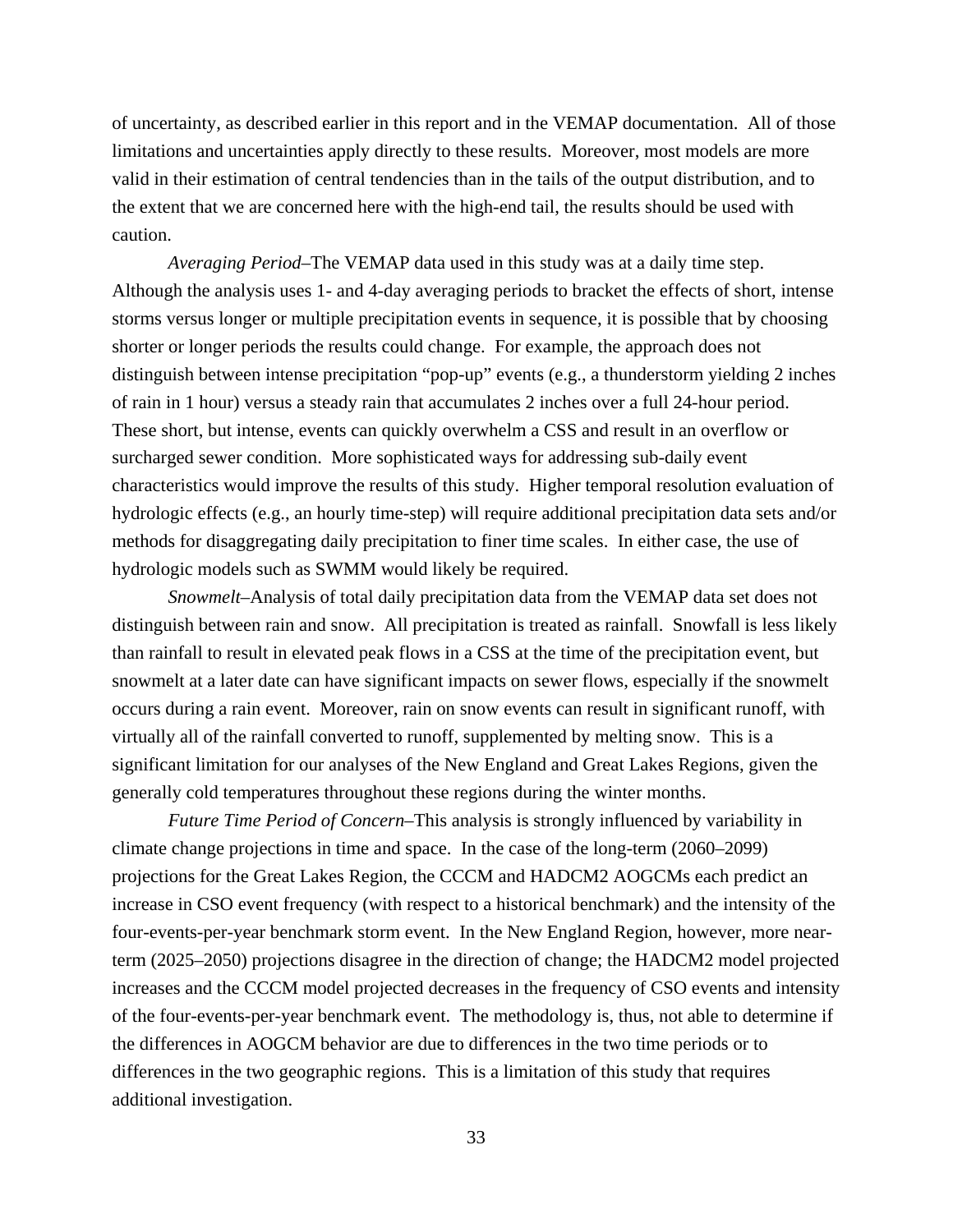<span id="page-43-0"></span>This inconsistency does, however, highlight an important consideration for assessing the future implications of climate change. On one hand, it is desirable to focus on a more distant future when changes in climate, if present, are more likely to be detectable. One the other hand, a focus on the near-term provides information more useful and relevant to current decision making. Finding the right balance is important to the overall value of an assessment activity. The work in the New England and Great Lakes Regions described in this report was conducted as two separate projects. Work in the New England Region was done subsequent to that in the Great Lakes Region, and the more near-term focus was selected to be more relevant to current decision making. Unfortunately, despite the inconclusive near-term results in the New England Region, resource limitations did not allow analysis of additional future time periods (e.g., 2060–2099) in this region.

#### **4.3.2. Future Research**

This study is only a first step towards understanding a very complex issue, the implications of which will vary significantly depending on location and system. The following are suggested areas of follow-up research to this study.

*Utilize More Recent Climate Models*–Newer AOGCM runs have become available since the VEMAP Phase II data set was created in the mid 1990s. There are also additional approaches for obtaining daily, time-step projections through updated weather generators or AOGCMs that generate daily precipitation data. More up-to-date AOGCM results would reflect advances in the state of the science, and regional models (e.g., the UK Hadley Centre's PRECIS model) can provide better resolution on a regional basis.

*Case Studies*–A smaller scale case study approach looking in detail at a few communities would provide more accurate data on system responses on an hourly basis. These case studies would likely involve the use of detailed sewershed runoff models such as SWMM. These models typically utilize continuous precipitation data, so a method for applying AOGCM outputs to modify historical continuous precipitation data would need to be created. This would provide a more robust analysis as event intensity on an hourly (or shorter time-step) basis for predicting CSO events would provide a more accurate basis than the daily precipitation data utilized in this screening-level analysis. The use of hydrologic models for more detailed case study assessments would also allow for better handling of the complex hydrologic responses to climate change including the effects of changes in snow, snowmelt, and temperature.

*Determine Best Practices for Characterizing Design Storms*–One opportunity to provide useful guidance would be to establish a straightforward approach for modifying the Intensity-Duration-Frequency (IDF) curves and design storms commonly utilized for water resource engineering design and planning. To develop guidance, it would be useful to review (1) the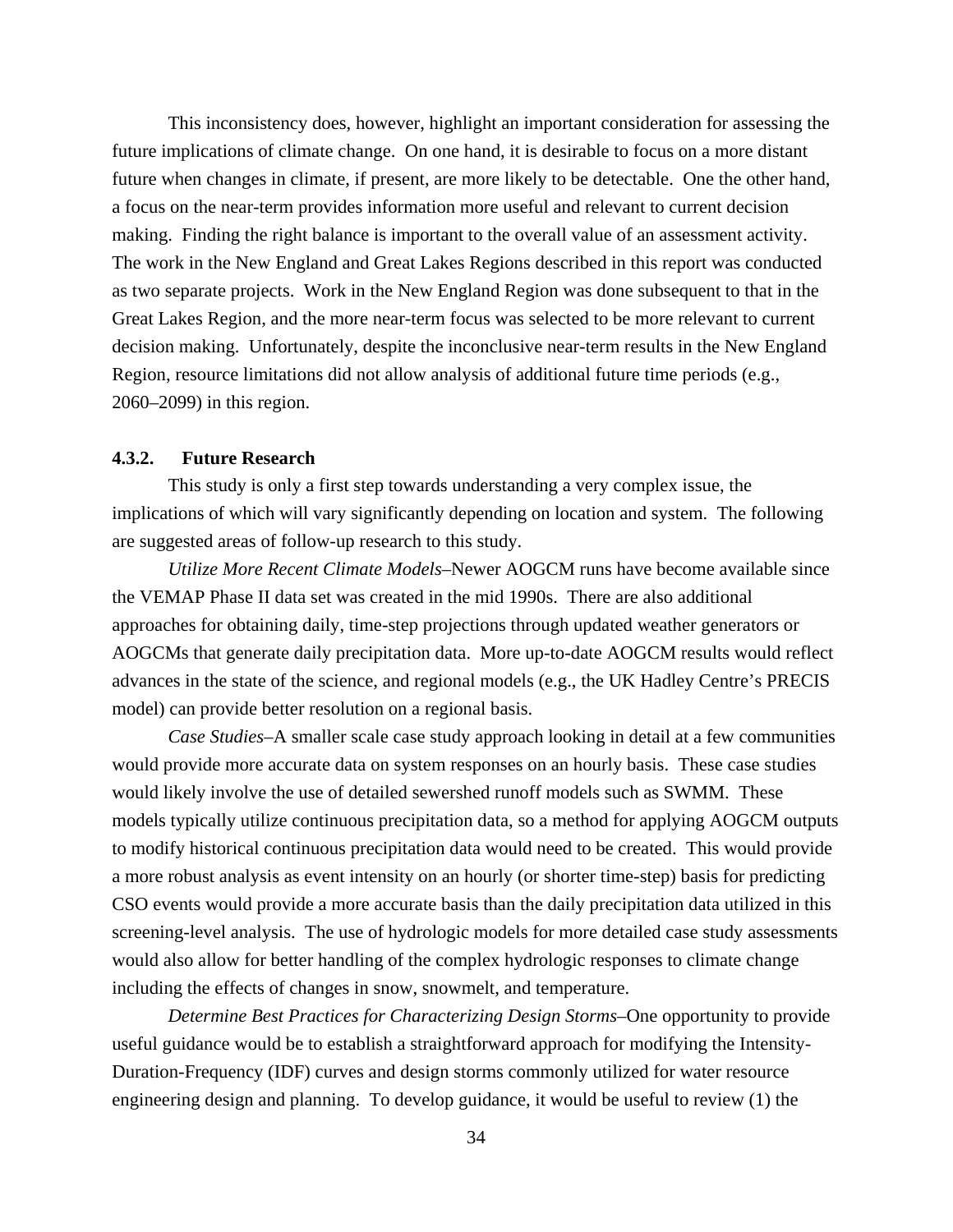current practices associated with creating IDF curves (e.g., how far back in the historical record, what statistical techniques are used) and (2) the extent to which recent trends in increasing storm intensity are already embedded in the IDF curves. One possible approach for modifying the way that design storms are calculated would be to utilize research examining trends in precipitation intensity over the last century. For example, research by Groisman et al. (2005) evaluated historical precipitation data for the United States and determined that there were statistically significant trends which indicated an increase in the intensity of the heavy (upper 5% of precipitation) events. Specifically, their research has found a 4.6% increase in event intensity per decade for the largest 5% of precipitation events; a 7.2% increase in event intensity per decade for the largest 1% of precipitation events; and a 14.1% increase in event intensity per decade for the largest 0.1% of precipitation events. Relationships like these could be used, along with assumptions on the design lifetime of CSSs, to provide adjustment factors for characterizing future storm intensity.

*Effectiveness of Best Management Practices in CSO mitigation*– The threat of increased future precipitation variability could provide additional motivation for rigorous inflow and infiltration (I&I) mitigation programs that maximize the capacity of the existing CSS. By eliminating flow in sewers due to groundwater infiltration and runoff from gutter downspouts and sump pumps, additional capacity can be made available to reduce the frequency and severity of CSOs. Many municipalities already have aggressive I&I programs in place, and the potential for increased precipitation intensity in the future under climate change makes this mitigation option even more important. Moreover, a variety of stormwater best management practices (BMPs) and low-impact design strategies can be implemented to reduce runoff peaks entering CSSs including rain gardens, rain barrels, green roofs, and other practices. Assessment of the design, implementation, and effectiveness of I&I programs for adapting to climate change is an important area requiring additional study.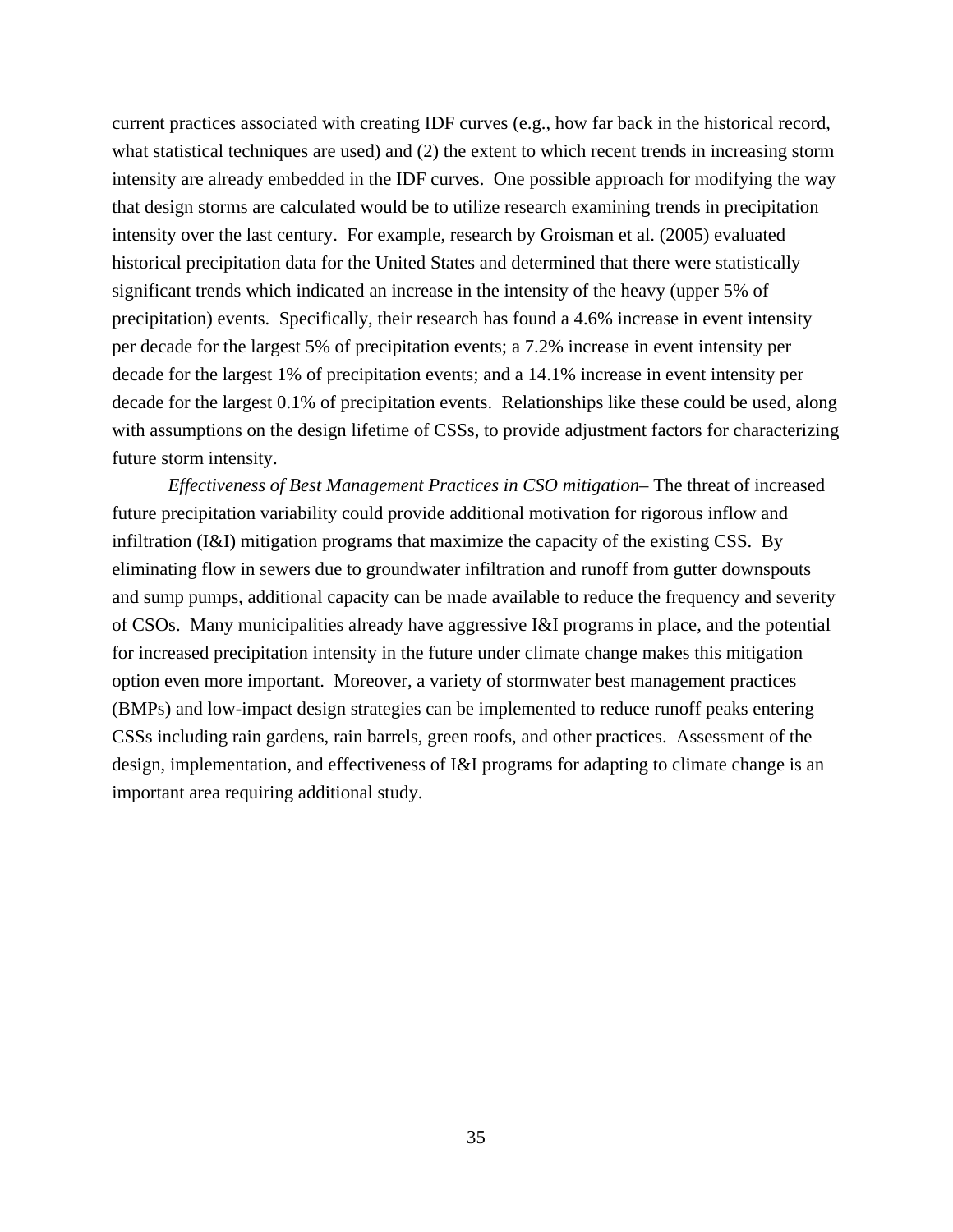### **5. CONCLUSIONS**

<span id="page-45-0"></span>This screening-level analysis assesses the potential order of magnitude of climate change impacts on CSO mitigation in the New England and Great Lakes Regions. The purpose is to determine whether the potential implications of climate change on CSOs in these regions warrant further consideration and study, and secondly, to evaluate the need for decision support tools and information enabling CSS managers to better incorporate consideration of climate change into their decision making processes. As such, this assessment and report is only a first step towards understanding a complex issue, the implications of which will vary significantly in different locations and for different systems.

In the Great Lakes Region, projected long-term (2060–2099) changes in precipitation suggest that if CSO mitigation efforts are designed based on historical precipitation values, many systems could experience increases in the frequency of CSO events beyond their design capacity, resulting in increases in overflow volume discharged to receiving waters. In the New England Region, projected near-term (2025–2050) changes in precipitation are inconsistent, with projections based on the CCCM and HADCM2 AOGCM models disagreeing on the direction of change. This difference in direction complicates interpretation of the results and highlights uncertainties associated with the AOGCM climate projections. The near-term results for the New England Region are best considered inconclusive, however, neither confirming nor refuting the likelihood of future impacts due to climate change. This analysis did not consider long-term (2060–2099) projections of change in the New England Region—a limitation that precludes any direct comparison of impacts in the two study regions. Future study is required to address this issue in the New England Region.

It must be noted that the methodology used in this study involves a number of simplifying assumptions and other limitations. Key limitations include the inherent uncertainty in AOGCM projections, use of a weather generator to downscale to daily data, lack of consideration of snow and snowmelt, and the use of simple scaling factors to estimate stormwater runoff rather than detailed modeling of individual CSSs. Results are thus not intended, nor the methods appropriate, to provide site-specific information on the potential impacts or mitigation requirements for any individual system or facility.

Investments in water infrastructure tend to be long-term, capital-intensive, and, in many cases, irreversible in the short- to medium-term. It is thus prudent to consider that today's decisions could influence the ability of treatment facilities to accommodate changes in climate for decades into the future. As indicated in this report, knowledge of future climate change at the local scales required by CSS managers is still subject to uncertainty, particularly with respect to changes in precipitation. Throughout much of the United States, however, there is empirical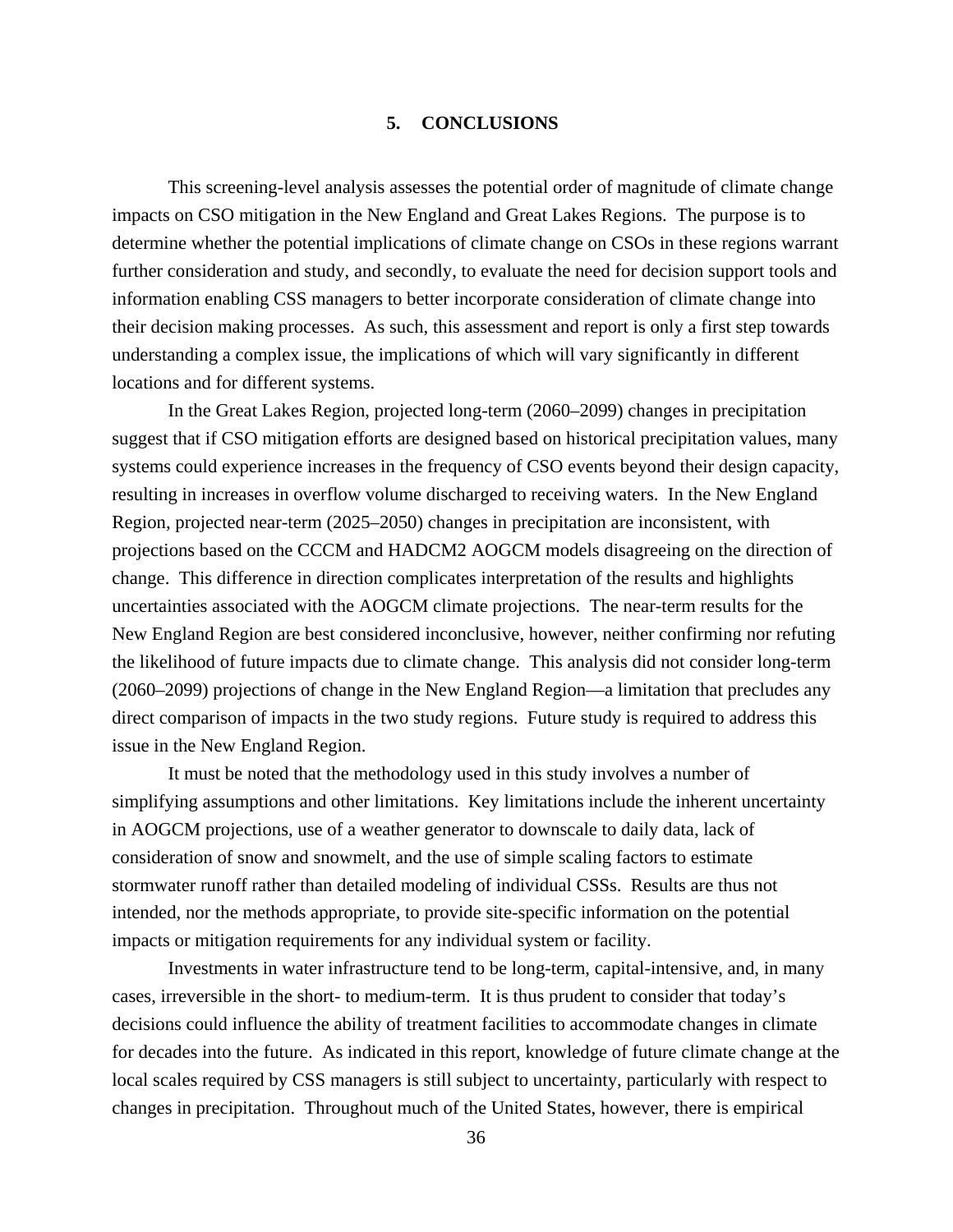evidence for a trend toward increasing precipitation intensity during the last century (Karl and Knight, 1998). Irrespective of the uncertainties in the AOGCM projections, consideration of these changes may be warranted. Moreover, uncertainty regarding future climate change should be considered in context. CSS managers already include other factors with similar uncertainty and long-term effects in their design such as total impervious area, sewered area, population served, and per capita water demand.

Faced with the prospect of future climate change, opportunities may exist where current CSO mitigation efforts can be upgraded at little additional cost to provide an added margin of safety to account both for near-term extreme events and the potential future effects of climate change. No-regrets opportunities may also exist where actions taken today to address current, other water quality concerns can provide additional benefits in the context of adapting to climate change.

Finally, it is important to recognize that each CSS and CSS community has a unique set of attributes, existing challenges, constraints, and other factors that must be considered in determining what reasonable and appropriate actions should be taken to manage any increase in risk associated with climate change. The focus of this report, CSOs, is not meant to imply that CSOs are the single or even the greatest source of water quality impairment in these areas. Other sources of impairment including non-point loading from agriculture, urban development, and other sources also occur in the study regions. Moreover, CSS managers are also faced with a range of regulatory and other challenges not related to climate change. Accordingly, responding to climate change will require a holistic approach that considers climate change in the context of other impacts on CSSs and regional water quality to determine what reasonable and appropriate actions can be taken.

Although limited in scope, this screening-level analysis provides a first step towards a better understanding of climate change impacts on CSOs in the New England and Great Lakes Regions. Results suggest that certain systems may be vulnerable to future climate change, and that there is a need for more detailed, site-specific analyses including the development of decision support tools and information. Regardless of whether or not CSS managers choose to include climate change in their long-term planning, it is preferable that the decision be intentional and not due to lack of awareness of the problem.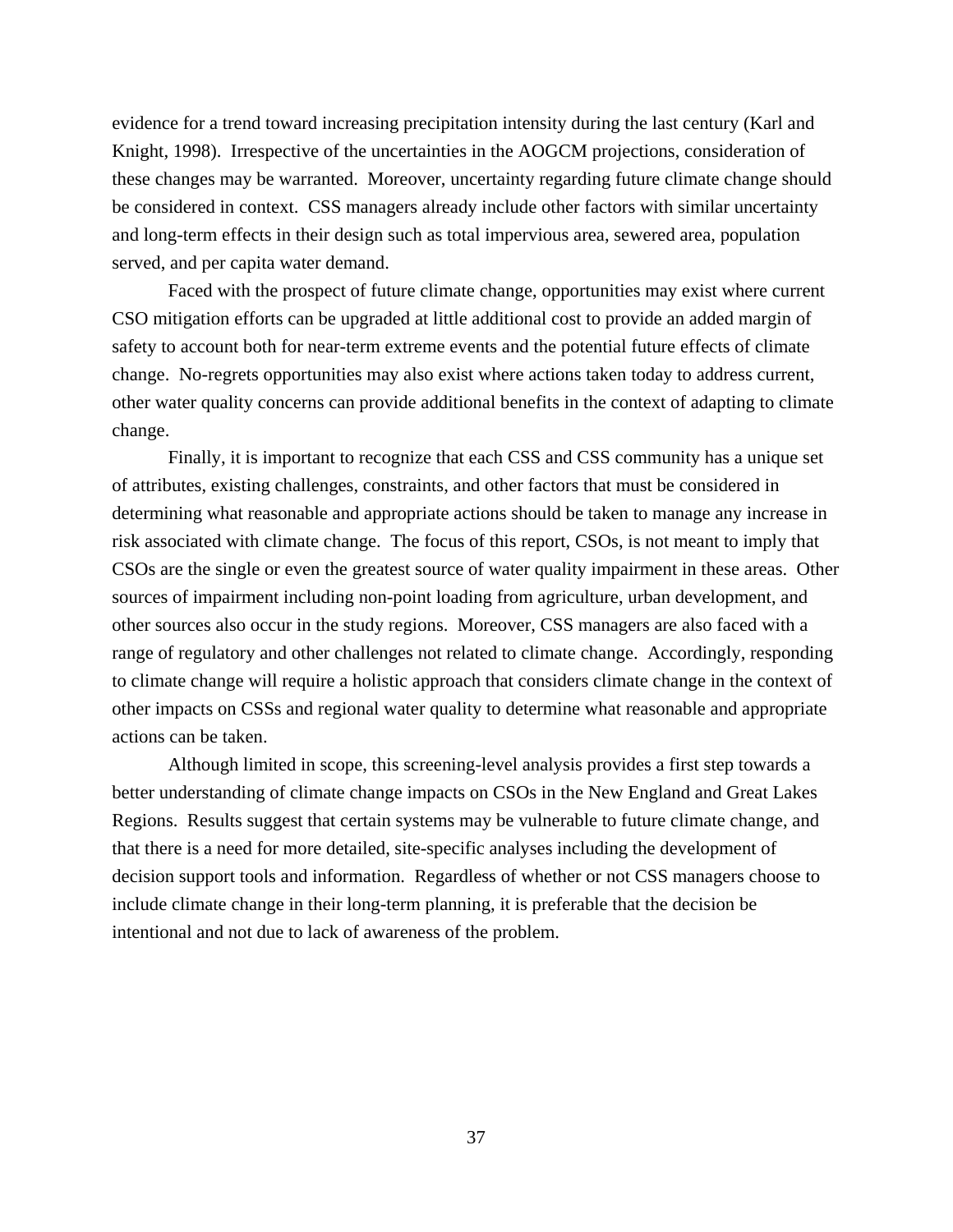## **REFERENCES**

<span id="page-47-0"></span>Burian, SJ; Nix, SJ; Pitt, RE; et al. (2000) Urban wastewater management in the United States: past, present, and future. J Urban Tech 7(3):33–62. Available online at http://www.sewerhistory.org/articles/whregion/urban\_wwm\_mgmt/urban\_wwm\_mgmt.pdf.

Chiew, F; Whetton, P; McMahon, A; et al. (1995) Simulation of the impacts of climate change on runoff and soil moisture in Australian catchments. J Hydrology 167(1):121–147.

Daly, C; Neilson, RP; Phillips, DL. (1994) A statistical-topographic model for mapping climatological precipitation over mountainous terrain. J Appl Meteorol 33(2):140–158.

Critchley, W; Siegert, K. (1991) Water harvesting: a manual for the design and construction of water harvesting schemes for plant production. FAO (Food and Agriculture Organization) of the United Nations, Rome, Italy: FAO Corporate Document Repository; AGL/MISC/17/91. Available online at http://www.fao.org/docrep/U3160E/U3160E00.htm.

Gleick, PH. (2000) Water: the potential consequences of climate variability and change for the water resources of the United States. The report of the Water Sector Assessment Team of the National Assessment of the Potential Consequences of Climate Variability and Change. Oakland, CA: Pacific Institute for Studies on Development, Economics, and Security; 151 pp. Available online at http://www.gcrio.org/NationalAssessment/water/water.pdf.

GLRA (Great Lakes Regional Assessment Group). (2000) Preparing for a changing climate: the potential consequences of climate variability and change – Great Lakes. In: Sousounis, PJ; Bisanz; JM; eds. A summary by the Great Lakes Regional Assessment Group for the U.S. Global Change Research Program. Ann Arbor, MI: University of Michigan. Available online at http://www.gcrio.org/NationalAssessment/greatlakes/greatlakes.pdf.

Groisman, PY; Knight, RW; Easterling, DR; et al. (2005) Trends in intense precipitation in the climate record. J Climate, 18:1326–1350.

IPCC (Intergovernmental Panel on Climate Change). (2001) Climate change 2001: the scientific basis. In: Houghton, JT; Ding, Y; Griggs, DJ; et al, eds. Contribution of Working Group I to the Third Edition of the Third Assessment Report of the Intergovernmental Panel on Climate Change. Cambridge, UK: Cambridge University Press. Available online at http://www.grida.no/climate/ipcc\_tar/wg1/index.htm.

IPCC (Intergovernmental Panel on Climate Change). (2007) Climate change 2007: the physical science basis. In: Solomon, S; Qin, D; Manning M; et al., eds. Contribution of Working Group I to the Fourth Assessment Report of the Intergovernmental Panel on Climate Change. Cambridge, UK: Cambridge University Press. Available online at http://www.ipcc.ch/ipccreports/ar4-wg1.htm.

Karl, TR; Knight, RW. (1998) Secular trends of precipitation amount, frequency, and intensity in the United States. Bull Am Meteorolog Soc 79(2):231–241.

NAST (National Assessment Synthesis Team). (2000) Climate change impacts on the United States: the potential consequences of climate variability and change. National Assessment Synthesis Team, US Global Change Research Program. Cambridge, UK: Cambridge University Press. Available online at http://globalchange.gov/pubs/nast\_2000.html.

Richardson, CW; Wright, DA. (1984) WGEN: A model for generating daily weather variables. Washington, DC: United States Department of Agriculture, Agriculture Research Service, ARS-8. 83 pp. Available online at http://soilphysics.okstate.edu/software/cmls/WGEN.pdf.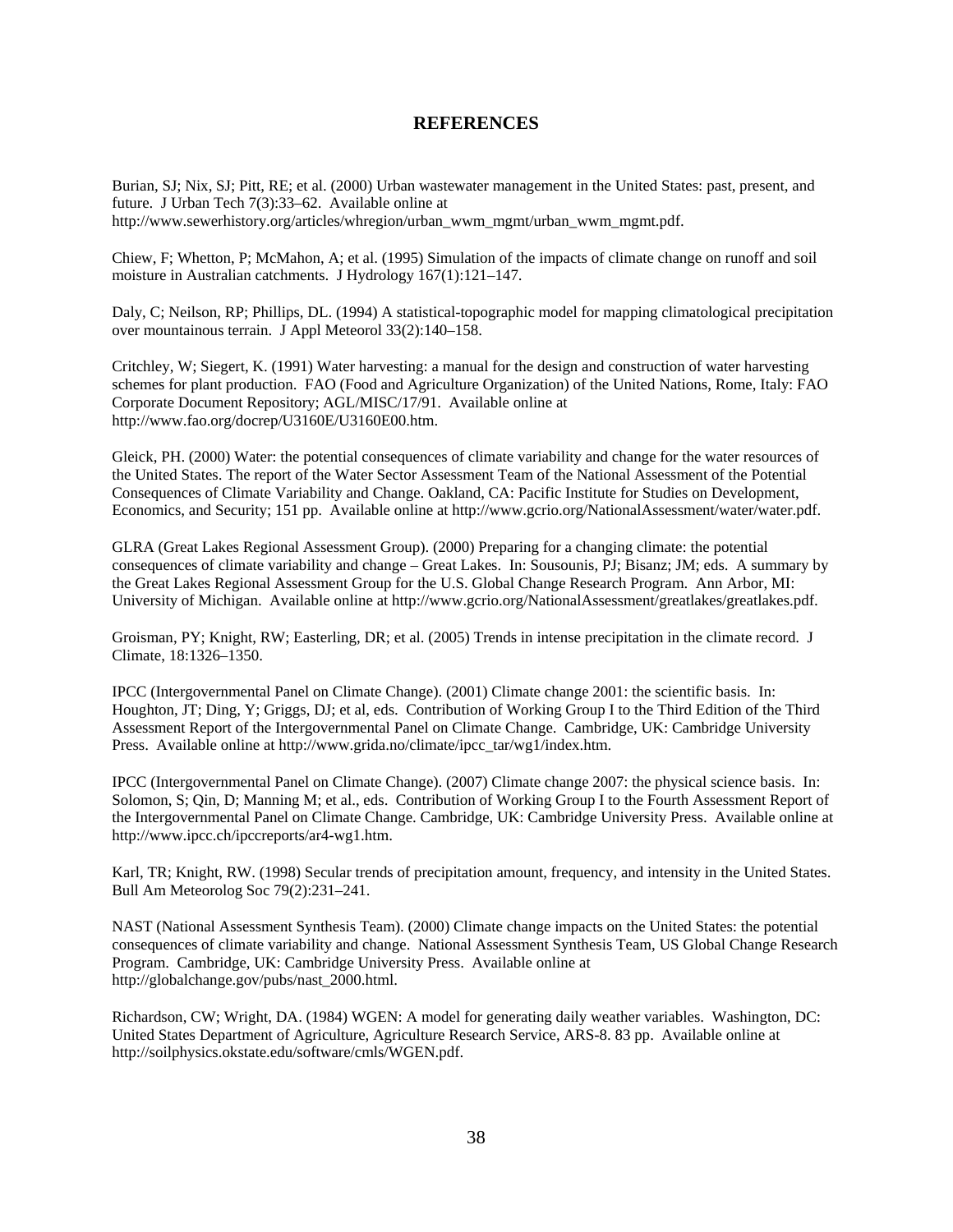Rosenbloom, NA; Kittel, TGF; Kaufman, C; et al. (2003) A user's guide to the VEMAP Phase II Database. VEMAP (The Vegetation/Ecosystem Modeling and Analysis Projects). Available online at http://www.cgd.ucar.edu/vemap/users\_guideV2.html Updated August 2003.

Schladweiler, JC. (2005) Tracking down the roots of our sanitary sewers: design choices and philosophies. Arizona Water Pollution Control Association. Sewerhistory.org. Available online at http://www.sewerhistory.org/chronos/design\_choices.htm.

U.S. Department of State. (2002) U.S. Climate action report 2002. Third national communication of the United States of America under the United Nations framework convention on climate change. U.S. Global Change Research, Washington, DC. Available online at http://www.gcrio.org/CAR2002/.

U.S. EPA (Environmental Protection Agency). (1994) Combined sewer overflow (CSO) control policy. Federal Register 59(75):18688–18698. Available online at http://www.epa.gov/npdes/pubs/owm0111.pdf.

U.S. EPA (Environmental Protection Agency). (2004) Report to Congress: impacts and control of CSOs and SSOs. Office of Wastewater Management, Washington, DC; EPA/833/R-04/001. Available online at http://cfpub.epa.gov/npdes/cso/cpolicy\_report2004.cfm.

U.S. EPA (Environmental Protection Agency). (2006) Water permitting 101. Office of Wastewater Management, Washington, DC. Available online at http://www.epa.gov/npdes/pubs/101pape.pdf.

Wilkinson, B; Balmforth D. (2004) Effects of climate change on sewer system performance. The United Kingdom Water Industry Research and MWH UK, Ltd. Available online at http://www.wapug.org.uk/past\_papers/Dunblane\_2004/D2004wilkinson.pdf.